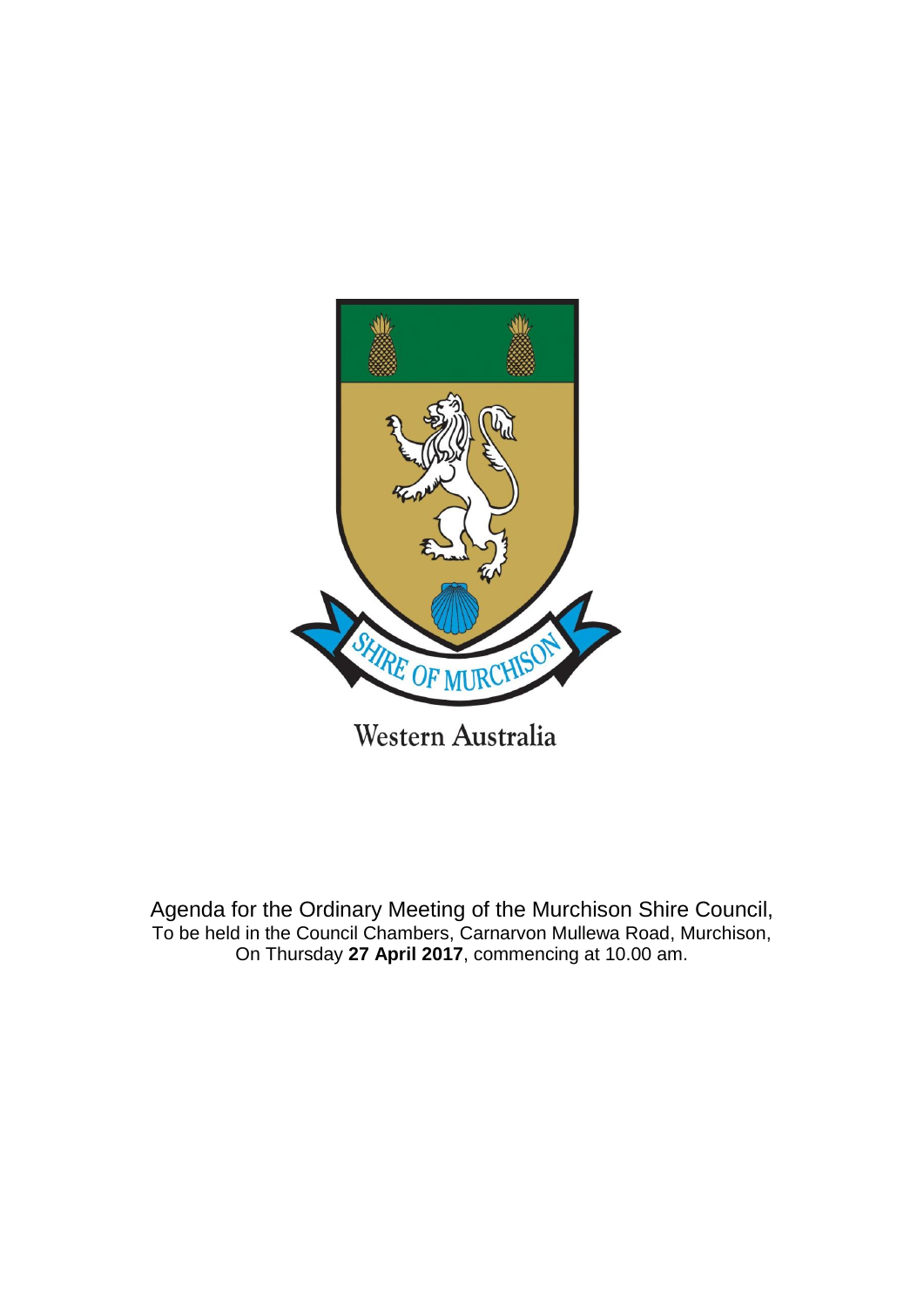# **TABLE OF CONTENTS**

| $\mathbf 1$ . |              | DECLARATION OF OPENING/ANNOUNCEMENT OF VISITORS 3                                     |      |    |
|---------------|--------------|---------------------------------------------------------------------------------------|------|----|
| 2.            |              | RECORD OF ATTENDANCE/APOLOGIES/LEAVE OF ABSENCE 3                                     |      |    |
| 3.            |              | RESPONSE TO PREVIOUS PUBLIC QUESTIONS TAKEN ON NOTICE 3                               |      |    |
| 4.            |              |                                                                                       |      |    |
|               | 4.1          |                                                                                       |      |    |
| 5.            |              |                                                                                       |      |    |
| 6.            |              |                                                                                       |      |    |
| 7.            |              | NOTICE OF ITEMS TO BE DISCUSSED BEHIND CLOSED DOORS3                                  |      |    |
| 8.            |              |                                                                                       |      |    |
|               | 8.1          |                                                                                       |      |    |
|               | 8.2          |                                                                                       |      |    |
|               | 8.3          |                                                                                       |      |    |
|               | 8.4<br>8.5   |                                                                                       |      |    |
|               |              | ANNOUNCEMENTS BY PRESIDING PERSON WITHOUT DISCUSSION5                                 |      |    |
| 9.            |              |                                                                                       |      |    |
| 10.           |              |                                                                                       |      |    |
| 11.           |              |                                                                                       |      |    |
| 12.           |              |                                                                                       |      |    |
| 13.           |              |                                                                                       |      |    |
|               | 13.1<br>13.2 |                                                                                       |      |    |
|               | 13.3         | Works Report - Works Supervisor 18/03/2017 - 13/04/20177                              |      |    |
|               | 13.4         |                                                                                       |      |    |
| 14.           |              |                                                                                       |      |    |
|               | 14.1         |                                                                                       |      |    |
|               | 14.2         |                                                                                       |      |    |
| 15.           |              |                                                                                       |      |    |
| 16.           |              |                                                                                       |      |    |
|               | 16.1         |                                                                                       |      |    |
|               | 16.2         |                                                                                       |      |    |
|               | 16.3         |                                                                                       |      |    |
|               | 16.4<br>16.5 |                                                                                       |      |    |
|               | 16.6         |                                                                                       |      |    |
|               |              | 17. DEVELOPMENT                                                                       | .22  |    |
|               | 17.1         | Mileura Station - Proposed Boundary Change from Shire of Murchison to Shire of Cue 22 |      |    |
|               | 17.2         | Whole of Life Cost Beringarra Cue Road - Gravel or Bitumen26                          |      |    |
|               | 17.3         | Request from DPaW to Reconsider Decision to Close Woolgorong Road27                   |      |    |
| 18.           |              |                                                                                       | . 29 |    |
|               | 18.1         | WALGA AGM 2017 - Call for Motions and Nomination of Two Voting Delegates29            |      |    |
|               | 18.2         | Nominations to Attend ALGA 2017 National General Assembly 31                          |      |    |
|               | 18.3<br>18.4 | Call for Motions - ALGA 2017 National General Assembly32                              |      |    |
|               |              | Request to leave Vacancy in Office Left by the Resignation of Mark Halleen Unfilled   |      | 33 |
| 19.           |              |                                                                                       |      |    |
| 20.           |              |                                                                                       |      |    |
| 21.           |              |                                                                                       |      |    |
| 22.           |              |                                                                                       |      |    |
|               | 22.1         | Consideration of Proposed Contract Scope for Upgrade of Route to SKA37                |      |    |
| 23.           |              |                                                                                       |      |    |
|               |              |                                                                                       |      |    |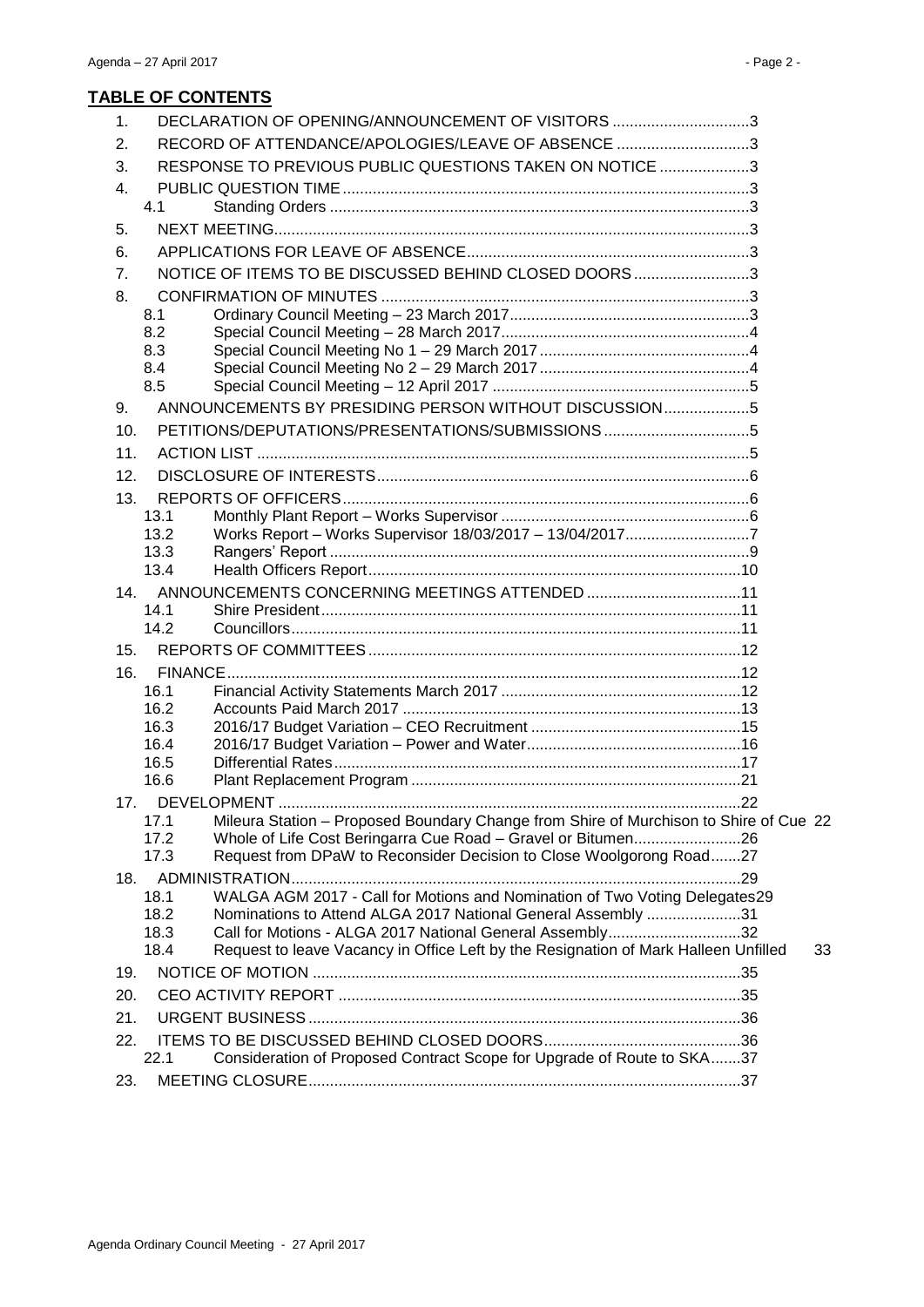# <span id="page-2-0"></span>**1. DECLARATION OF OPENING/ANNOUNCEMENT OF VISITORS**

# <span id="page-2-1"></span>**2. RECORD OF ATTENDANCE/APOLOGIES/LEAVE OF ABSENCE**

# <span id="page-2-2"></span>**3. RESPONSE TO PREVIOUS PUBLIC QUESTIONS TAKEN ON NOTICE**

Nil.

# <span id="page-2-3"></span>**4. PUBLIC QUESTION TIME**

<span id="page-2-4"></span>**4.1 Standing Orders**

# *Council Decision:*

**Moved: Councillor Seconded: Councillor**

## **That the following Local Law-Standing Orders 2001 be stood down:**

8.2 Limitation on the number of speeches

8.3 Duration of speeches

**Carried/Lost: For: Against:**

# <span id="page-2-5"></span>**5. NEXT MEETING**

Thursday 25<sup>th</sup> May 2017

# <span id="page-2-6"></span>**6. APPLICATIONS FOR LEAVE OF ABSENCE**

# <span id="page-2-7"></span>**7. NOTICE OF ITEMS TO BE DISCUSSED BEHIND CLOSED DOORS**

One item pursuant to 5.23 (2) (c) – Proposed Contract Scope for Upgrade of Route to SKA.

## <span id="page-2-8"></span>**8. CONFIRMATION OF MINUTES**

## <span id="page-2-9"></span>**8.1 Ordinary Council Meeting – 23 March 2017**

#### **Background:**

Minutes of the Ordinary Meeting of Council have previously been circulated to all Councillors.

#### **Recommendation:**

That the minutes of the Ordinary Council meeting held on 23 March 2017 be confirmed as an accurate record of proceedings.

#### **Voting Requirements:**

Simple majority

# *Council Decision:*

## **Moved: Councillor Seconded: Councillor**

That the Minutes of the Ordinary Council meeting of 23 March 2017 be confirmed as an accurate record of proceedings.

## **Carried/Lost For: Against:**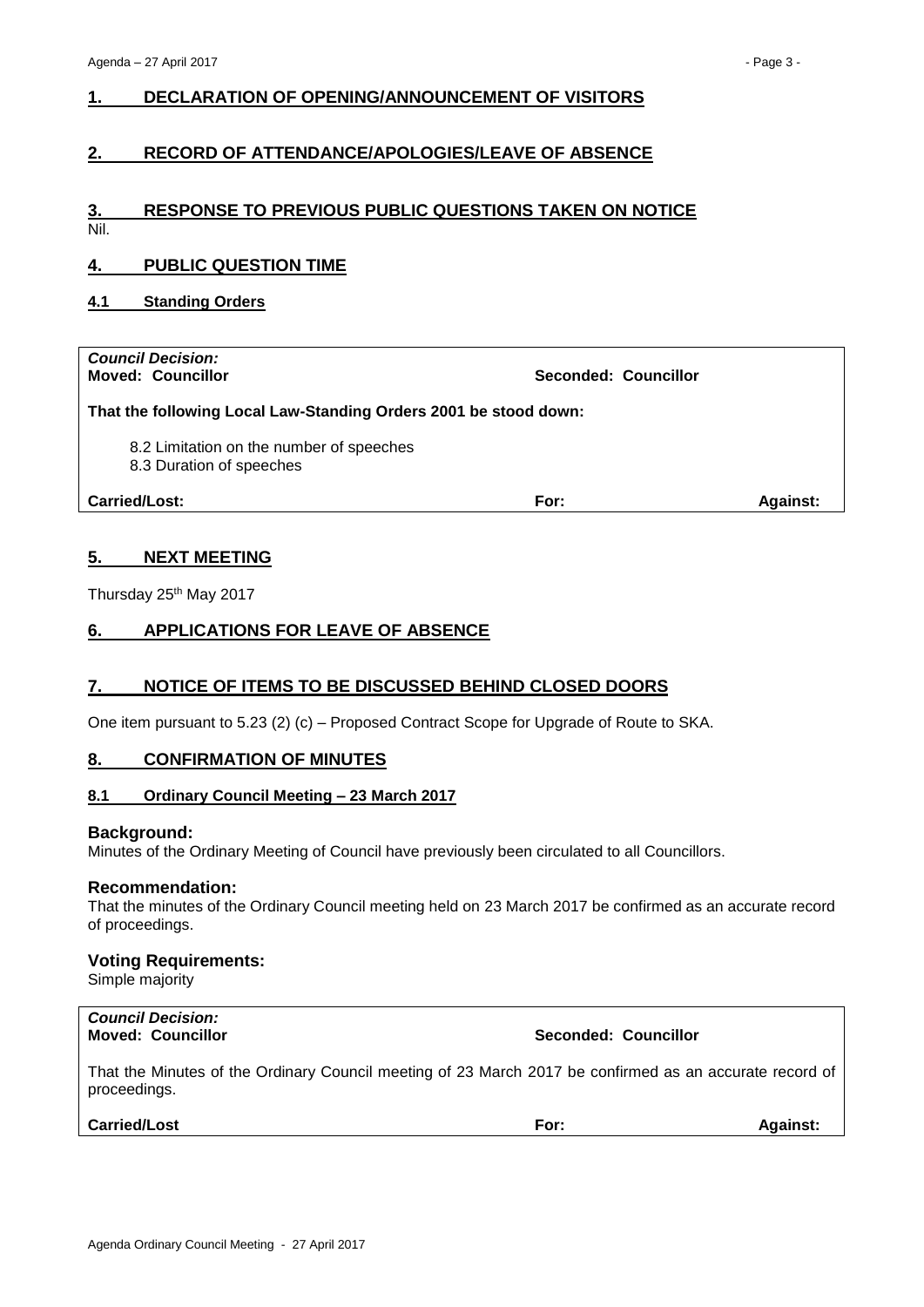## <span id="page-3-0"></span>**Background:**

Minutes of the Special Meeting of Council have previously been circulated to all Councillors.

## **Recommendation:**

That the minutes of the Special Council meeting held on 28 March 2017 (to consider 1. CEO Annual Review and 2. To discuss Annual Road Inspection to be undertaken over next two days) be confirmed as an accurate record of proceedings.

## **Voting Requirements:**

Simple majority

#### *Council Decision:* **Moved: Councillor Seconded: Councillor**

That the Minutes of the Special Council meeting of 28 March 2017 be confirmed as an accurate record of proceedings.

**Carried/Lost For: Against:**

# <span id="page-3-1"></span>**8.3 Special Council Meeting No 1 – 29 March 2017**

# **Background:**

Minutes of the Special Meeting of Council have previously been circulated to all Councillors.

## **Recommendation:**

That the minutes of the Special Council Meeting No 1 held on 29 March 2017 (to elect Office Bearers; to review/adopt Strategic Community Plan and to discuss the Annual Road Inspection) be confirmed as an accurate record of proceedings.

## **Voting Requirements:**

Simple majority

*Council Decision:*

That the Minutes of the Special Council Meeting No 1 of 29 March 2017 be confirmed as an accurate record of proceedings.

**Carried/Lost For: Against:**

# <span id="page-3-2"></span>**8.4 Special Council Meeting No 2 – 29 March 2017**

## **Background:**

Minutes of the Special Meeting of Council have previously been circulated to all Councillors.

## **Recommendation:**

That the minutes of the Special Council Meeting No 2 held on 29 March 2017 (to consider the vacancy left by the resignation of President Halleen) be confirmed as an accurate record of proceedings

# **Voting Requirements:**

Simple majority

*Council Decision:*

## **Moved: Councillor Seconded: Councillor**

**Moved: Councillor Seconded: Councillor**

That the Minutes of the Special Council Meeting No 2 of 29 March 2017 be confirmed as an accurate record of proceedings.

**Carried/Lost For: Against:**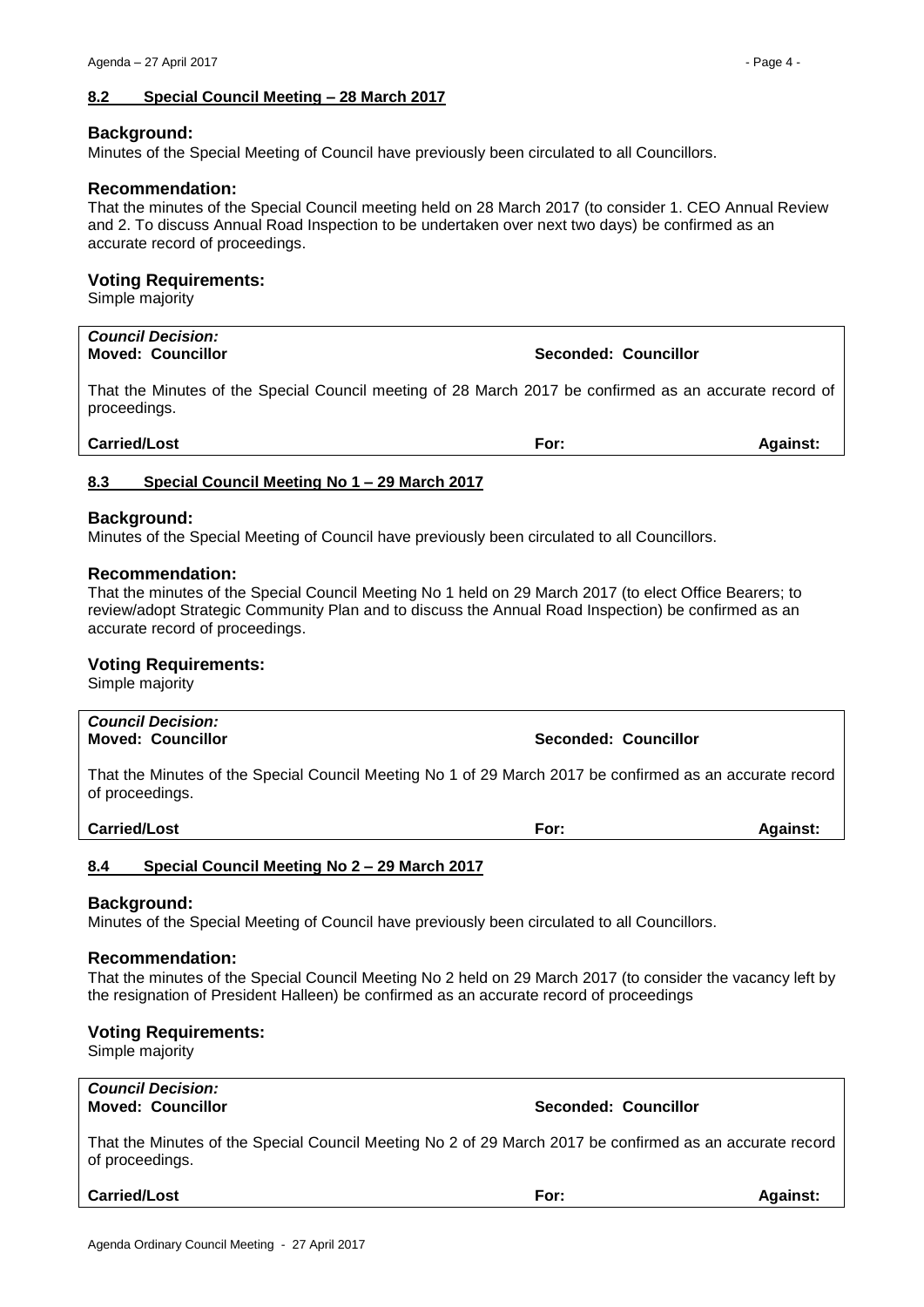## <span id="page-4-0"></span>**8.5 Special Council Meeting – 12 April 2017**

#### **Background:**

Minutes of the Special Meeting of Council have previously been circulated to all Councillors.

#### **Recommendation:**

That the minutes of the Special Council meeting held on 12 April 2017 (to consider 1. the process for the selection of a new CEO; and 2. to appoint Delegates to Murchison Country Zone of WALGA and 3. to nominate representatives from the Delegates to participate in the Murchison Country Zone of WALGA extraordinary elections for Delegate and Deputy Delegate to WALGA State Council) be confirmed as an accurate record of proceedings.

## **Voting Requirements:**

Simple majority

# *Council Decision:*

**Moved: Councillor Seconded: Councillor**

That the Minutes of the Special Council meeting of 12 April 2017 be confirmed as an accurate record of proceedings.

#### **Carried/Lost For: Against:**

# <span id="page-4-1"></span>**9. ANNOUNCEMENTS BY PRESIDING PERSON WITHOUT DISCUSSION**

# <span id="page-4-2"></span>**10. PETITIONS/DEPUTATIONS/PRESENTATIONS/SUBMISSIONS**

Athena Resources will present an update on their project and discuss the proposed use of the Carnarvon Mullewa Road.

# <span id="page-4-3"></span>**11. ACTION LIST**

| <b>No</b>               | <b>Item</b>                                | <b>Action</b>                                                                                                                                                                                                                                                                                                                                                                                                                                                                                                                                                                                                                          | <b>Status</b>                                                                                                                                                                                                                                             |
|-------------------------|--------------------------------------------|----------------------------------------------------------------------------------------------------------------------------------------------------------------------------------------------------------------------------------------------------------------------------------------------------------------------------------------------------------------------------------------------------------------------------------------------------------------------------------------------------------------------------------------------------------------------------------------------------------------------------------------|-----------------------------------------------------------------------------------------------------------------------------------------------------------------------------------------------------------------------------------------------------------|
| $\mathbf{1}$            | <b>Community Project</b><br>Officer        | Still sitting on the table.<br>Meeting held 11 <sup>th</sup> March 2016 and<br>recommendations presented to Council at the<br>April OCM – the item was left to lay on the table<br>while Council explored other options.                                                                                                                                                                                                                                                                                                                                                                                                               | <b>A Community Project</b><br>Officer still ranks highly in<br>Social Priorities in the<br>recently adopted Strategic<br><b>Community Plan.</b>                                                                                                           |
| 2                       | Cemetery and<br>Remembrance Walk<br>(walk) | Completion of the cemetery and names for the<br>remembrance walk. Community to be contacted to<br>suggest names for inclusion.<br>Community Advisory Group to advise Council on<br>these projects.<br>Invitation sent to CAG to meet on Friday 3 June. A<br>surveyor will be at the Murchison Settlement<br>shortly to survey the tip, so will plan to have the<br>Cemetery done as well.                                                                                                                                                                                                                                              | HTD surveyed the<br>cemetery and some new<br>sites on the 23 <sup>rd</sup> Feb.<br>Outside crew have carted in<br>rock markers – yet to be<br>placed.                                                                                                     |
| $\overline{\mathbf{4}}$ | Review of Road<br><b>Network</b>           | Council to conduct a whole of shire road review.<br>Establish roads to be closed/position of roads etc.<br>and work with Landgate and surrounding shires.<br>Full road pick-up has been undertaken by<br>Greenfields and has been finalised – this was<br>mainly to establish correct infrastructure values<br>but will form a good basis from which to start. As<br>an adjunct to this, the CEO was hoping to do a<br>review of the Internal Hierarchy for this meeting,<br>but it has turned out to be more complicated than<br>first thought. The status (ie a road defined by<br>description; a dedicated road; a gazetted road; a | Reviewed Road Hierarchy<br>October 2016 as a starting<br>point.<br>We need to follow the<br>following process to close<br>roads:<br>1. Advertise the proposed<br>closure/s<br>local<br>in.<br>newspaper;<br>2. Allow<br>35<br>for<br>days<br>submissions; |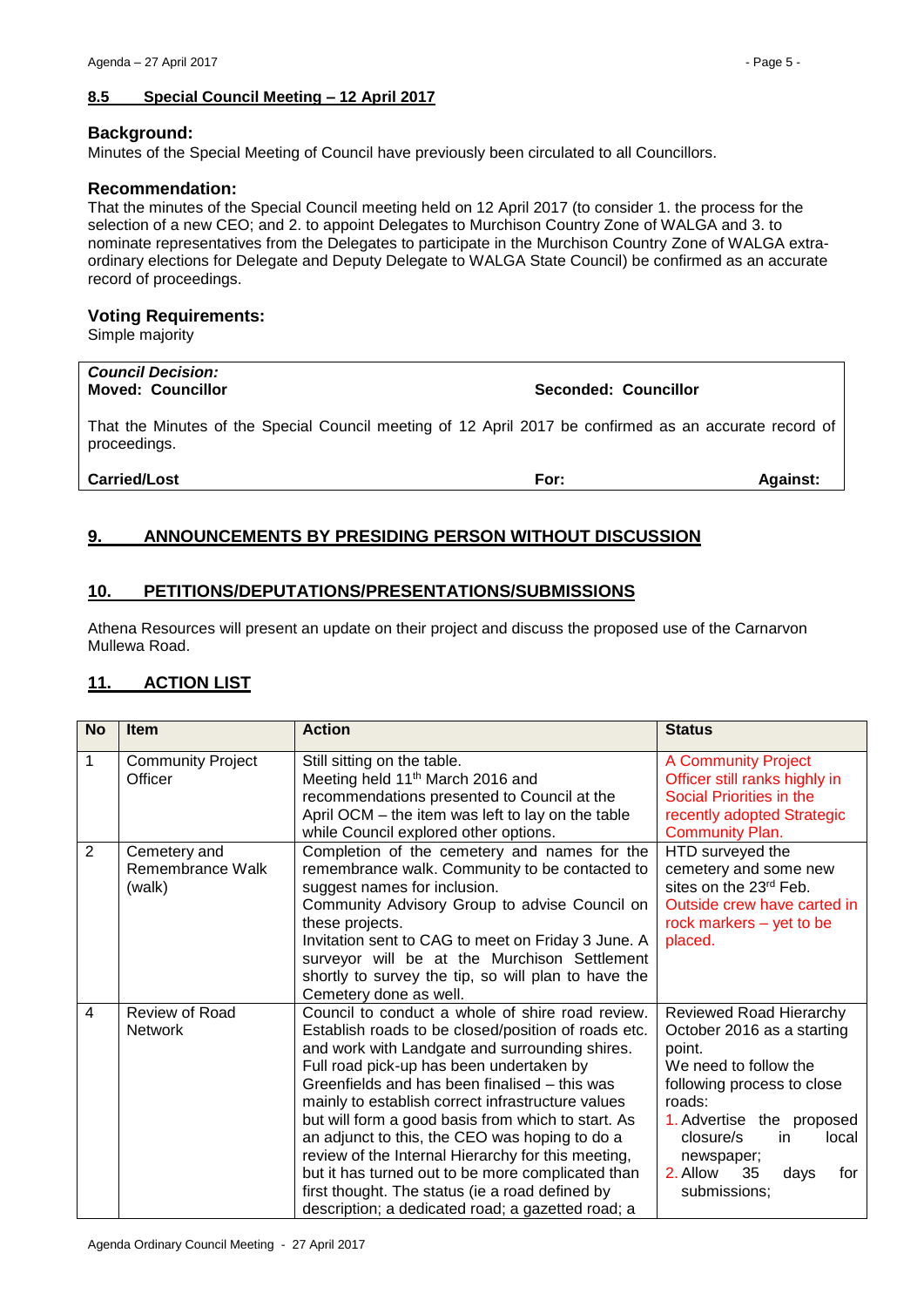| closed road) of roads no longer maintained needs    | 3. Resolve at a meeting     |
|-----------------------------------------------------|-----------------------------|
| to be identified before the Shire can progress with | following the advertising   |
| this. Undesignated unsurveyed roads were            | period to close the roads,  |
| bought up as a discussion point at the May zone     | considering<br>after        |
| meeting. Paul Rosair did a presentation to the      | objections, if any;         |
| March OCM, which was discussed at the April         | 4. Submit a formal request  |
| OCM.                                                | to the Minister for Lands;  |
| No further action has been taken on this since the  | 5. If the Minister approves |
| last meeting.                                       | the request, the road       |
|                                                     | unallocated<br>becomes      |
|                                                     | Crown Land.                 |
|                                                     |                             |

# **Recommendation:**

That the Action List be accepted.

# **Voting Requirements:**

Simple majority

| <b>Council Decision:</b><br><b>Moved: Councillor</b> | Seconded: Councillor |                 |
|------------------------------------------------------|----------------------|-----------------|
| That the Action List be accepted.                    |                      |                 |
| <b>Carried/Lost</b>                                  | For:                 | <b>Against:</b> |

# <span id="page-5-0"></span>**12. DISCLOSURE OF INTERESTS**

# <span id="page-5-1"></span>**13. REPORTS OF OFFICERS**

# <span id="page-5-2"></span>**13.1 Monthly Plant Report – Works Supervisor**

| <b>March 2017</b>            |      | <b>Hours</b>   |              |            |              | <b>YTD</b>   |            |                        |             |
|------------------------------|------|----------------|--------------|------------|--------------|--------------|------------|------------------------|-------------|
| *<br><b>No Meter</b>         |      |                | <b>Start</b> | <b>End</b> | <b>Total</b> |              |            | <b>Operating Costs</b> |             |
| <b>Plant Item</b>            | Year | <b>Rego</b>    | 1 July '16   | Hrs/kms    | Hrs/km       | <b>Month</b> | <b>YTD</b> | <b>Plant</b>           | <b>Fuel</b> |
| P.01 JD Grader               | 2011 | MU1063         | 7762         | 8604       | 8764         | 160          | 1002       | 8379.37                | 15849.82    |
| P.02 Cat Grader 12H          | 2005 | MU 141         | 14167        | 15097      | 15240        | 143          | 1073       | 2174.44                | 13377.15    |
| P15003 JD 6WD Grader         | 2012 | MU121          | 712          | 1263       | 1437         | 174          | 725        | 1230.80                | 9250.98     |
| P.04 New/H Ford Tractor      | 2006 | <b>MU380</b>   | 1912         | 2052       | 2073         | 21           | 161        | 1698.05                | 399.59      |
| P.05 Dolly 1-Red *           | 2001 | MU 2003        | 1972         | 12569      | 12569        | $\Omega$     | 10597      | 4960.23                | n/a         |
| P.07 Nissan UD               | 2009 | 000 MU         | 202424       | 213568     | 215627       | 2059         | 13203      | 4839.91                | 7626.11     |
| P.08 Dolly 2-Black           | 2000 | MU 2009        | 1816         | 9581       | 9581         | $\Omega$     | 7765       | 8862.26                | n/a         |
| P.09 Iveco P/Mover           | 2003 | MU1065         | 315776       | 329059     | 331622       | 2563         | 15846      | 1673.16                | 9820.53     |
| P.10 Iveco W/Truck (hrs)     | 2004 | <b>MU00</b>    | 10864        | 11110      | 11110        | $\Omega$     | 246        | 2897.17                | 2342.14     |
| P.11 Komatsu Dozer           | 1997 |                | 1481         | 1876       | 1961         | 85           | 480        | 11840.21               | 6985.09     |
| P.13 Tri-Axle L/L Float      | 2008 | MU 663         | 12902        | 23804      | 25794        | 1990         | 12892      | 5068.49                | n/a         |
| P.14 No. 2 Float             | 2001 | <b>MU 2004</b> | 2391         | 8859       | 9654         | 795          | 7263       | 1931.40                | n/a         |
| P.17 Side Tipper             | 2001 | MU 662         | 970          | 15964      | 18526        | 2562         | 17556      | 5889.35                | n/a         |
| P.18 Side Tipper *           | 2001 | MU2010         | 15034        | 21594      | 2668         | $\Omega$     | 6675       | 10047.46               | n/a         |
| P.24 30K W/Tanker Trailer    | 2005 | MU 2024        | 46001        | 861        | 861          | 0            | 861        | 16719.95               | n/a         |
| P.27 Volvo Loader            | 2006 | <b>MU 65</b>   | 7942         | 8439       | 8555         | 116          | 613        | 2680.64                | 7095.00     |
| P.28 Isuzu Dmax              | 2009 | <b>MU300</b>   | 209207       | 218584     | 220000       | 1416         | 10793      | 1942.89                | 1480.13     |
| <b>P.32 Construction Gen</b> |      |                | 22437        | 24374      | 25056        | 682          | 2619       | 353.57                 | 4038.12     |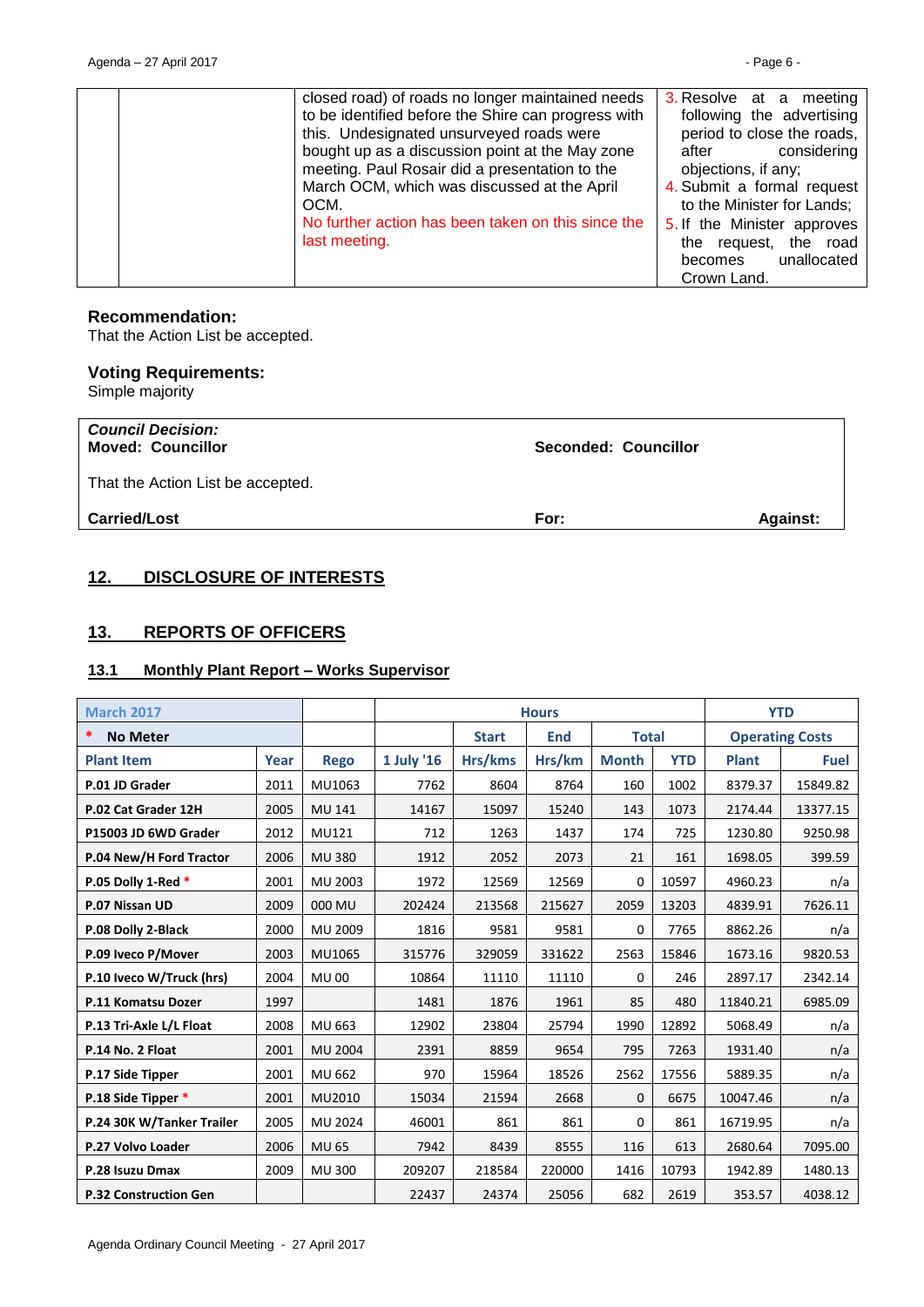| P.33 Maintenance Gen            |      |                 | 9098         | 10548        | 11117    | 569            | 2019         | 652.87   | 1738.16  |
|---------------------------------|------|-----------------|--------------|--------------|----------|----------------|--------------|----------|----------|
| <b>P.34 Generator Perkins</b>   |      | Mechanic        | 151          | 677          | 677      | $\mathbf 0$    | 526          | 112.51   | 1794.43  |
| P.35 Generator 1-110kva         | 2011 |                 | 24201        | 26343        | 26353    | 10             | 2152         | 21646.94 | 94433.89 |
| P.35 Generator 2-110kva         | 2011 |                 | 16826        | 20262        | 20262    | $\mathbf 0$    | 3436         |          |          |
| <b>P.37 Forklift</b>            |      |                 | 12443        | 12582        | 12592    | 10             | 149          | 729.17   | 289.40   |
| P.40A Toyota Hilux              | 2014 | 01MU            | 61055        | 90453        | 92600    | 2147           | 31545        | 4659.30  | 4429.98  |
| P.41 Cat 938G Loader            | 2004 | MU 193          | 5315         | 5601         | 5642     | 41             | 327          | 3190.98  | 2416.12  |
| P.43 Bomag Roller               | 2012 | MU1027          | 1496         | 3334         | 3415     | 81             | 1919         | 2209.87  | 3827.49  |
| P.48 Dog Fuel Trailer           | 1979 | MU 2026         | 0            | 0            | 0        | $\mathbf 0$    | 0            | 1891.40  | n/a      |
| P.49 Dog Fuel Trailer           | 1972 | <b>MU 2005</b>  | 0            | $\mathbf{0}$ | $\Omega$ | $\mathbf{0}$   | $\mathbf{0}$ | 0.00     | n/a      |
| P.54 Isuzu T/Top                | 2005 | MU 1002         | 171821       | 179690       | 179690   | $\Omega$       | 7869         | 717.07   | 1908.02  |
| P.55 Toyota Prado               | 2012 | MU1011          | 71388        | 89068        | 93500    | 4432           | 22112        | 3169.10  | 2523.38  |
| <b>P.57 Great Wall</b>          | 2012 | MU 167          | 54225        | 60568        | 61323    | 755            | 7098         | 2305.29  | 997.17   |
| P.59 45ft Flat Top              | 1978 | MU2044          | $\mathbf{0}$ | $\mathbf{0}$ | 0        | $\mathbf{0}$   | $\mathbf{0}$ | 3558.10  | n/a      |
| P.60 Mercedes PTV               | 2004 | MU 1009         | 102020       | 103460       | 103488   | 28             | 1468         | 4973.83  | 248.72   |
| P.61 Kenworth P/Mover           | 2004 | <b>MU 000</b>   | 76906        | 94335        | 96927    | 2592           | 20021        | 10113.11 | 14581.09 |
| <b>P.63 RAV4 - TRADED 08/16</b> | 2013 | MU 1011         | 35031        | 35800        | 35800    | $\Omega$       | 769          |          | 67.32    |
| P.64 Isuzu Construction         | 2013 | MU 140          | 95645        | 126066       | 129356   | 3290           | 33711        | 5441.63  | 7967.64  |
| P.65 Generator 9KVA             | 2013 | H/ Maint        | 5440         | 6011         | 6391     | 380            | 951          |          | 3057.76  |
| P.66 Kubota 6kva Gen            | 2012 |                 | 9948         | 12348        | 12348    | $\mathbf{0}$   | 2400         | 1213.02  | 2892.83  |
| P.67 Roadwest S/Tipper          | 2013 | MU2042          | 58719        | 72737        | 75351    | 2614           | 16632        | 6467.07  | n/a      |
| P.68 Bomag Padfoot              | 2013 | MU1071          | 1595         | 1777         | 1855     | 78             | 260          | 1467.39  | 2684.72  |
| P.72 Isuzu Fire Truck           | 2013 | MU1068          | 1353         | 1856         | 1858     | $\overline{2}$ | 505          | 0.00     | 202.37   |
| P.73 Toyota Fast Attack         | 2014 | MU1069          | 8900         | 8900         | 8900     | $\mathbf{0}$   | $\mathbf{0}$ | 2196.86  | 77.72    |
| Caravans                        |      |                 |              | n/a          | n/a      | n/a            | n/a          | 8027.00  | n/a      |
| P11076 JD Ride on mower         |      |                 | 795          | 907          | 915      | 8              | 120          | 2700.07  | 249.82   |
| P15006 Isuzu Maint              | 2015 | MU1018          | 15842        | 36794        | 40149    | 3355           | 24307        | 5793.78  | 4974.34  |
| P16063 Toyota Prado             | 2016 | MU <sub>0</sub> | $\mathbf{0}$ | 16845        | 20780    | 3935           | 20780        | 4443.60  | 1726.25  |
| P16076 Kuboto Mower             | 2016 |                 | 0            | 107          | 134      | 27             | 27           | 1511.34  | 670.77   |

# <span id="page-6-0"></span>**13.2 Works Report – Works Supervisor 18/03/2017 – 13/04/2017**

## **Construction Crew**

The construction crew have completed the works between Pia and Cockney Bill on the Beringarra-Pindar road. These works involved reforming, gravel sheeting, rock carting and cement stabilising of floodway plus the redressing of old contour banks.

Whilst in the area crew also carted in gravel for grid approaches for this year's grid replacement program. From here crew moved camp and equipment down to Twin Peaks and as of today 12/04/2017 have completed the new alignment around Twin Peaks homestead. This section had not been formed up so the road was boxed out 8m wide and .200mm deep. Most of the material was carted away with some material being used for bunds on the south side of the Sandford River on the Twin Peaks-McNabb's road and the remainder carted to the pit.

Calcrete was carted in and mixed, spread out and then rolled. Signs have been ordered and will be put in place at a later date.

On completion of this work crew then moved camp and equipment back to the settlement to commence the next works program of dressing the road around the settlement in readiness for sealing.

These works will start after the Easter break

Crew break over the Easter – finish work on the 13<sup>th</sup> of April and return back on the 26<sup>th</sup> of April.

## **Maintenance Crew**

With the opening up of roads after the rains earlier in the year completed the maintenance crew have now done a full grade on the Beringarra-Pindar road from Double Dip to Pindar and Tardie. They then moved north grading the Twin Peaks McNabb's road then moved over to the New Forrest-Yallalong and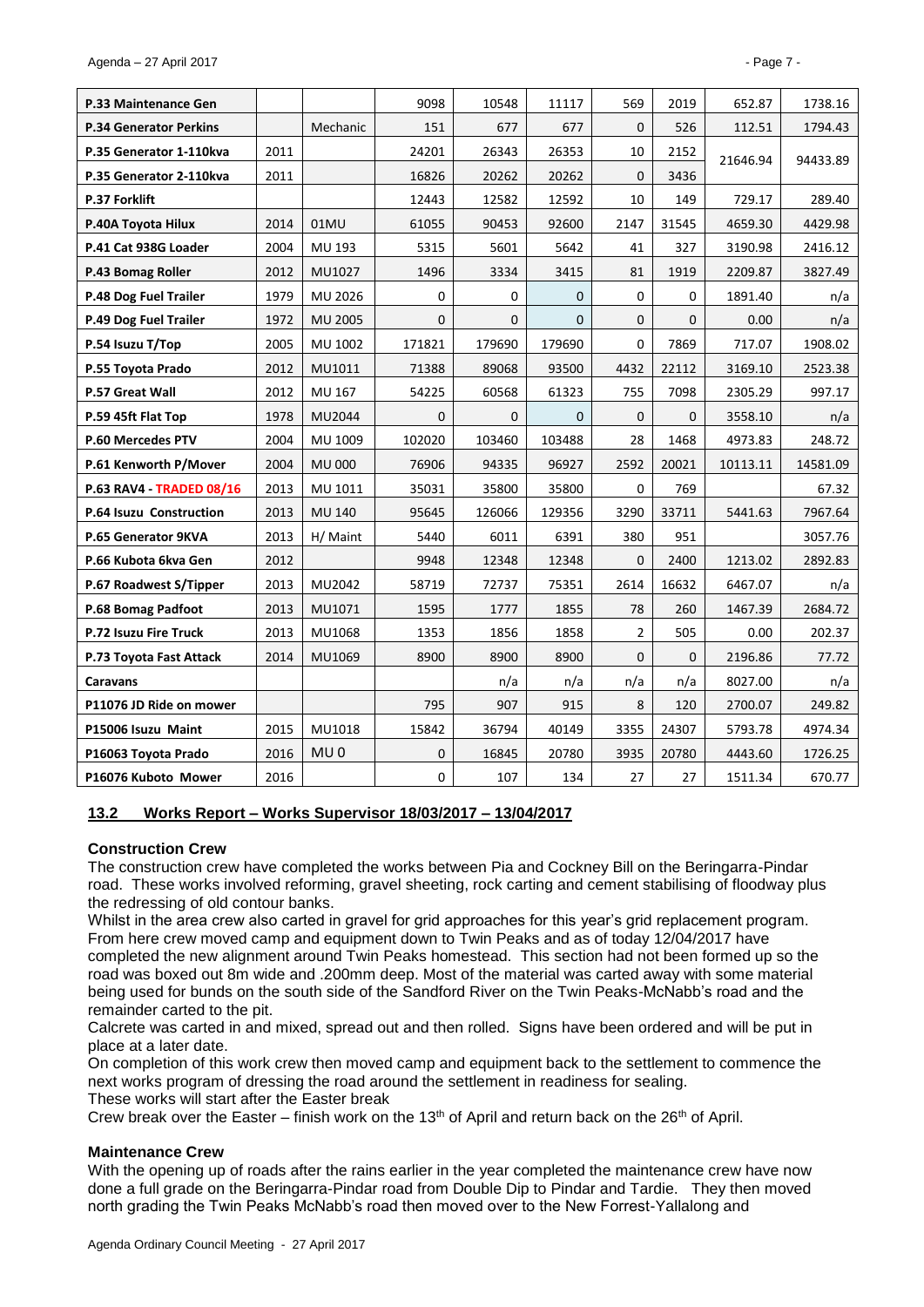Coolcalalaya roads. From there crew moved back to Wooleen and as of today 12/04/2017 are doing a full grade on Twin Peaks-Wooleen road.

From here crew will do all roads in the area:

- *•* Wooleen-Mt Wittenoom
- *•* Wooleen-Boolardy
- *•* Beringarra-Pindar (crew will start from double dip and head north to Beringarra doing all side roads)
- *•* Mt Wittenoom
- *•* Boolardy-Kalli
- *•* Kalli East

# **Staff Leave**

Mark - 1 day off Brian - 1 day off 21/3/2017

## **Work Supervisor - General**

22/03/2017 Construction - 6hrs, Meeting MRD SKA 23/03/2017 Council meeting 24/03/2017 Construction - 4hrs 25/03/2017 Pick-up bus for annual road inspection 26/03/2017 Bus out to Settlement27-3-2017 construction - 5hrs 28/03/2017 Annual road inspection with council and DECO 29/03/2017 Annual road inspection with council and DCEO 30/03/2017 Bus back to Gero 31/03/2017 Drag tyres on Carnarvon-Mullewa road from Ballinyoo bridge south 05/04/2017 Construction - 3hrs grader 06/04/2017 Construction - 2hrs grader 07/04/2017 Pegging new road alignment Carnarvon-Mullewa road - 3hrs 11/04/2017 Walk over 13km pit - 3hrs.

## ROADS GRADED 18/03/2017 – 13/04/2017

| Name                           | Length of<br>Road | <b>SLK's Graded</b><br>this month | Heavy<br>Maintenance | Comments             |
|--------------------------------|-------------------|-----------------------------------|----------------------|----------------------|
| Beringarra / Pindar            | 319.80km          |                                   |                      | Double Dip to Pindar |
| Erong                          | 63.12km           |                                   |                      |                      |
| Beringarra/Byro                | 90.89km           |                                   |                      |                      |
| Twin Peaks/Wooleen             | 47.65km           | 20km                              |                      |                      |
| Boolardy/Kalli                 | 57.30km           |                                   |                      |                      |
| Byro/Woodleigh                 | 71.00km           |                                   |                      |                      |
| New Forrest/Yallalong          | 36.18km           | 36km                              |                      |                      |
| M <sup>c</sup> Nabb/Twin Peaks | 49.75km           | 44km                              |                      |                      |
| Yallalong-West                 | 34.46km           |                                   |                      |                      |
| Mileura/Nookawarra             | 49.08km           |                                   |                      |                      |
| Muggon                         | 38.75km           |                                   |                      |                      |
| Manfred                        | 34.55km           |                                   |                      |                      |
| Beringarra/Mt Gould            | 34.80km           |                                   |                      |                      |
| Tardie/Yuin                    | 13.20km           |                                   |                      |                      |
| Innouendy                      | 9.30km            |                                   |                      |                      |
| <b>Boolardy Homestead</b>      | 2.00km            |                                   |                      |                      |
| Yunda Homestead                | 32.80km           |                                   |                      |                      |
| Meeberrie-Woolleen             | 25.22km           |                                   |                      |                      |
| Mt Wittenoom                   | 37.55km           |                                   |                      |                      |
| Woolleen/Mt Wittenoom          | 33.85km           |                                   |                      |                      |
| Beringarra Cue                 | 109.82km          |                                   |                      |                      |
| <b>Boolardy Wooleen</b>        | 19.08km           |                                   |                      |                      |
| Kalli Cue East                 | 21.87km           |                                   |                      |                      |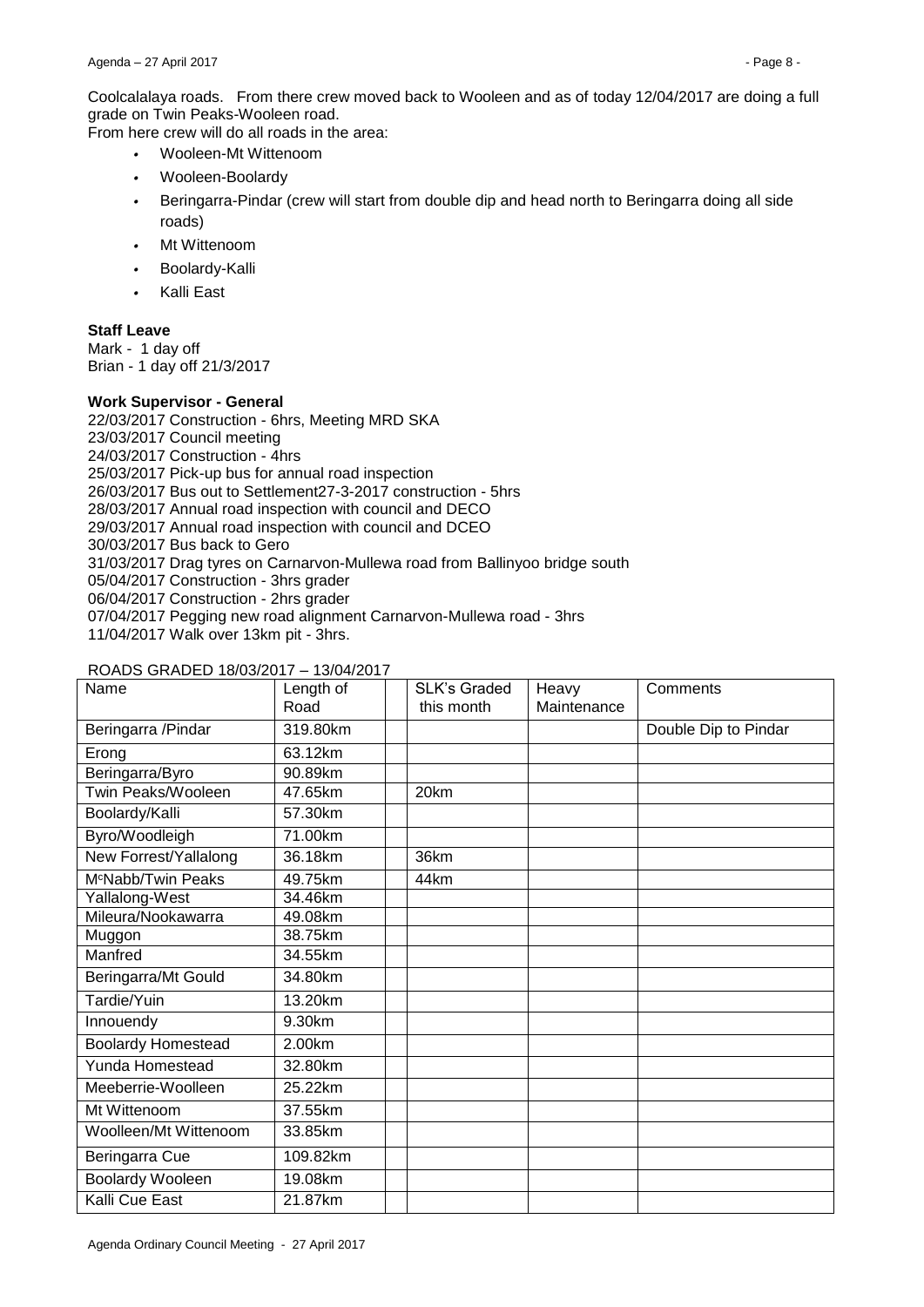| <b>Butchers Track</b>       | 64.54km  |      |  |
|-----------------------------|----------|------|--|
| <b>Butchers Muggon</b>      | 23.80km  |      |  |
| <b>Murchison Settlement</b> | 2.00km   |      |  |
| Coolcalalaya Road           | 36km     | 36km |  |
| Carnarvon Mullewa           | 278.63km |      |  |
| Mt Narryer                  | 3km      |      |  |
| <b>Errabiddy Bluff</b>      | 12km     |      |  |
| Air strip Graded            |          |      |  |

Total this month graded 136km

#### **Recommendation:**

That the Work's Supervisor's report be accepted.

#### **Voting Requirements:**

Simple majority

| <b>Council Decision:</b><br><b>Moved: Councillor</b> | Seconded: Councillor |                 |
|------------------------------------------------------|----------------------|-----------------|
| <b>Carried/Lost</b>                                  | For:                 | <b>Against:</b> |

#### <span id="page-8-0"></span>**13.3 Rangers' Report**

Canine Control – Peter Smith

I attended Murchison Shire on Tuesday 6 and Friday 23 December 2016. Patrols were conducted of Pia Wadjari and Murchison townsite. No new written or verbal complaints were received.

I spoke with Adrian Merry at Pia who stated that a lot of the people have taken their pets with them this year, when they have left the community. He believes it is due to previous history where animals have been left behind and have gone wandering and have been trapped and destroyed. Whilst I was in Pia, two unwanted dogs were handed in for destruction along with one cat and four kittens. Adrian stated that the majority of the community will be returning at the end of January for the new school year.

I also attended Murchison on Tuesday 28 February 2017. I attended at Pia Wadjarri and spoke with the Principal and Teachers at the school. They had no complaints and nothing to report. It was mentioned that there was a large number of feral cats hanging around one of the residences. Trapping cages were set in a nearby location. Seven large feral cats were trapped and taken away to be destroyed.

I attended at Murchison settlement where I conducted patrols. No animals were sighted wandering and there was nothing out of the ordinary to report.

A brief meeting was held with the CEO. **Recommendation:** That the Rangers' report be accepted.

#### **Voting Requirements:**

Simple majority

| <b>Council Decision:</b><br><b>Moved: Councillor</b> | <b>Seconded: Councillor</b> |                 |
|------------------------------------------------------|-----------------------------|-----------------|
| <b>Carried/Lost</b>                                  | For:                        | <b>Against:</b> |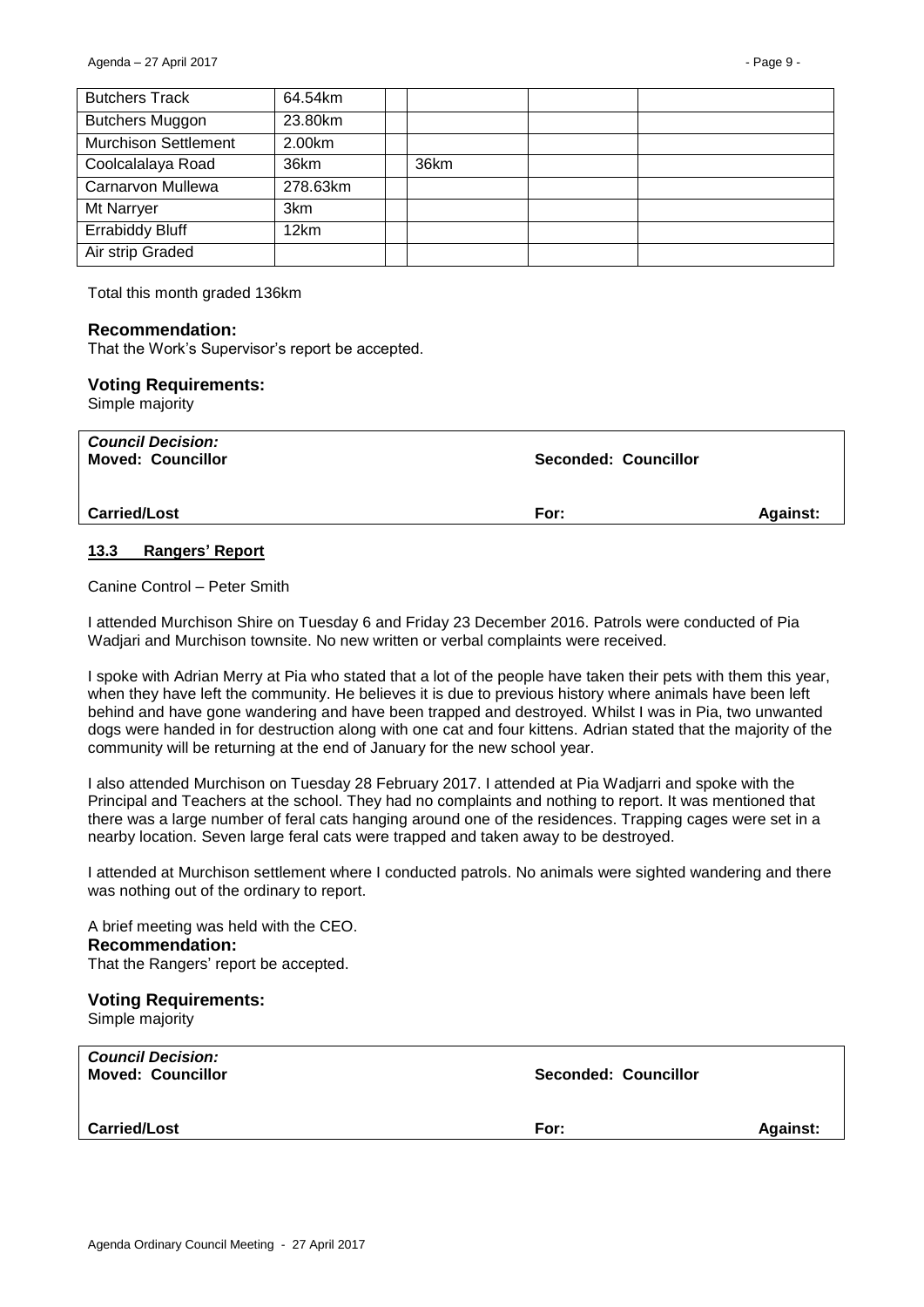# <span id="page-9-0"></span>**13.4 Health Officers Report**

# **ACTION SHEET**

Council's Environmental Health Officer – Philip Swain

# **Date: 19-24 March 2017**

# **Next visit proposed: Sept/Oct 2017**

| <b>Date</b>             | <b>Subject</b>                                                          | <b>Action Taken</b>                                                                                                                                                                                                                                                                                                                                                                                                                                                                                                                                                                                                                                                                           |
|-------------------------|-------------------------------------------------------------------------|-----------------------------------------------------------------------------------------------------------------------------------------------------------------------------------------------------------------------------------------------------------------------------------------------------------------------------------------------------------------------------------------------------------------------------------------------------------------------------------------------------------------------------------------------------------------------------------------------------------------------------------------------------------------------------------------------|
| $8/2016 -$<br>20/3/2017 | Wooleen<br>Station<br>Caravan<br>Nature Based<br>Park (NBP)<br>Approval | The Department of Health (DoH) issued the exemption regarding water<br>supply for the operation. The operators previously submitted the<br>Caravan Park licence application which was approved by Council in<br>August 2016. The Caravan Park and Nature Based Park Licence has<br>now been issued<br>Action: No further action, pending Licence renewal                                                                                                                                                                                                                                                                                                                                      |
| 20/3/2017               | Pia Wadjarri<br>Community<br>Site Visit                                 | I have visited the community to determine whether recent changes to<br>smoke detectors in the housing have been completed. It appears that<br>some houses have had 10 year battery life detectors fitted but some<br>haven't. I also observed a chronic water leak on one property and<br>reported this to the Remote Area Environmental Service Provider<br>(RAESP). I have also confirmed that sampling and reporting processes<br>for the drinking water quality are in place and that the Shire may be able<br>to utilise contractors, in this regard, for future sampling of Murchison<br>Settlement<br>Action: Confirm at future visit that all smoke detectors have been<br>installed. |
| 20/3/2017               | Oasis<br>Roadhouse -<br>Petroleum<br>Licence                            | I have advised the CEO and the new operators that the emergency<br>system maintenance and operation needs to be managed with respect<br>to the staff changeover.<br>Action: CEO to amend records and ensure staff appropriately<br>trained.                                                                                                                                                                                                                                                                                                                                                                                                                                                   |
| 20/3/2017               | Oasis<br>Roadhouse-<br><b>Food Business</b><br>Registration             | I have reissued the Food Business Licence to the new operators of the<br>Roadhouse and conducted the routine inspection. The new operators<br>have been advised of minor issues that need to be addressed, however<br>the premises is clean and well maintained. I have previously advised<br>that the extraction ductwork in the kitchen may require Shire staff or an<br>external contractor to properly clean the same, as this hasn't been<br>undertaken for at least a couple of years.<br>Action: Food business maintenance items to be addressed.                                                                                                                                      |
| 21/3/2017               | Planning &<br><b>Building</b><br>Compliance<br><b>Issues</b>            | The Building Act 2011 and Regulations contain references in the<br>schedules relating to permits, which mean that building permits for<br>construction and demolition are not required in the Shire. The<br>delegations have been amended to amend policy 3.1 regarding Building<br>Control with some amendments to the recommendation submitted to<br>Council last August.<br>Action: No further action pending normal policy review                                                                                                                                                                                                                                                         |
| 21/3/2017               | Roadhouse<br>Caravan Park<br>& Motel                                    | The fire services are due for inspection shortly. The motel, caravan park<br>and ablution areas are well maintained<br>Action: No further action pending routine fire service inspections.                                                                                                                                                                                                                                                                                                                                                                                                                                                                                                    |
| 23/3/2017               | <b>Refuse Site/s</b>                                                    | The survey work to identify specific reserves for "waste disposal" or<br>"municipal purposes" is progressing. Once finalised their inclusion as<br>approved land uses and will require amendment to the Shire Local<br>Planning Scheme. I have inspected the site and the trench, and currently<br>the trench complies with the Regulations (Maximum trench length 30m<br>and weekly-monthly waste cover).<br>Action: Awaiting further Lands Department advice on survey work.<br>Works Supervisor to arrange trench maintenance and regular<br>inspections by staff. TPS amendment to be progressed once<br>Reserves have been finalised.                                                    |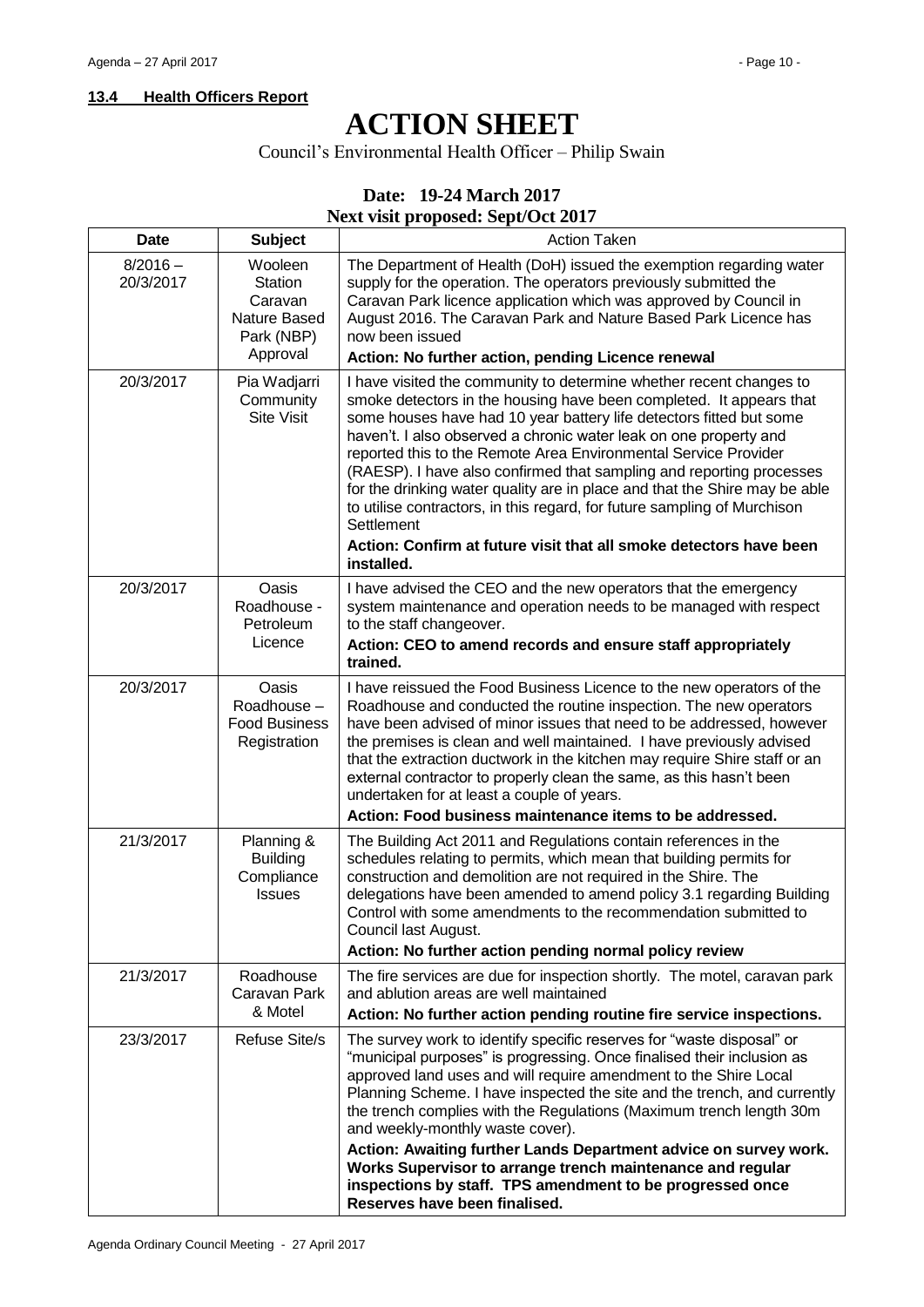| 24/3/2017 | <b>Water Supply</b><br>Murchison<br>Settlement           | The community is maintaining the current non-potable water status and<br>a Council working party has met several times. Staff have continued to<br>improve the network and I have resampled the settlement for bacterial<br>analysis with a modified sampling layout following the recent alterations.<br>The samples were transported to Perth and delivered to the laboratories<br>within 24 hours by myself. The results were generally poor, reinforcing<br>the view that a chlorination system needs to be installed to permanently<br>improve the network distribution. It should be noted that both bores are<br>currently being used to maintain the supply within the Settlement.<br>Action: PS to investigate treatment alternatives and report on<br>potable supply requirements once costings/budget have been<br>investigated. |
|-----------|----------------------------------------------------------|---------------------------------------------------------------------------------------------------------------------------------------------------------------------------------------------------------------------------------------------------------------------------------------------------------------------------------------------------------------------------------------------------------------------------------------------------------------------------------------------------------------------------------------------------------------------------------------------------------------------------------------------------------------------------------------------------------------------------------------------------------------------------------------------------------------------------------------------|
| 24/3/2017 | Wooleen<br>Station-<br>Inspection &<br>Water<br>Sampling | I have again taken biological water samples at Wooleen Station from the<br>tank and bore supplies and submitted these for analysis. I have also<br>provided advice to the operators regarding hand treatment of their tank<br>supply for food business use. The main kitchen supply samples were<br>satisfactory.<br><b>Action: Routine inspection 6 monthly</b>                                                                                                                                                                                                                                                                                                                                                                                                                                                                            |
| 21/3/2017 | <b>Twin Peaks</b><br>Inspection &<br>Water<br>Sampling   | The Station is providing some accommodation to contractors. I inspected<br>the kitchen and there are minor maintenance and operational items<br>outstanding which I have requested be addressed prior to the next<br>inspection. I sampled the station tank and bore water supplies at Twin<br>Peaks Station again. I have provided information to the operators<br>regarding hand dosing as the sampling results were poor.<br>Action: EHO to provide advice on water results and review<br>operation at next inspection.                                                                                                                                                                                                                                                                                                                  |
| 21/3/2017 | <b>Yuin Station</b><br>Inspection &<br>Water<br>Sampling | The Station has been approved to operate a temporary pop-up café<br>operation during the tourist/wildflower season. I have inspected the<br>kitchen facilities and provided advice on safe food preparation and<br>minimum standards for the August trial. I sampled the station tank and<br>bore water supplies and the results were satisfactory for the tank supply<br>and requiring treatment for the bore supply. I have provided information<br>to the operators regarding hand dosing etc.<br>Action: EHO to review operation with proprietors after the initial<br>trial.                                                                                                                                                                                                                                                           |
| Pending   | Controlled<br>Waste Vehicle                              | As above, I believe the Shire should explore the possibility of having a<br>"Controlled Waste" vehicle on site for pumping out the RV Dump point<br>and septics as required. I have sought licensing and registration<br>information on this from the Department of Environmental Regulation<br>and the Shire may be able to seek exemption form the regulatory<br>requirements.<br>Action: EHO to confirm approval process to establish controlled<br>waste collection and disposal at Murchison Settlement or<br>regulatory exemption for the same.                                                                                                                                                                                                                                                                                       |

# **Voting Requirements:**

Simple majority

| <b>Council Decision:</b><br><b>Moved: Councillor</b> | Seconded: Councillor |                 |
|------------------------------------------------------|----------------------|-----------------|
| <b>Carried/Lost</b>                                  | For:                 | <b>Against:</b> |

# <span id="page-10-0"></span>**14. ANNOUNCEMENTS CONCERNING MEETINGS ATTENDED**

<span id="page-10-1"></span>**14.1 Shire President**

<span id="page-10-2"></span>**14.2 Councillors**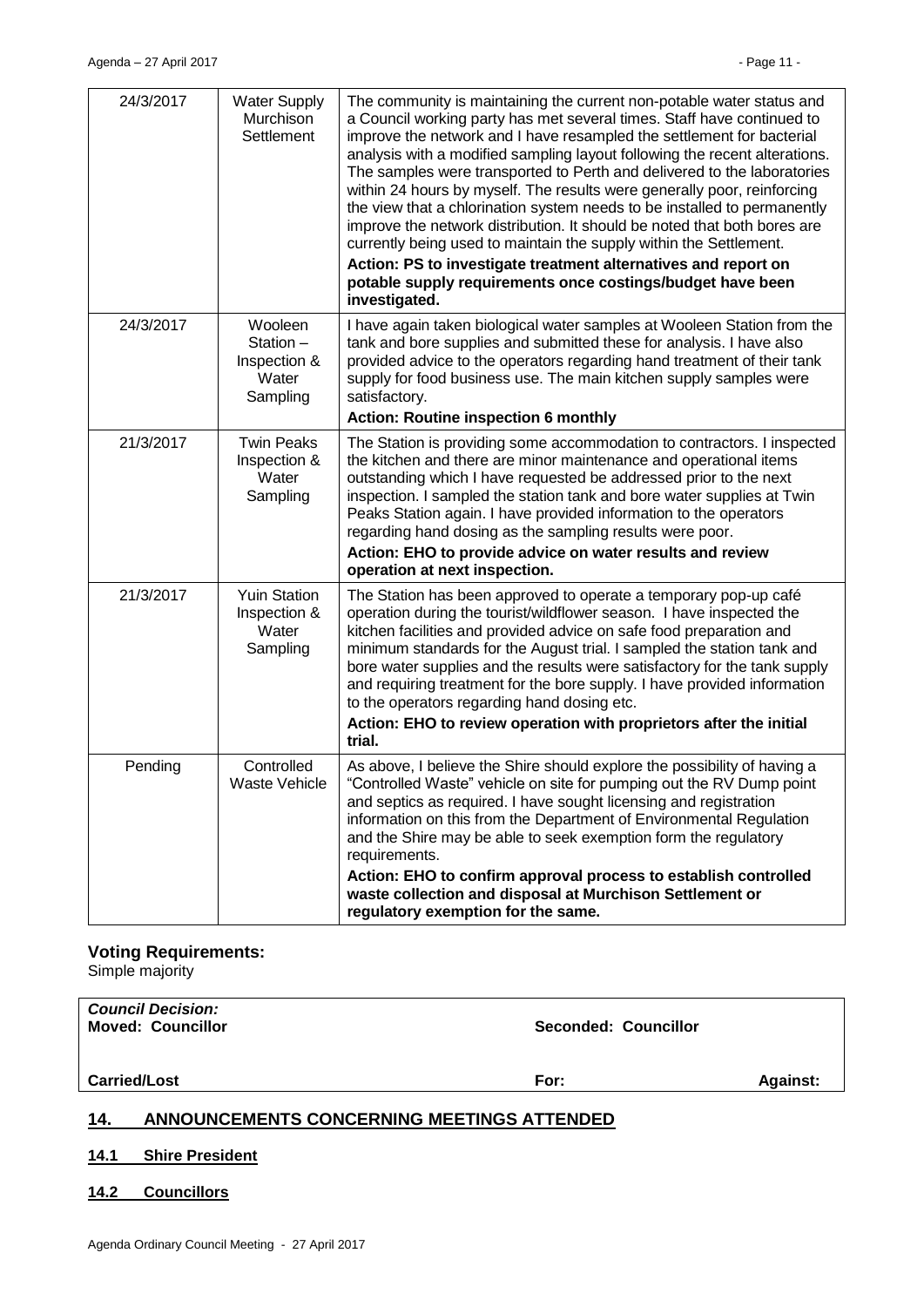# <span id="page-11-0"></span>**15. REPORTS OF COMMITTEES**

## <span id="page-11-1"></span>**16. FINANCE**

#### <span id="page-11-2"></span>**16.1 Financial Activity Statements March 2017**

| File:              |                                                 |
|--------------------|-------------------------------------------------|
| Author:            | Peter Dittrich - Deputy Chief Executive Officer |
| Interest Declared: | No interest to disclose                         |
| Date:              | 18 April 2017                                   |
| Attachments:       | Financial Activity Statements to 31 March 2017  |
|                    | <b>Statement of Financial Position</b>          |
|                    | Operating Statement by Program                  |
|                    | Operating Statement by Nature & Type            |
|                    | <b>Accounts Activity</b>                        |
|                    | <b>General Ledger Trial Balance</b>             |

#### **Matter for Consideration:**

Council to consider adopting the Monthly Financial Statements for March 2017.

#### **Background:**

The Local Government (Financial Management) Regulations 1996. Regulation 34 requires that local government report on a monthly basis and prescribes what is required to be reported.

#### **Comment:**

The Current Position at 31 March 2017 is a surplus of \$3,206,059.

| Variances - YTD Budget to YTD<br>Actual             |             |           |
|-----------------------------------------------------|-------------|-----------|
| <b>Budgeted Closing Funding</b><br>Surplus(Deficit) |             | 795,652   |
| Plus Variance to opening surplus                    | 5,146       |           |
| Plus Operating Revenues up                          | 866,704     |           |
| Plus Operating Expenditure down                     | 455,627     |           |
| <b>Plus Operating Activities Excluded</b>           | 116,456     |           |
| Plus Investing Activities down                      | 2,186,913   |           |
| Plus Transfer from reserves up                      | 1,358,794   |           |
| Less Transfer to reserves up                        | (2,579,233) |           |
| Total Variances                                     |             | 2,410,407 |
| Actuals Closing surplus (Deficit)                   |             | 3,206,059 |

Refer to March 2017 Financials for explanation of variances.

The following Term Deposits are currently held as at 31 March 2017:

| Beringarra- Cue Road Reserve TD | \$2.874.074 | @ 1.755% Maturity 17/04/2017 |
|---------------------------------|-------------|------------------------------|
| Crosslands MCF Term Deposit     | \$ 368,203  | @ 2.000% Maturity 25/05/2017 |
| Ballinyoo Bridge                | \$1,978,253 | @ 1.890% Maturity 27/05/2017 |

During the final review of the March 2017 Financial Statements it was noted that there had been a keying error of \$1,000 in relation the budget review of Job C14114 Cap-Ex - Construction as per agreed work programme - all Year. This shows as an Amended Budget Closing Surplus of \$1,000. This error will be corrected in April 2017.

## **Statutory Environment:**

Local Government Act 1995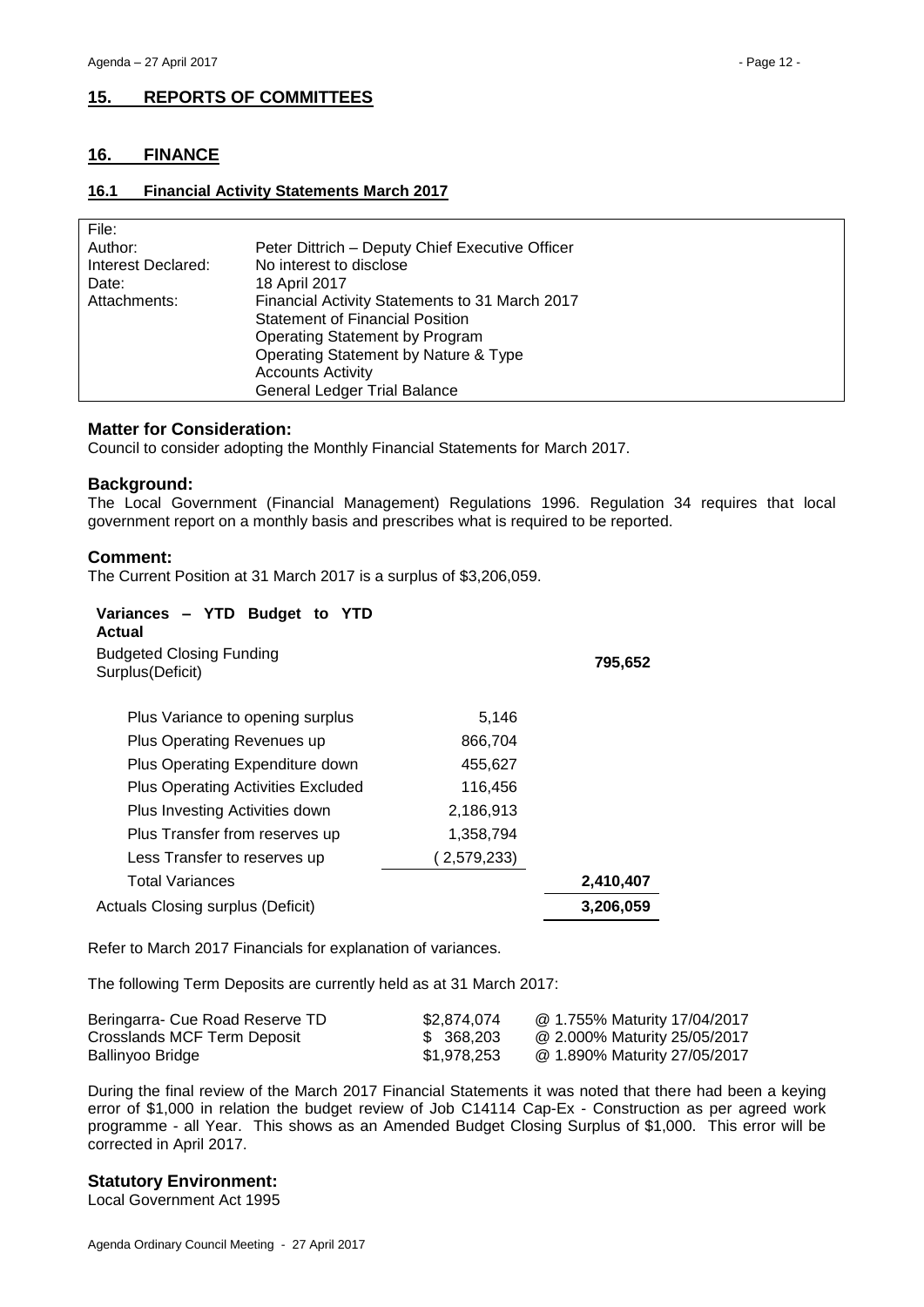Section 6.4–Specifies that a local government is to prepare "such other financial reports" as is prescribed.

Local Government (Financial Management) Regulations 1996 Regulation 34 states:

> (1) A local government is to prepare each month a statement of financial activity reporting on the sources and applications of funds, as set out in the annual budget under regulation 22(1)(d) for that month in the following detail:

(a) Annual budget estimates, taking into account any expenditure incurred for an additional purpose under section 6.8(1)(b) or (c);

(b) Budget estimates to the end of month to which the statement relates;

(c) Actual amounts of expenditure, revenue and income to the end of the month to which the statement relates;

(d) Material variances between the comparable amounts referred to in paragraphs (b) and

(e) The net current assets at the end of the month to which the statement relates.

## **Strategic Implications:**

Nil.

#### **Policy Implications:**

Nil.

#### **Budget/Financial Implications:**

Reports showing year to date financial performance allow monitoring of actual expenditure, revenue and overall results against budget targets.

#### **Sustainability Implications:**

- **Environmental:**
- There are no known significant environmental considerations
- **Economic:**
	- There are no known significant economic considerations
- **Social:** There are no known significant considerations

## **Consultation:**

Moore Stephens

#### **Recommendation:**

That Council adopt the financial statements for the period ending 31 March 2017 as attached.

#### **Voting Requirements:**

Simple majority.

| <b>Council Decision:</b><br><b>Moved: Councillor</b> | Seconded: |                 |
|------------------------------------------------------|-----------|-----------------|
| <b>Carried/Lost</b>                                  | For:      | <b>Against:</b> |

#### <span id="page-12-0"></span>**16.2 Accounts Paid March 2017**

| File:              | 4.37.1                                          |
|--------------------|-------------------------------------------------|
| Author:            | Peter Dittrich - Deputy Chief Executive Officer |
| Interest Declared: | No interest to disclose                         |
| Date:              | 18 April 2017                                   |
| Attachments:       | EFT & Cheque Details for March 2017             |

#### **Matter for Consideration:**

Endorsement of accounts paid during the month of March 2017.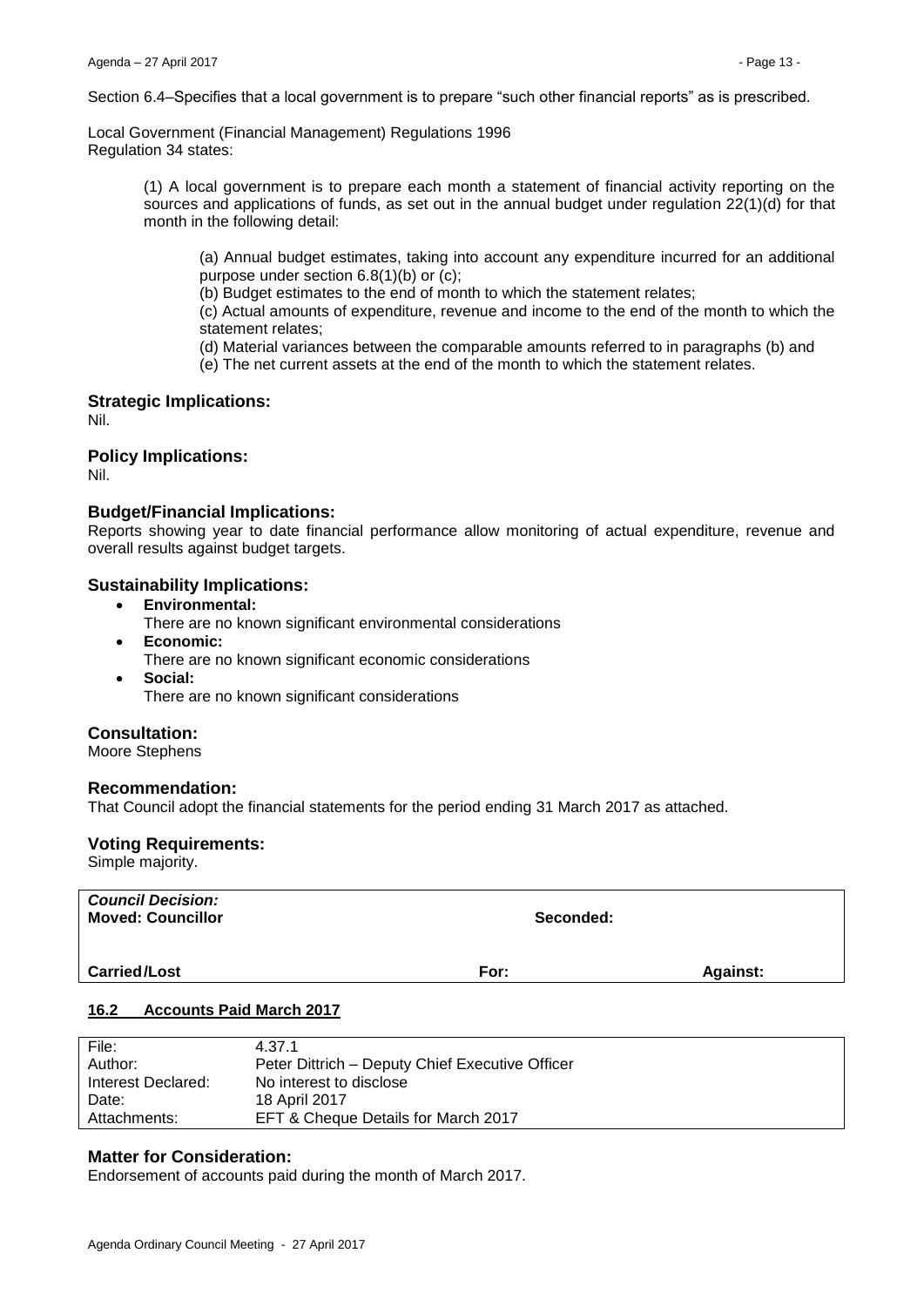# **Background:**

If the local government has delegated to the CEO the exercise of its power to make payments from the municipal fund or the trust fund, then the CEO is to prepare a list of accounts paid by the CEO during the month to present to Council.

# **Comment:**

Payments made during the month of March 2017 are attached.

## **Statutory Environment:**

Local Government (Financial Management) Regulations 1996

Regulation 13 states:

(1) If the local government has delegated to the CEO the exercise of its power to make payments from the municipal fund or the trust fund, a list of accounts paid by the CEO is to be prepared each month showing for each account paid since the last such list was prepared —

- (a) the payee's name; and
- (b) the amount of the payment; and
- (c) the date of the payment; and
- (d) sufficient information to identify the transaction.
- (2) A list of accounts for approval to be paid is to be prepared each month showing —

(a) for each account which requires council authorisation in that month —

- (i) the payee's name; and
- (ii) the amount of the payment; and
- (iii) sufficient information to identify the transaction; and
- (b) the date of the meeting of the council to which the list is to be presented
- (3) A list prepared under sub regulation (1) or (2) is to be —

(a) presented to the council at the next ordinary meeting of the council after the list is prepared; and

(b) recorded in the minutes of that meeting.

# **Strategic Implications:**

None

# **Policy Implications:**

None

# **Budget/Financial Implications:**

Payment from the Municipal, Trust and Reserve Bank Accounts.

## **Sustainability Implications:**

- **Environmental:**
	- There are no known significant environmental considerations
- **Economic:** There are no known significant economic considerations
- **Social:** There are no known significant considerations

# **Consultation:**

Moore Stephens

## **Recommendation:**

That the accounts as per the attached Schedule presented to this meeting totalling \$888,553.84 which includes \$73,828.26 of intra account transfers for the month of March 2017, be endorsed by Council.

## **Voting Requirements:**

Simple majority

| <b>Council Decision:</b><br><b>Moved: Councillor</b> | <b>Seconded: Councillor</b> |                 |
|------------------------------------------------------|-----------------------------|-----------------|
| <b>Carried/Lost</b>                                  | For:                        | <b>Against:</b> |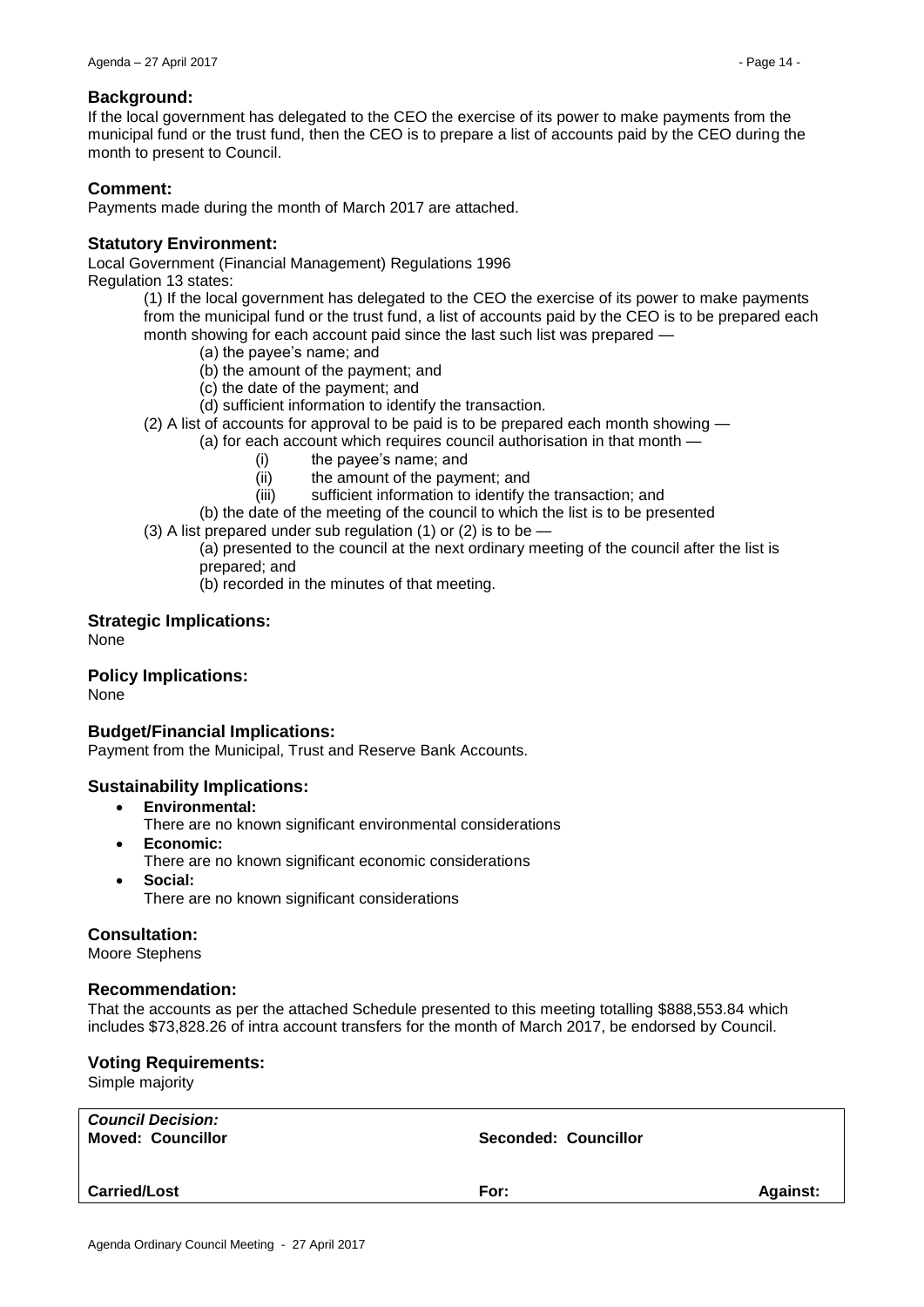#### <span id="page-14-0"></span>**16.3 2016/17 Budget Variation – CEO Recruitment**

#### **Matter for Consideration:**

Council to consider a budget amendment to enable the recruitment of a Chief Executive Office.

#### **Background:**

The 2016/17 Budget allowed for \$15,000 to be allocated to the appointment of staff. Following the recruitment of the DCEO during the year \$11,459.23 of the budgeted amount has been expended, leaving a balance of \$3,540.77 available to be applied to the recruitment of the new CEO.

It is estimated that the recruitment cost of a CEO will be in the order of \$30,000. This includes advertising, employment consultant, relocation, and other associated costs.

#### **Comment:**

During the financial year 2016/17 a detailed review of the current liability account 1406030 Superannuation Liability was undertaken. It was found that this liability had been carried forward in error, thus understating the carry forward current assets in the Shire's accounts by \$22,547.15. After discussion with the Shire's Auditor it was agreed that this liability should be offset against the current year's superannuation expense account. The excess of funds available in the budget could then be transferred to the Appointment of Staff account.

A review of other areas of expenditure identified that the expenditure in Members' Refreshments & Receptions was well below budget. Council could allocate \$3,912.08 from that account to the Staff Appointment account. The balance of the budget available in Members' Refreshments & Receptions account, after the transfer, would be \$2,889.77.

#### **In Summary:**

It is requested that Council consider the reallocation of funds in the amount of \$22,547.15 from Account 14200.501 Expenses relating to Public Works Overhead (Superannuation) to Account 14519.521 – Staff Appointment Expenses and the reallocation of funds in the amount of \$3,912.08 from Account 04104.521 – Members Refreshments & Reception Expenses to Account 14519.521 – Staff Appointment Expenses to allow for the costs associated with the recruitment of a Chief Executive Officer.

## **Statutory Environment:**

6.8. Expenditure from municipal fund not included in annual budget

(1) A local government is not to incur expenditure from its municipal fund for an additional purpose except where the

expenditure -

(a) is incurred in a financial year before the adoption of the annual budget by the local government; or

(b) is authorised in advance by resolution\*; or

(c) is authorised in advance by the mayor or president in an emergency.

*\* Absolute majority required.*

## **Policy Implications:**

Nil

## **Budget/ Financial Implications:**

If the proposal is accepted then a transfer of funds in the amount of \$22,547.15 from Account 14200.501 Expenses relating to Public Works Overhead (Superannuation) to Account 14519.521 – Staff Appointment Expenses and a transfer of funds in the amount of \$3,912.08 from Account 04104.521 – Members Refreshments & Reception Expenses to Account 14519.521 – Staff Appointment Expenses will allow for the costs associated with the recruitment of a Chief Executive Officer.

## **Sustainability Implications:**

- **Environmental**
	- There are no known significant environmental implications associated with this decision
- **Economic**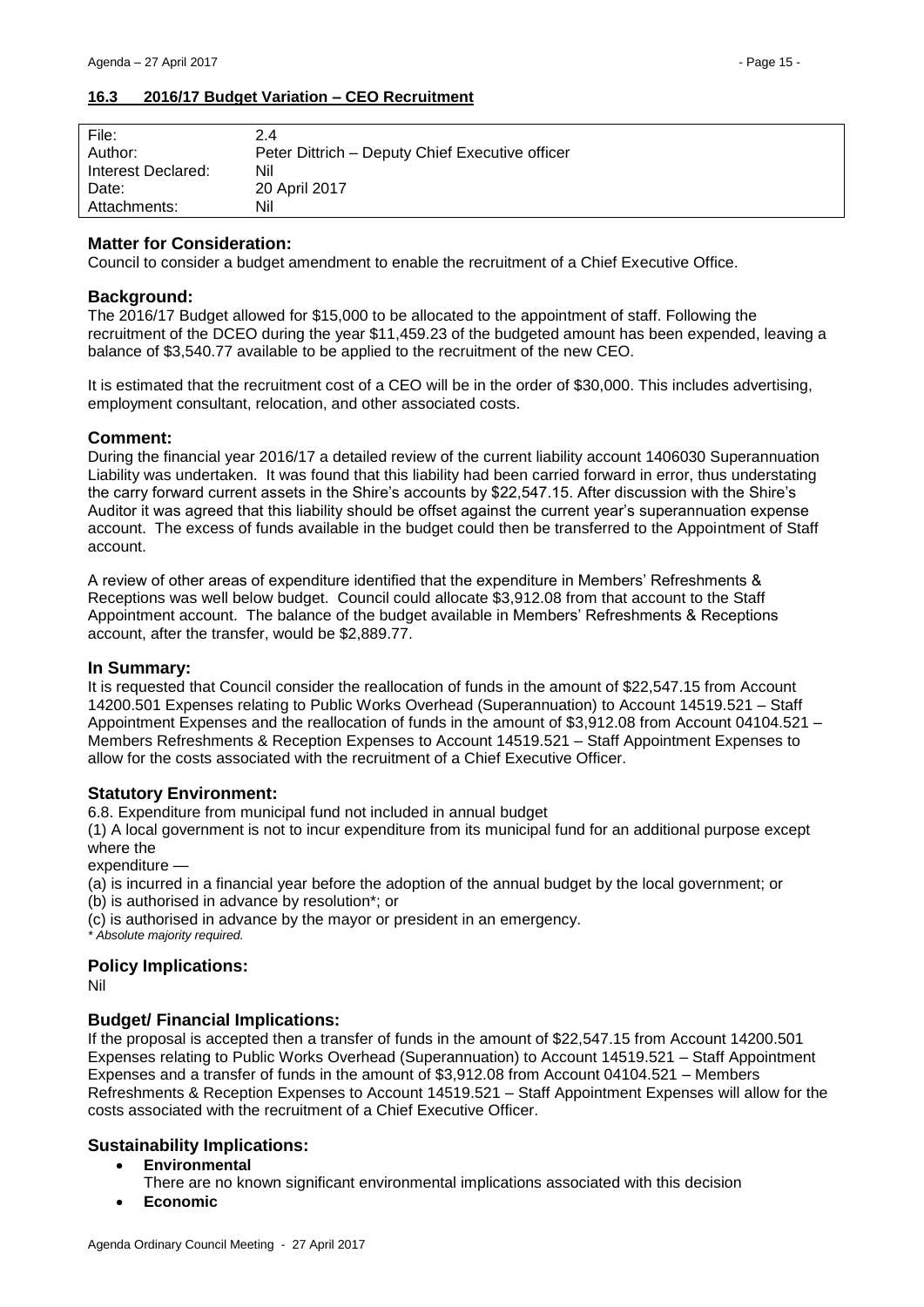There are no known significant economic implications associated with this decision

 **Social** There are no known significant social considerations associated with this decision

## **Consultation:**

Chief Executive Officer

## **Recommendation:**

That council authorise the transfer of funds in the amount of \$22,547.15 from Account 14200.501 Expenses relating to Public Works Overhead (Superannuation) to Account 14519.521 – Staff Appointment Expenses and a transfer of funds in the amount of \$3,912.08 from Account 04104.521 – Members Refreshments & Reception Expenses to Account 14519.521 – Staff Appointment Expenses

## **Voting Requirements:**

Absolute Majority

| <b>Council Decision:</b><br>Moved: | Seconded: |                 |
|------------------------------------|-----------|-----------------|
| <b>Carried/Lost</b>                | For:      | <b>Against:</b> |

#### <span id="page-15-0"></span>**16.4 2016/17 Budget Variation – Power and Water**

| File:<br>2.4              |                                                 |
|---------------------------|-------------------------------------------------|
| Author:                   | Peter Dittrich - Deputy Chief Executive officer |
| Nil<br>Interest Declared: |                                                 |
| Date:                     | 21 April 2017                                   |
| Nil<br>Attachments:       |                                                 |

## **Matter for Consideration:**

Council to consider a budget amendment to install a new pump at the settlement windmill bore.

## **Background:**

Following the cleaning of the bores in the settlement and reviewing the flow rates, the Works Supervisor and the Shire Gardener reviewed the irrigation schedule for the settlement. Currently a large portion of the settlement is irrigated using the Sports Club bore. This necessitates the Murchison Oasis Roadhouse restricting their irrigation times to between Noon and 8 pm.

## **Comment:**

The proposed Windmill bore pump would enable the irrigation schedule to be revised, enabling a more effective use of resources being applied to irrigation.

## **In Summary:**

The Works Supervisor's vehicle is to be replaced in the coming financial year. Under the current plant replacement program \$10,000 was allocated for the purchase and fitting of a canopy to the Works Supervisor's vehicle.

It is requested that Council consider the reallocation of funds in the amount of \$10,000 from Account 12303.703 - Cap-Ex - Purchase Minor Plant & Equipment - Plant Purchases GEN to account 13615.703 - Cap-Ex - Purchase Minor Plant to allow for the purchase of a new 7,000l/hr pump and associated installation costs.

## **Statutory Environment:**

6.8. Expenditure from municipal fund not included in annual budget

(1) A local government is not to incur expenditure from its municipal fund for an additional purpose except where the

expenditure

(a) is incurred in a financial year before the adoption of the annual budget by the local government; or (b) is authorised in advance by resolution\*; or

(c) is authorised in advance by the mayor or president in an emergency.

*\* Absolute majority required.*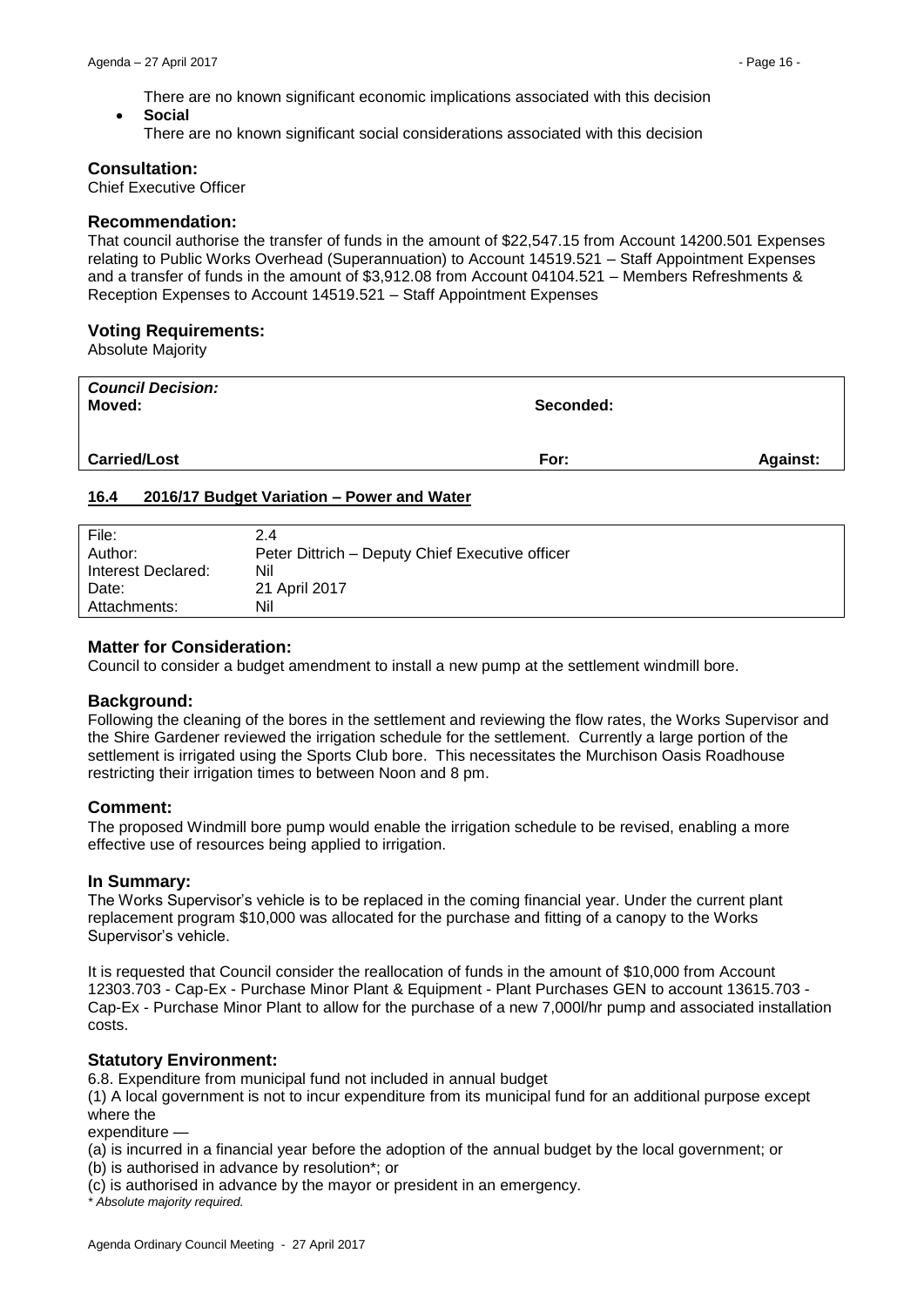## **Policy Implications:**

Nil

# **Budget/ Financial Implications:**

If the proposal is accepted then \$10,000 will be transferred from 12303.703 - Cap-Ex - Purchase Minor Plant & Equipment - Plant Purchases GEN to account 13615.703 - Cap-Ex - Purchase Minor Plant.

# **Sustainability Implications:**

- **Environmental**
	- There are no known significant environmental implications associated with this decision
- **Economic**
	- There are no known significant economic implications associated with this decision
- **Social**

There are no known significant social considerations associated with this decision

# **Consultation:**

Chief Executive Officer Works Supervisor Shire Gardener

# **Recommendation:**

That council authorise the transfer of \$10,000 from 12303.703 - Cap-Ex - Purchase Minor Plant & Equipment - Plant Purchases GEN to account 13615.703 - Cap-Ex - Purchase Minor Plant.

# **Voting Requirements:**

Absolute Majority

| <b>Council Decision:</b><br>Moved: | Seconded: |                 |
|------------------------------------|-----------|-----------------|
| <b>Carried/Lost</b>                | For:      | <b>Against:</b> |

## <span id="page-16-0"></span>**16.5 Differential Rates**

| File:              | 4.29                                                           |
|--------------------|----------------------------------------------------------------|
| Author:            | Dianne Daniels - Chief Executive Officer                       |
| Interest Declared: | No interest to disclose                                        |
| Date:              | 21 April 2017                                                  |
| Attachments:       | Department of Local Government and Communities – Rating Policy |

## **Matter for Consideration:**

Council to consider its rating strategy for the 2017-18 Financial Year and the supporting objects and reasons for differential rates.

## **Background:**

The quantum of rates payable to a local government is determined by the method of valuation of the land, the valuation of the land and improvements and the rate in the dollar applied to the valuation by the local government.

## Method of Valuation:

Land is rated according to:

- a) unimproved value for land use predominately for rural purposes; or
- b) gross rental value for land used predominately for non-rural purposes.

## Valuation of Land and Improvements

The Valuer General values the land in accordance with the provisions of the Valuation of Land Act 1978. The local government sets a rate in the dollar which is applied to this valuation to give the rates liability for each property.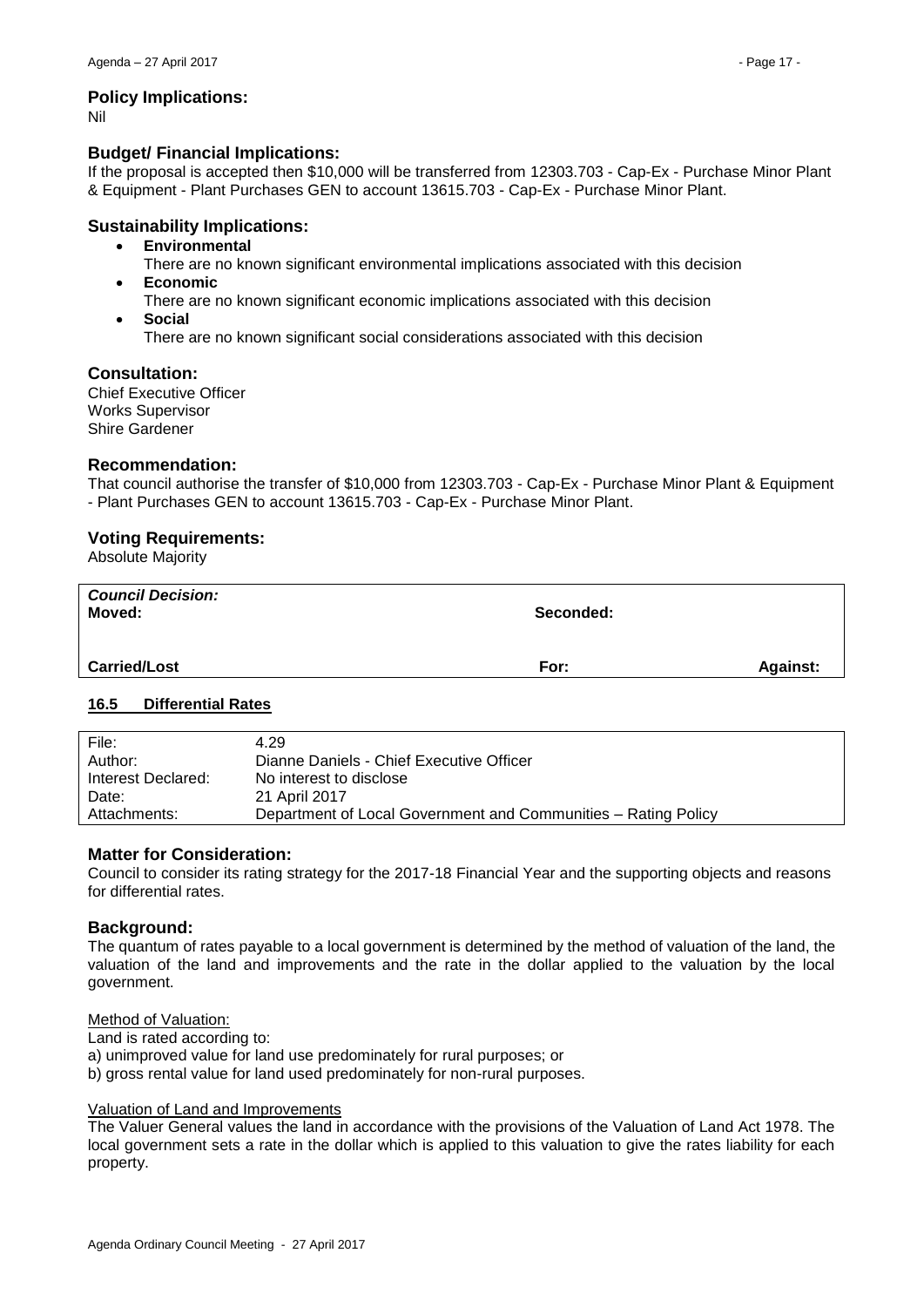#### Rate in the Dollar:

a) A local government may impose a single general rate which applies to all of the properties in the unimproved value or gross rental value category; or

b) Alternatively the local government can distinguish between land in either category on the basis of its zoning, use or whether or not it is vacant land (or a combination of these factors) and apply a differential rate to each.

#### **Comment:**

The Shire of Murchison considers the key values of objectivity, fairness, consistency, transparency and administrative efficiency, when setting rates each year.

All land in the Shire of Murchison is rated according to its unimproved value and historically the Shire of Murchison has adopted the rating practice of differentiating between lands used for pastoral purposes, mineral exploration or mining. Council rates all properties used for the same purpose in the same way and aligns its annual rates with the rates strategy in the Corporate Business Plan/Long Term Financial Plan, as long as economic factors align with predictions.

It is important that Council considers rate strategies in neighbouring Shires as part of its deliberations. The table below shows rating information (rate in the \$) for the Shires of Shark Bay, Yalgoo and Cue compared to the Shire of Murchison for the 2016/17 financial year.

| <b>Rate Type</b>      | <b>Murchison</b> | <b>Shark Bay</b> | Yalgoo     | Cue    |
|-----------------------|------------------|------------------|------------|--------|
| <b>General Rates</b>  |                  |                  |            |        |
| <b>UV Pastoral</b>    | 0.02700          | 0.130428         | 0.06575168 | 0.0822 |
| UV Mining             | 0.289500         | 0.259757         | 0.3743025  | 0.3132 |
| <b>UV Exploration</b> | 0.097600         | 0.249757         | 0.1988253  | 0.3132 |
| <b>Minimum Rates</b>  |                  |                  |            |        |
| <b>UV Pastoral</b>    | 264              | 835              | 270        | 440    |
| UV Mining             | 399              | 835              | 270        | 440    |
| <b>UV Exploration</b> | 399              | 835              | 270        | 440    |

Council is satisfied that the services and facilities it provides are managed efficiently and effectively and that it is appropriate to rate differentially in order to meet the budget deficiency. As part of its drive to ensure efficiency and transparency within the organisation, Council recently completed its review of the 2016-17 Budget to ensure income and expenditure targets will be met for the 2016/17 year. Also, it recently reviewed the appropriateness and effectiveness of its risk management, internal control and legislative compliance as required under Local Government (Audit) Regulations 1996 and reviews the appropriateness and effectiveness of the financial management systems and procedures of the Shire as per regulation 5 (2) (c) of the Local Government (Financial Management) Regulations 1996.

The Corporate Business Plan and Long Term Financial Plan specify that there will be a rates increase of 5% every year. In the past two years this has been deemed as too high, but our recommendation this year is that the three categories of differential rates increase by more than CPI in an effort to recoup some of the costs associated with the loss of the motor vehicle licensing and stamp duty concessions previously offered to LGAs in Western Australia. Once these changes come into effect on 1 July 2017, there will no longer be the effective exemptions on vehicle licences for vehicles operated by local governments (or for those operated by the Commonwealth Government, or the Australian Defence Force).

The recommendation is that the Mining and Pastoral rates in the \$ increase by 5% and that the Exploration rate in the \$ increases by 10%, noting that the rate in the \$ for Exploration is currently well below that of surrounding Shires. Council may also need to consider increasing the pastoral rate in the \$ over time in order to attain consistency with surrounding Shires, although the disparity is nowhere near as large as with the Exploration rate in the \$. Mining rates are reasonably placed compared to surrounding Shires.

If Council decides to continue to rate on a differential basis in 2017-18, then the objects and reasons for imposing each differential rate is to be set out by the local government in a publically available document and local public notice is required to be given of its intention to impose differential rates, giving details of each rate or minimum payment and inviting submissions within 21 days of the notice. If there is less than 30 ratepayers in a sector, then each rate payer is to be written to individually, inviting submissions.

Any submissions received will be considered at the May 2017 Ordinary Council Meeting, before making the final decision regarding the imposition of the rate or minimum payment, with or without modification. This year, as in the past, the proposed differential rates for mining and exploration will be more than twice the lowest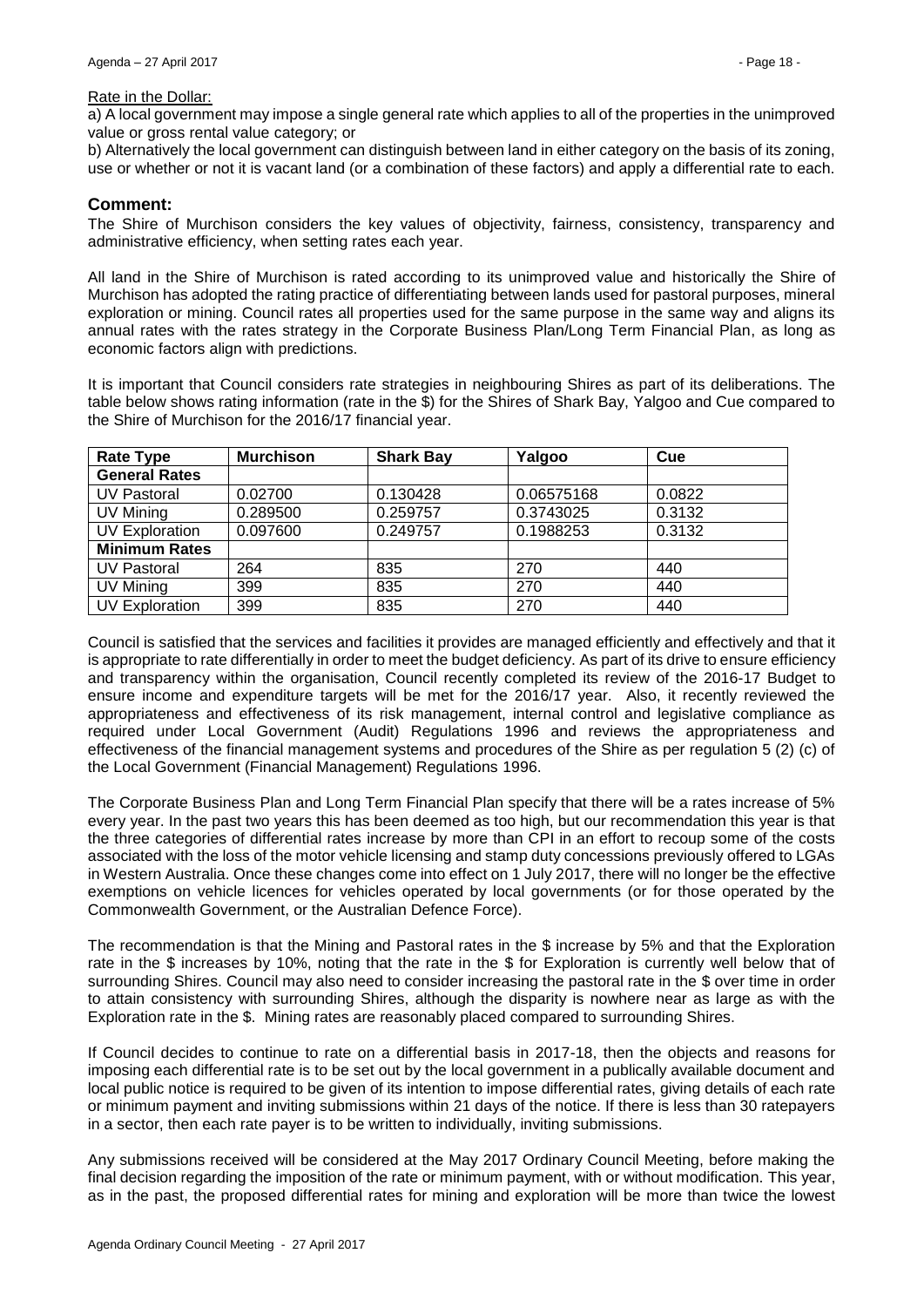differential rate (pastoral) and Ministerial approval will be required before the rates can be imposed as part of the 2017-18 budget.

# **Statutory Environment:**

Local Government Act 1995

3.18 Performing Executive Functions

3) (c) A local government is to satisfy itself that services and facilities that it provides are managed efficiently and effectively.

6.2 Local government to prepare annual budget

(1) During the period from 1 June in a financial year to 31 August in the next financial year, or such extended time as the Minister allows, each local government is to prepare and adopt\*, in the form and manner prescribed, a budget for its municipal fund for the financial year ending on the 30 June next following that 31 August.

\* Absolute majority required.

6.33 Differential General Rates

(1) and (2) A local government can impose differential general rates according to the purpose for which the land is zoned, the purpose for which the land is held or used, whether or not the land is vacant or any other characteristic as prescribed by the Regulations.

(3) In imposing a differential general rate a local government is not to, without the approval of the Minister, impose a differential rate which is more than twice the lowest differential rate imposed by it.

6.35 Minimum Payments

(6) A local government can impose a minimum rate separately to each differential rating category where a differential general rate is imposed.

6.36 Local government to give notice of certain rates

(1) Before imposing any differential general rates or a minimum payment applying to a differential rate category under section 6.35(6)(c) a local government is to give local public notice of its intention to do so. (2) A local government is required to ensure that a notice referred to in subsection (1) is published in sufficient time to allow compliance with the requirements specified in this section and section 6.2(1). (3) A notice referred to in subsection (1) —

(a) may be published within the period of 2 months preceding the commencement of the financial year to which the proposed rates are to apply on the basis of the local government's estimate of the budget deficiency; and

(b) is to contain —

(i) details of each rate or minimum payment the local government intends to impose; and

(ii) an invitation for submissions to be made by an elector or a ratepayer in respect of the proposed rate or minimum payment and any related matters within 21 days (or such longer period as is specified in the notice) of the notice; and

(iii) any further information in relation to the matters specified in subparagraphs (i) and (ii) which may be prescribed; and

(c) is to advise electors and ratepayers of the time and place where a document describing the objects of, and reasons for, each proposed rate and minimum payment may be inspected.

Local Government (Financial Management) Regulations 1996

5 CEO's duties as to financial management

2) The CEO is to —

(c) undertake reviews of the appropriateness and effectiveness of the financial management systems and procedures of the local government regularly (and not less than once in every 4 financial years) and report to the local government the results of those reviews.

## **Strategic Implications:**

The Corporate Business Plan 2016-2020 allows for an average 5% rate increase each year. This is based on the estimated budget deficiency and has been set to help fund community services and amenities as outlined in the plan.

# **Sustainability Implications**

- **Environmental:**
	- There are no known significant environmental considerations
- **Economic:**
	- There are no known significant economic considerations
- **Social:**
	- There are no known significant social considerations

## **Policy Implications:**

Nil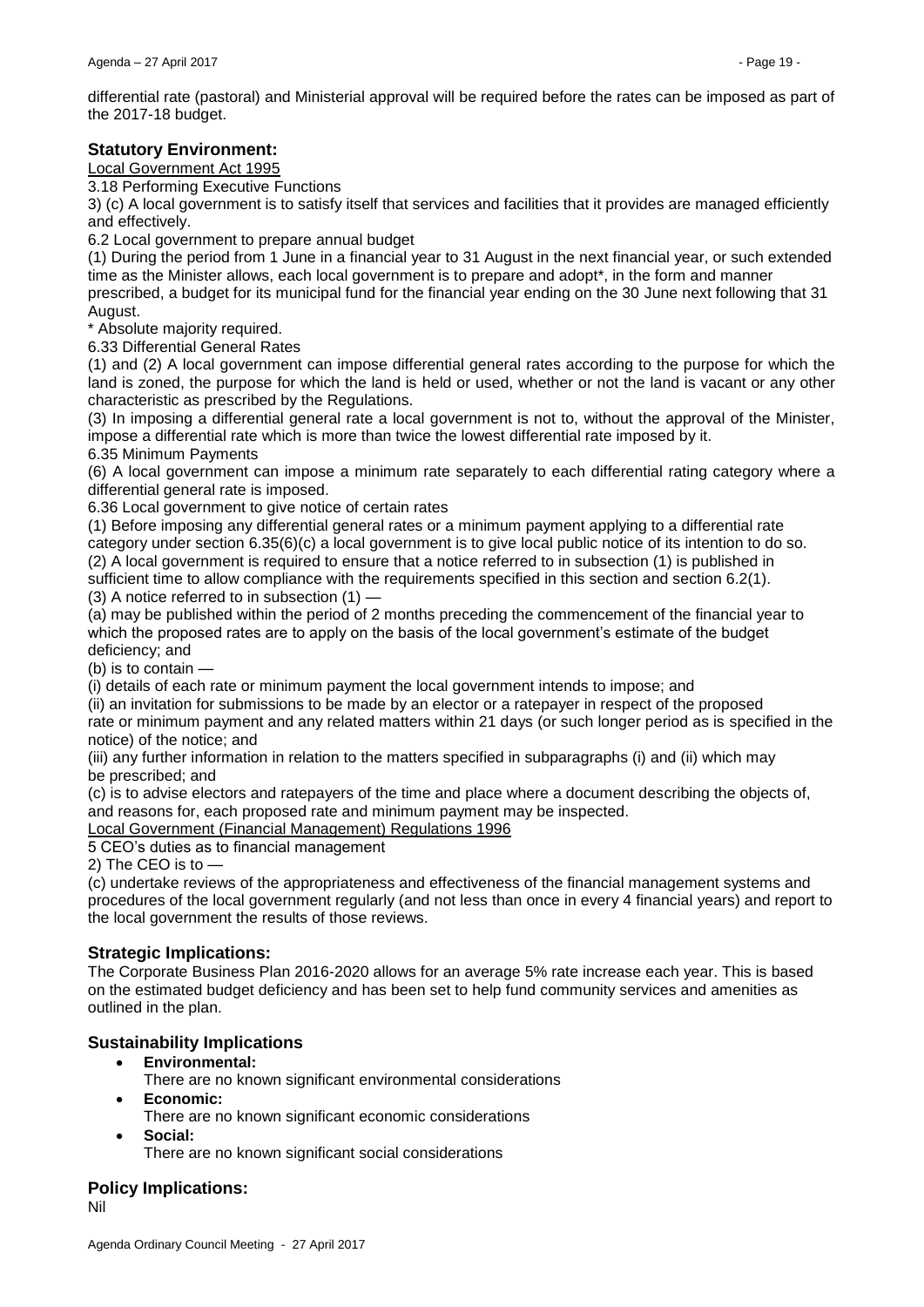#### **Financial Implications:**

Proposed differential rates are set to meet the estimated budget deficiency in the 2017/18 financial year.

# **Consultation:**

N/A

# **Recommendation:**

That Council:

1. adopts (subject to Ministerial approval) the proposed differential rates and minimum rates for the 2017/18 Financial Year as shown in the appended table:

|                             |                    | 2016-17                                           |  | 2017-18                      |                                    |                   |                |
|-----------------------------|--------------------|---------------------------------------------------|--|------------------------------|------------------------------------|-------------------|----------------|
| <b>RATE TYPE</b>            | <b>RATE</b><br>INS | <b>BUDGETED</b><br><b>TOTAL</b><br><b>REVENUE</b> |  | <b>NO OF</b><br><b>PROPS</b> | <b>RATEABLE</b><br><b>VALUE \$</b> | <b>RATE IN \$</b> | <b>REVENUE</b> |
|                             |                    |                                                   |  |                              |                                    |                   |                |
| <b>Differential Rate UV</b> |                    |                                                   |  |                              |                                    |                   |                |
| Pastoral                    | 0.0270             | 39,369                                            |  | 27                           | 1,469,868                          | 0.02835           | 41,670.76      |
| Mining                      | 0.2895             | 317,842                                           |  | 9                            | 1,098,229                          | 0.303975          | 333,834.16     |
| Exploration/Prospecting     | 0.0976             | 20,864                                            |  | 25                           | 253,632                            | 0.107360          | 27,229.93      |
| <b>Minimum Rates</b>        |                    |                                                   |  |                              |                                    |                   |                |
| Pastoral                    | 264                | 1,056                                             |  | 4                            |                                    | 277               | 1,108.00       |
| Mining                      | 399                | ۰                                                 |  | $\mathbf 0$                  |                                    | 419               |                |
| Exploration/Prospecting     | 399                | 1,596                                             |  | 4                            |                                    | 419               | 1,676.00       |
|                             |                    | 380,726                                           |  |                              |                                    |                   | \$405,518.85   |

- 2. decides that payment of rates charges may be made in a single payment or by four instalments at dates to be set as part of the budget adoption; and
- 3. decides that an administration fee of \$15 will apply to the instalment option and an 8% penalty interest will apply to late payments; and
- 4. notes that the ESL Levy and interest will be charged in accordance with instructions from DFES; and
- 5. adopts the following Objects of and Reasons for Differential Rates:

## **Objects of and Reasons for Proposed Differential Rates and Minimum Payments for the 2017-18 Financial Year**

## **Overall Objective**

The purpose of levying rates is to meet a local governments' budget deficiency in each financial year in order to deliver services and facilities as detailed in the Strategic Community Plan and Corporate Business Plan.

The Shire of Murchison is in a unique position of being the only shire without a town, therefore having no residential, commercial or industrial rate base to draw upon. It does, however, have an important responsibility for the maintenance of a vast network of inland roads, as well as providing support for travellers and locals through the provision of fuel services, a caravan park, recreational services, power, water and an aerodrome.

Historically, the Shire of Murchison has imposed differential rates on the basis of whether land is used for pastoral purposes, mineral exploration or mining, as it considers that this is more equitable than a flat rate, drawing more revenue from those enterprises that may cause degeneration of infrastructure through higher use.

#### **Reasons**

Council is satisfied that the services and facilities it provides are managed efficiently and effectively and that it is appropriate to rate differentially in order to meet the budget deficiency.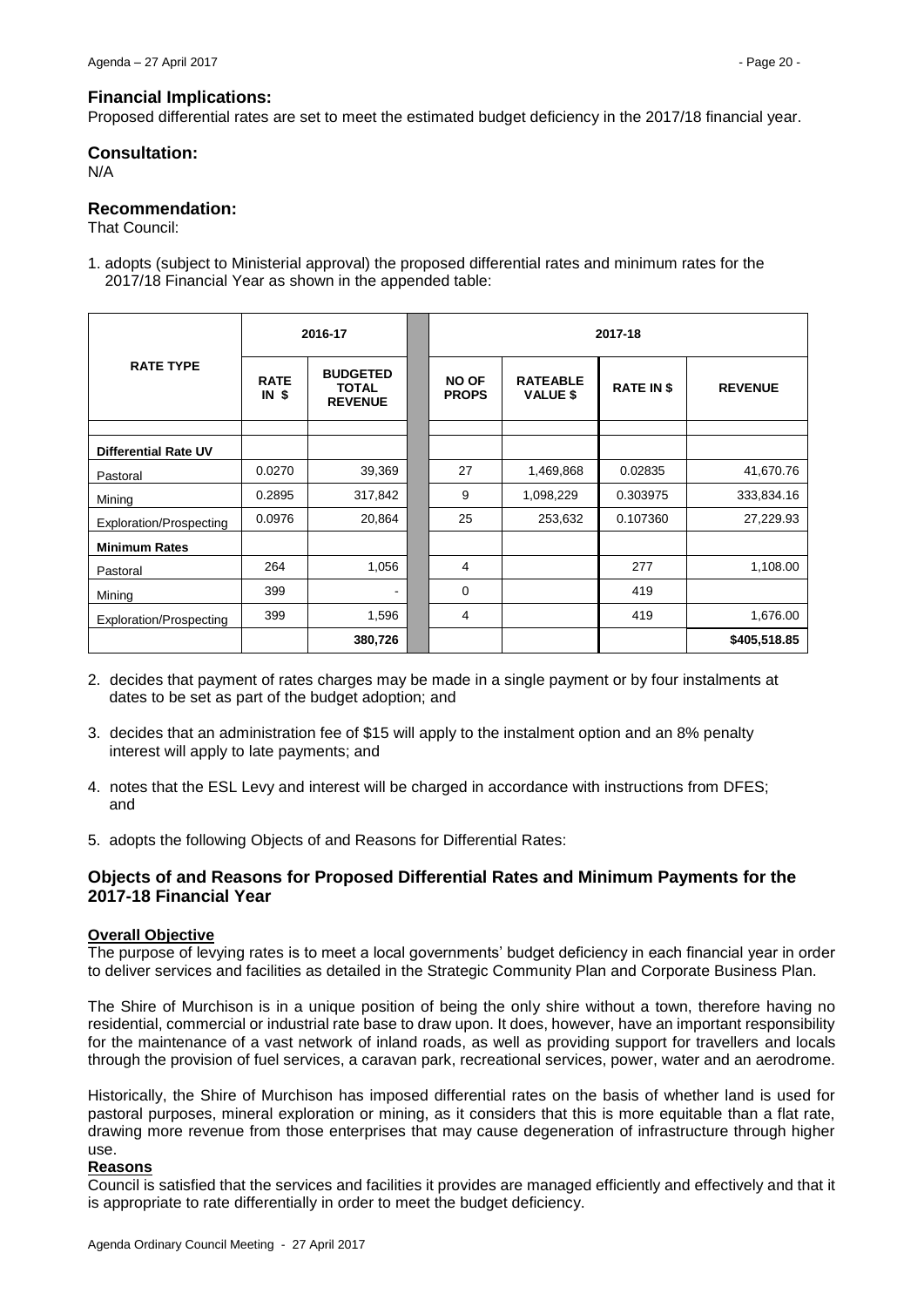As part of its drive to ensure efficiency and transparency within the organisation, Council recently completed its review of the 2016-17 Budget to ensure income and expenditure targets will be met for the 2016/17 year. Also, it recently reviewed the appropriateness and effectiveness of its risk management, internal control and legislative compliance as required under Local Government (Audit) Regulations 1996 and reviews the appropriateness and effectiveness of the financial management systems and procedures of the Shire as per regulation 5 (2) (c) of the Local Government (Financial Management) Regulations 1996.

For consistency, Council has ensured that properties that are used for the same purpose are rated in the same way and has considered the rates charged by neighbouring councils in its deliberations. The rate in the \$ for Exploration is currently well below that of surrounding Shires and it is proposed to increase it at a higher rate this year than the other two differential rating categories. Council may also need to consider increasing the pastoral rate in the \$ over time in order to attain consistency with surrounding Shires.

The Shire of Murchison's reasons for differentially rating according to land use are shown below:

## **UV – Pastoral**

Pastoral means any land that currently has a pastoral lease granted. This category is rated to reflect the infrastructure maintenance cost to the Council and the sectors' reduced viability caused by many years of droughts and floods and the devastation caused by the wild dog problem. It also recognises the long term commitment of pastoralists to the region and their stewardship of Crown Land. Further, an annual biosecurity rate is linked to the valuations provided by the Valuer General. This biosecurity rate is payable by the pastoral sector only, even though the mining/exploration sectors pose a significant biosecurity risk.

#### **UV – Mining**

Mining means any land for which a mining lease has been granted. The mining sector tends to be transitory by nature and benefits from established Shire services and infrastructure which is maintained in the long term by those rate payers who are established long term in the region. The purpose of setting the UV - Mining rate at a higher level than the benchmark UV – Pastoral is to ensure that the mining sector's contribution towards the maintenance of that infrastructure is proportionate to the advantage it gains.

#### **UV – Exploration/Prospecting**

Exploration/Prospecting means any land for which an exploration/prospecting lease has been granted. As with the UV – Mining sector, the UV - Exploration/Prospecting sector tends to be transitory and the category has been rated to reflect that fact that holders use established Shire services and infrastructure but contribute very little or no enterprise to the community.

## **Voting Requirements:**

Absolute Majority

| <b>Council Decision:</b><br><b>Moved: Councillor</b> | <b>Seconded: Councillor</b> |                 |
|------------------------------------------------------|-----------------------------|-----------------|
| <b>Carried/Lost</b>                                  | For:                        | <b>Against:</b> |

#### <span id="page-20-0"></span>**16.6 Plant Replacement Program**

| File:              | 18.4                                                 |
|--------------------|------------------------------------------------------|
| Author:            | Peter Dittrich - Deputy Chief Executive Officer      |
| Interest Declared: | No interest to disclose                              |
| Date:              | 20 April 2017                                        |
| Attachments:       | Plant Replacement Program (Minor & Major Plant)      |
|                    | Minutes of Plant Working Group held on 11 April 2017 |

## **Matter for Consideration:**

Review of the plant replacement programme.

## **Background:**

As part of our integrated planning process and the annual review of the Long Term Financial Plan it has been necessary to continue to review our fifteen year plant replacement programme.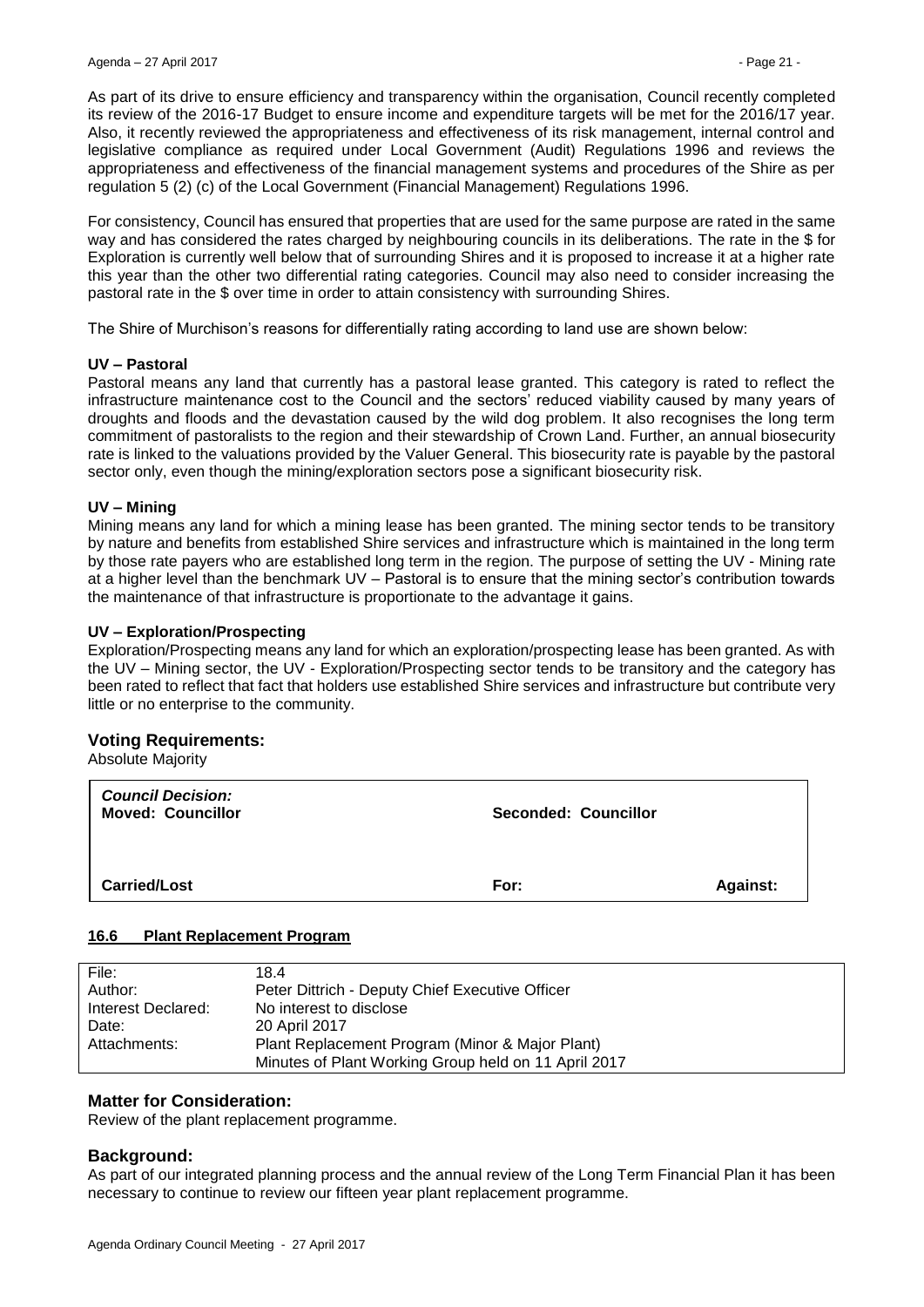#### **Comment:**

The CEO had previously worked with the Works Supervisor to formulate a proposed Plant Replacement Programme showing projected costs over the next fifteen years. The programme had been based on information on existing plant such as hours on the clock, known maintenance issues and expected length of service. The reviewed Plant Replacement Programme has been forwarded to the Plant Working Group for consideration and a tele-conference was undertaken on 11th April 2017. The recommendations resulting from that tele-conference are reflected in the attached Plant Replacement Programme.

The program is split into Major and Minor Plant Purchases and has been extended out to fifteen years (2033/32) to reconcile with the similar time frame of our Long Term Financial Plan.

#### **Statutory Environment:**

Local Government (Financial Management) Regulations 1996

#### **Strategic Implications:**

Nil

#### **Policy Implications:**

Nil

## **Budget/Financial Implications:**

Forward planning for Council's items of plant and light vehicles is an integral part of the annual review of the Strategic Resource Plan and in preparation for the budget.

#### **Consultation:**

Dianne Daniels - CEO Brian Wundenberg - Works Supervisor Plant Working Group

#### **Recommendation:**

That Council adopt the Shire of Murchison Plant Replacement Programme as recommended by the Plant Working Group.

## **Voting Requirements:**

Simple Majority

| <b>Council Decision:</b><br>Moved: | Seconded: |          |
|------------------------------------|-----------|----------|
| <b>Carried/Lost</b>                | For:      | Against: |

## <span id="page-21-0"></span>**17. DEVELOPMENT**

## <span id="page-21-1"></span>**17.1 Mileura Station – Proposed Boundary Change from Shire of Murchison to Shire of Cue**

| 4.46                                                                               |
|------------------------------------------------------------------------------------|
| Dianne Daniels - Chief Executive Officer                                           |
| Nil                                                                                |
| 23 April 2017                                                                      |
| Tenegraph Map of Mileura in relation to Jack Hills                                 |
| Schedule 2.1 provisions about creating, changing the boundaries of, and abolishing |
| districts                                                                          |
| LGAB processes for district boundary changes                                       |
| LGAB guiding principals                                                            |
| Community proposal proforma                                                        |
|                                                                                    |

#### **Matter for Consideration:**

Council to consider the proposal from Michael Tierney of Mileura to lodge a request with the Local Government Advisory Board for a boundary change for Mileura Station, moving it from the Shire of Murchison to the Shire of Cue.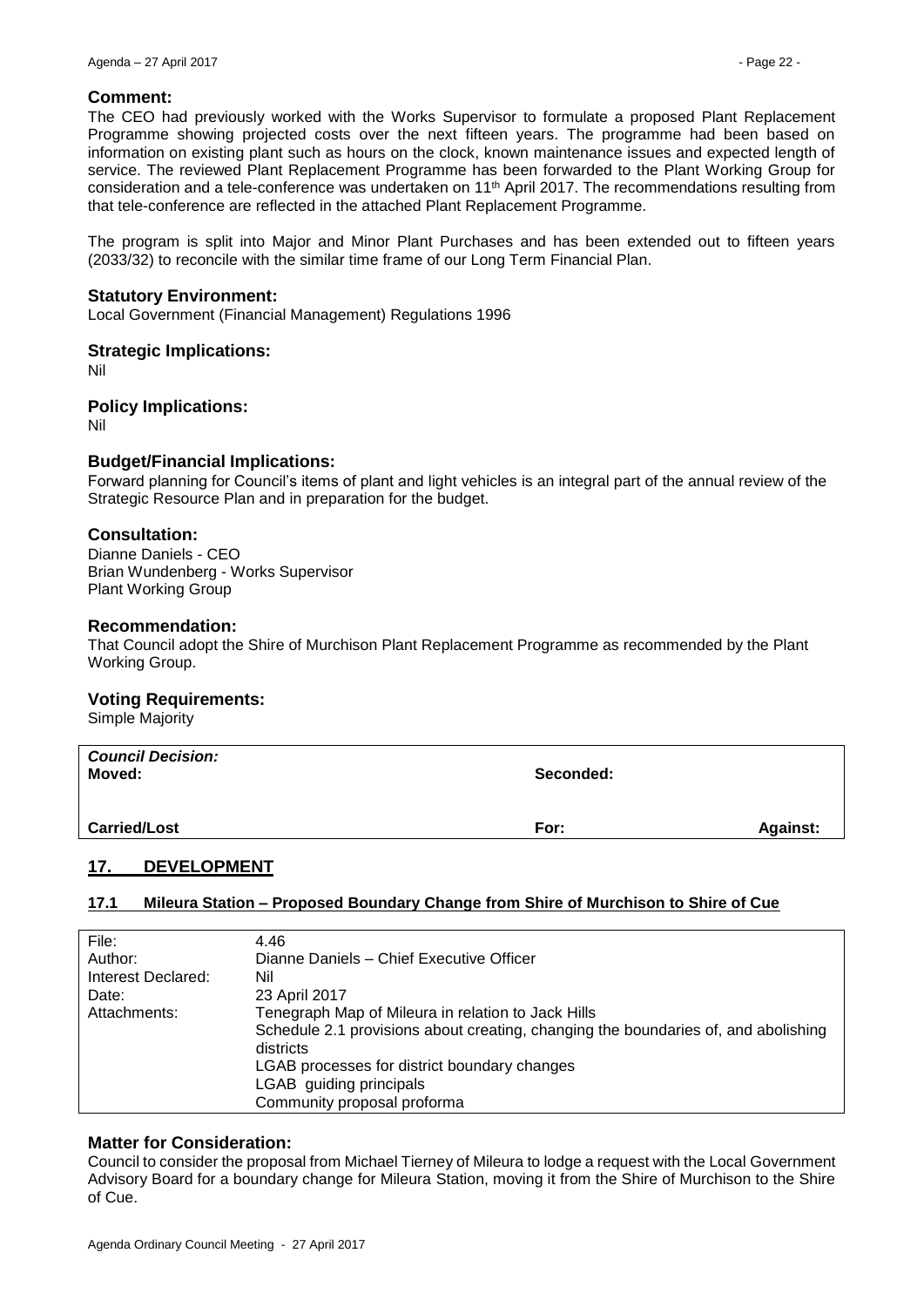# **Background:**

Mr Tierney contacted the Department of Local Government and Communities on 20 January 2017 to discuss a potential boundary change for Mileura Station, with the intention of moving from the Shire of Murchison into the Shire of Cue. Julie Craig, Strategy and Research Officer at the Executive Support Branch DLGC, requested Mr Tierney summarise the objective of and reasons for considering a boundary change proposal.

The summary of those reasons given by Mr Tierney are listed below:

- Mileura Station historically uses Cue for everything livestock is trucked through Cue; food shopping is done in Cue; mail is delivered via Cue; the Tierney's travel to Perth/Geraldton via Cue;
- Cue is 150 km from Mileura homestead and Murchison Settlement is 243 km from the homestead;
- The Tierney's attend the Murchison Settlement once a year only for the Christmas party (for the benefit of the children) and attend two wild dog baiting events each year. They also attend two wild dog baiting events in Cue, as they like to make a contribution towards vermin control;
- Murchison Shire have a bitumen road running through Mileura, the Beringarra Cue Road, which goes to Cue. Both Shires have a Reserve Fund of over \$3.5 million each (which was given to the Shires by the mine owner when mining ceased) to do with the road what they will. Cue are maintaining/resealing their road, but Murchison intend to let the bitumen crumble and return the road to an unsealed dirt scenario. Mr Tierney's concern is that the return of the road to gravel will devalue his property, raise vehicle/tyre maintenance costs, raise transport costs and could lead to a medical emergency if the road is closed for long periods of time during periods of wet weather.

Ms Craig noted in a subsequent email dated 27 January 2017 that it would appear that the proposal to change the boundary would need to be made by local government to the advisory board.

*(Under LGA 1995 Schedule 2.1 (2) submissions can be made by the Minister, an affected local government, two local governments jointly or by the affected electors who are at least 250 in number or at least 10% of the total number of affected electors).*

Mr Tierney has approached the Cue Shire regarding the proposed boundary change. Cue Chief Executive Officer, Rob Madsen, phoned me on the 9<sup>th</sup> February 2017 to discuss the proposal. Cue would not be averse to supporting a submission, but their support would be contingent on the Shire of Murchison transferring their Beringarra Cue Road Reserve Funds to the Shire of Cue, along with Mileura. Mr Madsen made it clear that the boundary change proposal wasn't a take-over by the Cue Shire, but was instigated by Mr Tierney.

# **Comment:**

In order for Council to make an informed decision on the boundary change proposal, we need to consider the following four points:

1) The financial cost/gain to the Shire of Murchison. This would be made up of:

a) Loss of Financial Assistance Grant:

The length of sealed road that would be lost is approximately 85 km at more than 4.6m wide.

The cost to Council to preserve the different type of roads is shown in the following table (ref WA LG Grants Commission 2016-17 Asset Preservation Needs for the Shire of Murchison):

| <b>Type of Road</b>                | Unit    | Cost per   | <b>Actual Units</b> | <b>Asset</b>        |
|------------------------------------|---------|------------|---------------------|---------------------|
|                                    |         | Unit       |                     | <b>Preservation</b> |
| <b>Local Roads</b>                 |         |            |                     |                     |
| Unformed                           | km      | \$171.47   | 35.17               | \$6,030             |
| Formed                             | km      | \$2,377.75 | 943.25              | \$2,242,812         |
| Gravel                             | km      | \$4,152.07 | 498.24              | \$2,068,707         |
| Sealed less than 4.6m wide         | Lane km | \$8,114.23 | 67.21               | \$545,369           |
| Sealed more than 4.6m wide         | Lane km | \$5,203.20 | 247.40              | \$1,287,255         |
| River crossings                    | Sq mtr  | \$4.08     | 3010                | \$12,278            |
| Cattle grids                       | Total   |            |                     | \$147,273           |
| <b>Residential Roads</b>           |         |            |                     | \$3,778             |
| Miscellaneous                      |         |            |                     | \$4,800             |
| <b>Total Local Roads for Grant</b> |         |            |                     | \$6,318,404         |
| <b>Purposes</b>                    |         |            |                     |                     |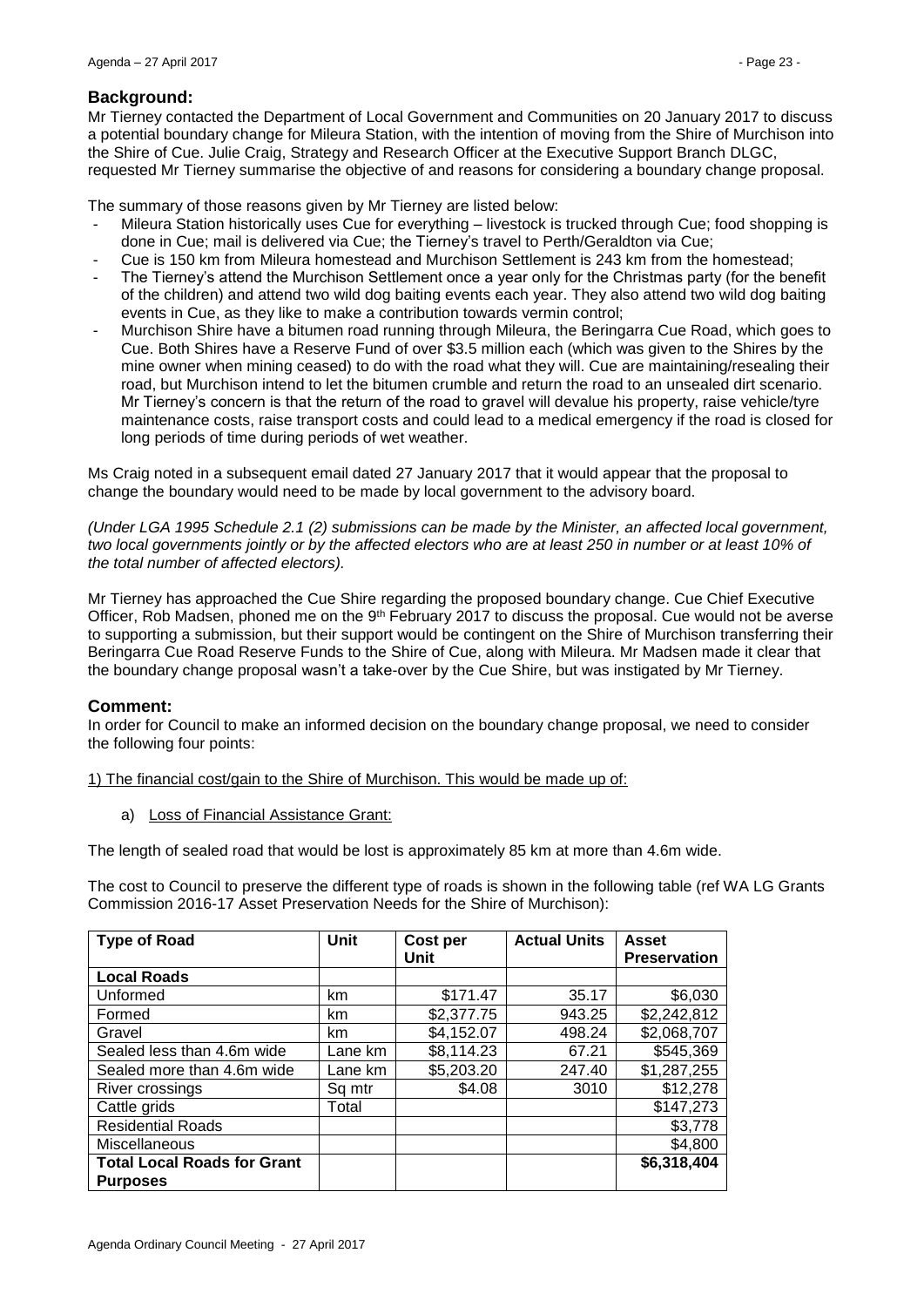The calculation used by the Grants Commission to calculate the Federal Road Grant is:

| Council's Asset Preservation needs for Roads (inc Residential & Misc) | \$6,318,404   |
|-----------------------------------------------------------------------|---------------|
| Total Asset Preservation needs for WA                                 | \$746,414,003 |
| Councils share of road grants 6,318,301                               | 0.008464875   |
| 746.414.003                                                           |               |
|                                                                       |               |
| Federal roads funds for distribution                                  | \$100,025,652 |
| Councils grant for 2016-17<br>(100, 025, 652x. 008464875)             | \$846,705     |

If the boundary change was approved and the 85 km sealed section of the Beringarra Cue Road was lost from the Shire of Murchison, Councils' grant would reduce by 170 Lane Km, with a total reduction in our Asset Preservation needs of \$884,544 (170x\$5203.20). If the boundary change had been finalised for the 2016-17 year, then the calculation would look like:

| Council's Asset Preservation needs for Roads (inc Residential & Misc) | \$5,433,860   |
|-----------------------------------------------------------------------|---------------|
| <b>Total Asset Preservation needs for WA</b>                          | \$746,414,003 |
| Councils share of road grants 5,433,860                               | 0.00727995    |
| 746.414.003                                                           |               |
|                                                                       |               |
| Federal roads funds for distribution                                  | \$100,025,652 |
| Councils grant for 2016-17<br>(100,025,652x.00727995)                 | \$728,182     |
|                                                                       |               |

#### **Grant Reduction \$118,523**

b) Loss of rates:

\$2,756

#### c) Gains made by no longer having to maintain the Beringarra Cue Road:

The report prepared at Item 17.2 gives average costs to maintain sealed and unsealed roads per km per annum - 8 metre seal costs an average of \$5,559; 4 metre seal costs an average of \$3,349; and unsealed costs an average of \$2,853.

The table below shows three scenarios based on 85 km:

|                       | 8 metre seal  | 4 metre seal         | Unsealed      |
|-----------------------|---------------|----------------------|---------------|
| Loss of FAGS Grant    | (\$118,523)   | (\$118,523)          | (\$118,523)   |
| Loss of Rates         | 1\$<br>2.756) | $\sqrt{3}$<br>2.756) | 1\$<br>2.756) |
| Gain                  | \$472.515     | \$284.665            | \$242.505     |
| Net \$ Gain per Annum | \$351,236     | \$163,386            | \$121,226     |

This calculation does not take into account the cost of either upgrading the road to a fair sealed condition or returning it to gravel.

## *Please note, that no \$ value can be placed on the following two points***.**

2) The community loss to the Shire of Murchison, with another family/station leaving the Shire.

As noted by Mr Tierney, the family usually only visit the Murchison Settlement to participate in the Community Christmas Tree and participates in two wild dog baiting events in the Shire each year. So from a community point of view, the loss may not be highly visible, but any loss of population has a negative impact on the vibrancy and long term viability of a community.

3) What impact will a boundary change have on the viability of the Shire of Murchison into the future?

This is a very subjective question and not one easily answered. My concern is that we have lost several properties and their associated rates over the last few years – the two DPAW properties, Woolgorong and Muggon and more recently, Boolardy to CSIRO – and the potential loss of another property will see the Shire lose another four people from the population along with the rates. At what stage in this size and population reduction will the operational unit of the Shire of Murchison be regarded as no longer useful?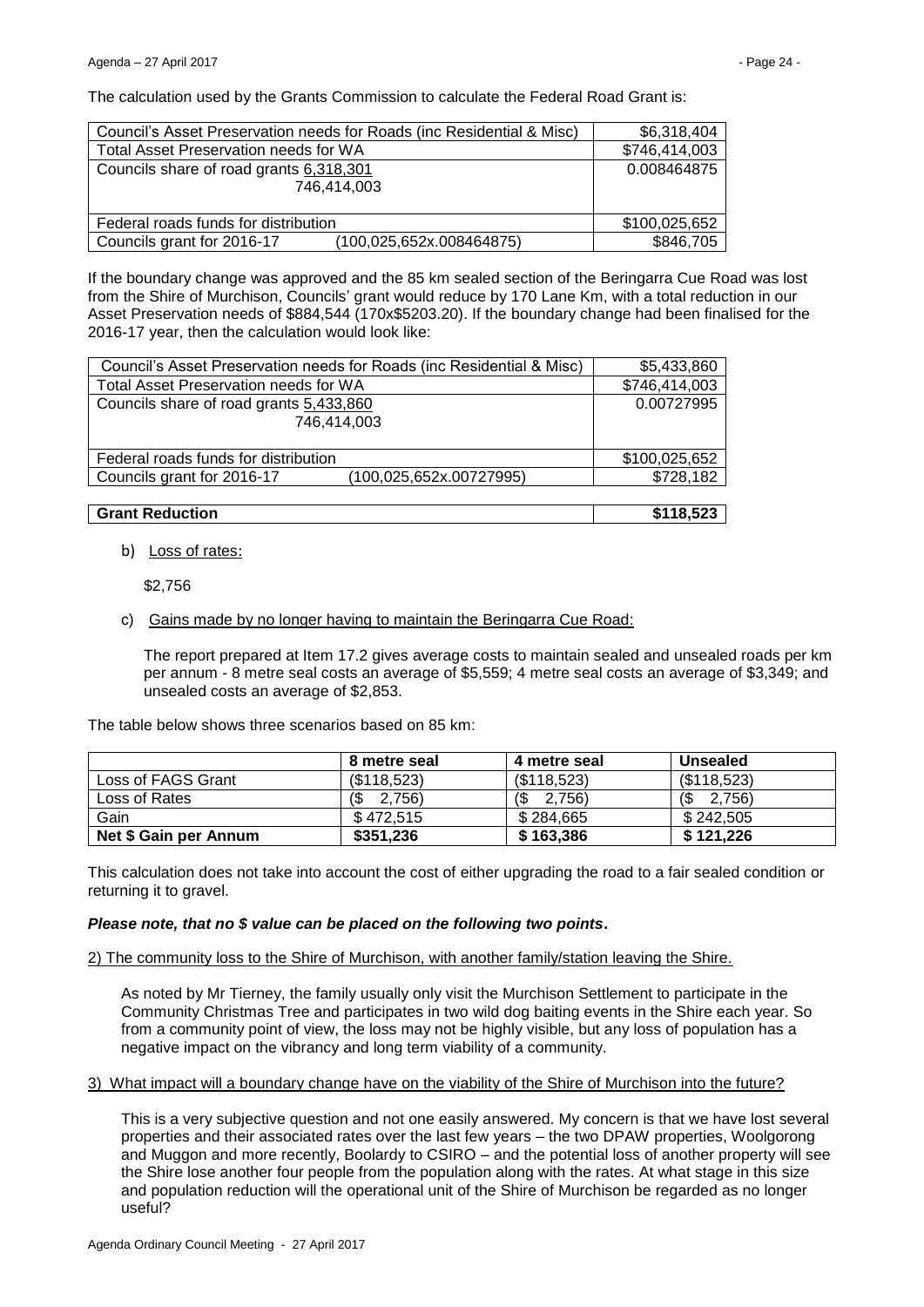We can only leave that open to conjecture.

- 4) Terms of the Deed of Settlement negotiated with Crosslands Resources Ltd and Purpose of the Beringarra Cue Road Reserve:
	- a) The Shire of Murchison and Crosslands Resources Ltd were signatories to a Road Train Permit Agreement during Crosslands' iron ore haulage operations from the Jack Hills mine. This RTPA saw Crosslands construct, seal and maintain the Beringarra Cue Road from its intersection with the road into Jack Hills and the Shire of Murchison's boundary with Cue (and further on into Cue). With the drop in iron ore prices after the GFC, ore was no longer hauled from Jack Hills and the mine was eventually placed into care and maintenance. One of the accrued rights and responsibilities from the RTPA, was that Crosslands was to re-seal all of the chip sealed sections of the Beringarra Cue Road within 90 days of termination of the Agreement. Crosslands negotiated a terminating Deed of Settlement with both the Shire of Murchison and the Shire of Cue which saw a settlement payment to both Shires which released and discharged Crosslands' obligations under the RTPA. There were no obligations placed on either Shire in regard to the settlement funds, although both Councils placed the funds in Reserve.
	- b) The purpose of the Shire of Murchison Beringarra Cue Road Reserve as stated in the Annual Financial Report 2016 is:

*'to be used for the maintenance and repair of the Beringarra-Cue Road. Contribution at the end of the Crosslands Road Train Permit to assist with the eventual conversion of the road back to gravel.'*

#### **Statutory Environment:**

Local Government Act 1995

Division 1 — Districts and wards

2.1. State divided into districts

(1) The Governor, on the recommendation of the Minister, may make an order —

(a) declaring an area of the State to be a district; or

(b) changing the boundaries of a district; or

(c) abolishing a district; or

(d) as to a combination of any of those matters.

(2) Schedule 2.1 (which deals with creating, changing the boundaries of, and abolishing districts) has effect. (3) The Minister can only make a recommendation under subsection (1) if the Advisory Board has

recommended under Schedule 2.1 that the order in question should be made.

Schedule 2.1 – Provisions about creating, changing the boundaries of, and abolishing districts (attached).

#### **Strategic Implications:**

Maintenance and upgrade of the road network is a high Economic priority in the Community Strategic Plan. The community is keen to develop the region's economic potential to encourage families and businesses to stay in the area.

#### **Policy Implications:**

Nil

**Budget/ Financial Implications:** 

Net gain between \$351,236 and \$121,226

## **Sustainability Implications:**

- **Environmental**
- There are no known significant environmental implications associated with this decision **Economic**
- There are no known significant economic implications associated with this decision
- **Social**

There are no known significant social considerations associated with this decision

## **Consultation:**

Peter Dittrich, Deputy Chief Executive Officer Rob Madsen, CEO shire of Cue Mick Tierney, Mileura Station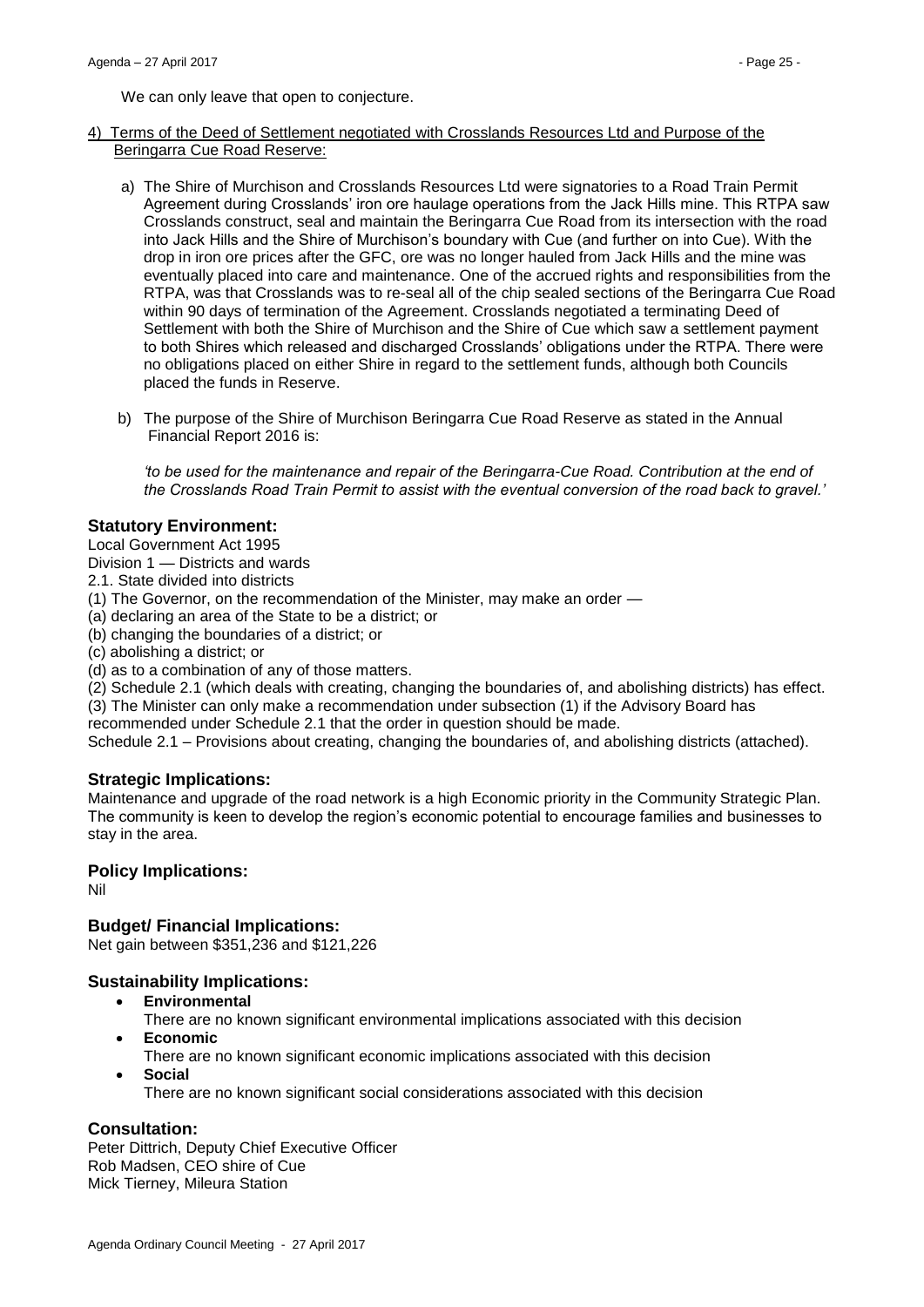#### **Recommendation:**

The officer is of the opinion that there is more to be considered than the predicted financial gain if Mileura moves to the Cue Shire. I am concerned for the long term viability of the Shire of Murchison with the gradual decline in rateable properties and population - I would like to see Mileura stay with Murchison.

The recommendation is therefore that Council do not endorse or support the Tierney's request for a boundary change for Mileura Station which would see it move from the Shire of Murchison to the Shire of Cue.

## **Voting Requirements:**

Simple majority

| <b>Council Decision:</b><br>Moved: | Seconded: |                 |
|------------------------------------|-----------|-----------------|
| <b>Carried/Lost</b>                | For:      | <b>Against:</b> |

# <span id="page-25-0"></span>**17.2 Whole of Life Cost Beringarra Cue Road – Gravel or Bitumen**

| File:              | 4.62                                            |
|--------------------|-------------------------------------------------|
| Author:            | Peter Dittrich - Deputy Chief Executive Officer |
| Interest Declared: | No interest to disclose                         |
| Date:              | 20 April 2017                                   |
| Attachments:       | Whole of Life Cost Estimate Report              |

#### **Matter for Consideration:**

Council to consider the Whole of Life Cost Estimate Report and the future structure of the Beringarra Cue road surface.

# **Background:**

At the Ordinary Meeting of Council on the 19<sup>th</sup> August 2016 the decision was made to invite Public Tenders for various bitumen seal, reseal and repair works. At the Ordinary Meeting of Council on the 16th December 2016, Council declined to accept any tender for RFT 4.2016-17 Repairs to Bitumen Surface Defects because the tendered prices far exceeded the budget.

During the discussion relating to the CEO's Report at the March 2017 Ordinary Council Meeting a request was made that a whole of life costing be presented to Council as soon as it became available. Greenfield Technical Services was contracted to provide assistance in developing the whole of life costing.

## **Comment:**

Greenfield Technical Services was commissioned to prepare a report on the whole of life costing of the maintenance of the Beringarra Cue Road. The brief was to prepare the report as if the road was in fair to good condition and present 3 options:

- 1. The road surface was retained as is;
- 2. The road surface was retained as is but that only a 4m seal was maintained; and
- 3. The road surface was a gravel road.

The brief required that the Net Present Value of the 3 options be presented. The assumptions used in the report were developed in consultation with the CEO and Works Supervisor and reflect The Shire's current work practices and costs.

## **Summary:**

The Net Present Value of maintaining the Beringarra Cue Road over 30 years is as follows:

|                                                                             | <b>Discounted Maintenance</b><br>Cost<br>$(30 \text{ years})$ |
|-----------------------------------------------------------------------------|---------------------------------------------------------------|
| Alternative 1 Maintain 85.26 km of 8 m wide bitumen seal and   \$16,255,016 |                                                               |
| 22.63 km of unsealed road                                                   |                                                               |
| Alternative 2 Maintain 85.26 km of 4 m wide bitumen seal (single            | $\frac{1}{2}$ \$10,601,781                                    |
| lane) and 22.63 km of unsealed road                                         |                                                               |
| Alternative 3 Maintain 107.89 km of unsealed road                           | \$9,234,300                                                   |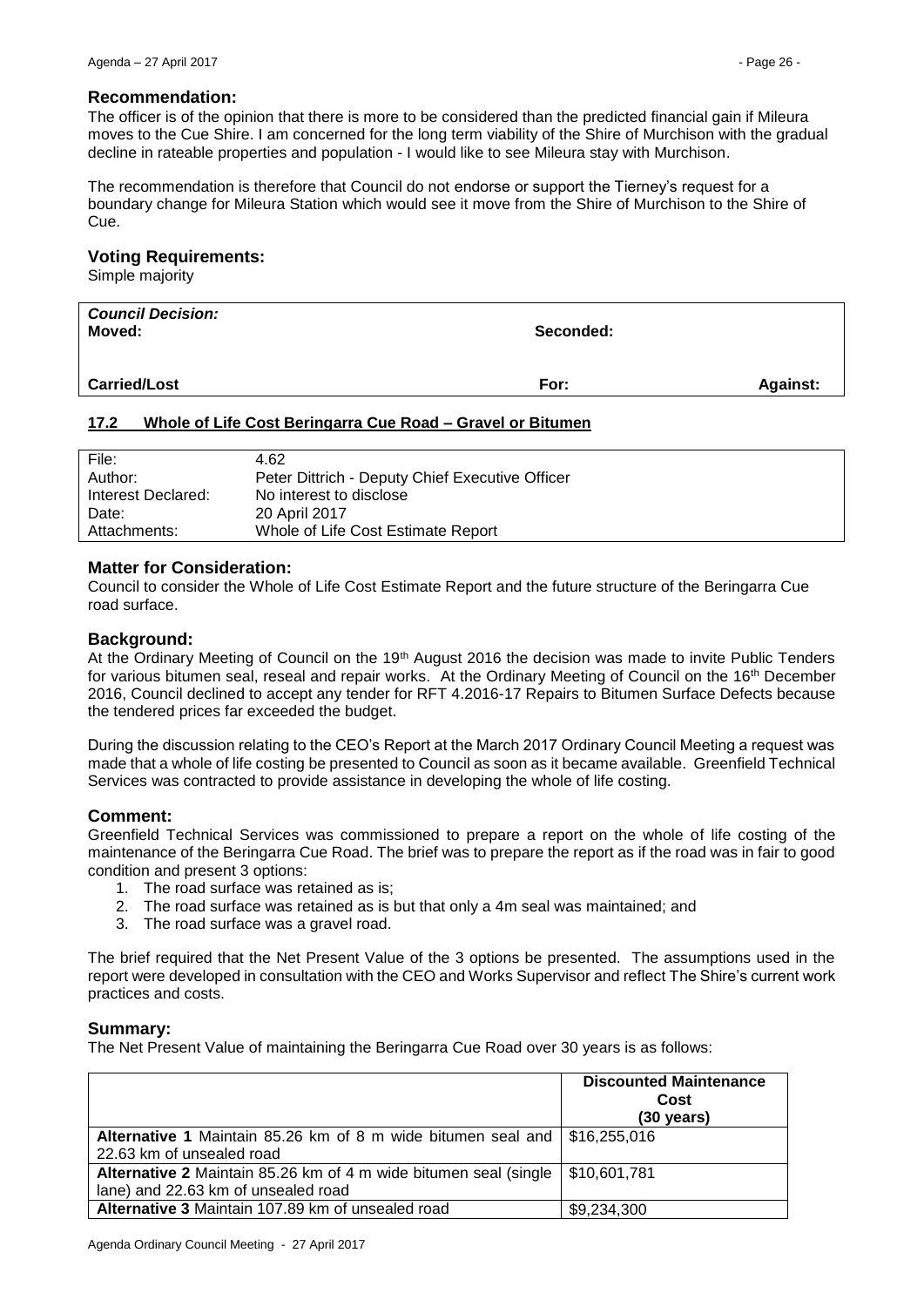Council will need to consider the cost of reverting the road to a gravel road as against maintaining a 4m bitumen seal as the cost difference between alternative 2 and alternative 3 is in the order of \$1,367,481.

## **Statutory Environment:**

Local Government (Financial Management) Regulations 1996

#### **Strategic Implications:**

Nil

# **Policy Implications:**

Nil

#### **Financial Implications:**

Council's decision in relation to the future of the Beringarra Cue Road will need to be taken into account in the preparation of the Strategic Resource Plan and future budgets.

#### **Consultation:**

Dianne Daniels - CEO Brian Wundenberg - Works Supervisor

#### **Recommendation:**

The Officer makes no recommendation on this item as Council's decision may be influenced by the decision made at Item 17.1 Mileura Station – Proposed Boundary Change.

#### **Voting Requirements:**

Simple Majority

| <b>Council Decision:</b><br>Moved: | Seconded: |                 |
|------------------------------------|-----------|-----------------|
| <b>Carried/Lost</b>                | For:      | <b>Against:</b> |

## <span id="page-26-0"></span>**17.3 Request from DPaW to Reconsider Decision to Close Woolgorong Road**

| File:              | 12.8                                          |
|--------------------|-----------------------------------------------|
| Author:            | Dianne Daniels                                |
| Interest Declared: | Nil                                           |
| Date:              | 24 April 2017                                 |
| Attachments:       | Information Brochure on Karara Rangeland Park |
|                    | Mid West Times News Article                   |

#### **Matter for Consideration:**

Council to consider a request from the Department of Parks and Wildlife (DPaW) to reconsider Council's decision of October 2016 to commence the process to formally close the Woolgorong South Road.

#### **Background:**

At the October 2016 Ordinary Meeting of Council, as part of its review of the Road Hierarchy at Item 17.1, Council decided to commence the process to formally close the Woolgorong North/South Road, along with other roads in the network that the Shire no longer maintain.

On the 21st March 2017, I met with Anthony Desmond and David Pongrazc at the offices of DPaW in Geraldton to discuss access to gravel pits and DPAW's plans for a network of Rangeland Parks throughout the Murchison region.

This comes off the back of the Parks for People Caravan and Camping initiative to improve and expand camping and associated visitor experiences in national parks and conservation reserves throughout Western Australia. It provides for visitor facilities and services including the establishment of affordable camping and caravan accommodation, walk, bike and drive trails, and the creation of interpretation information including mobile and desktop applications for protected areas across the State.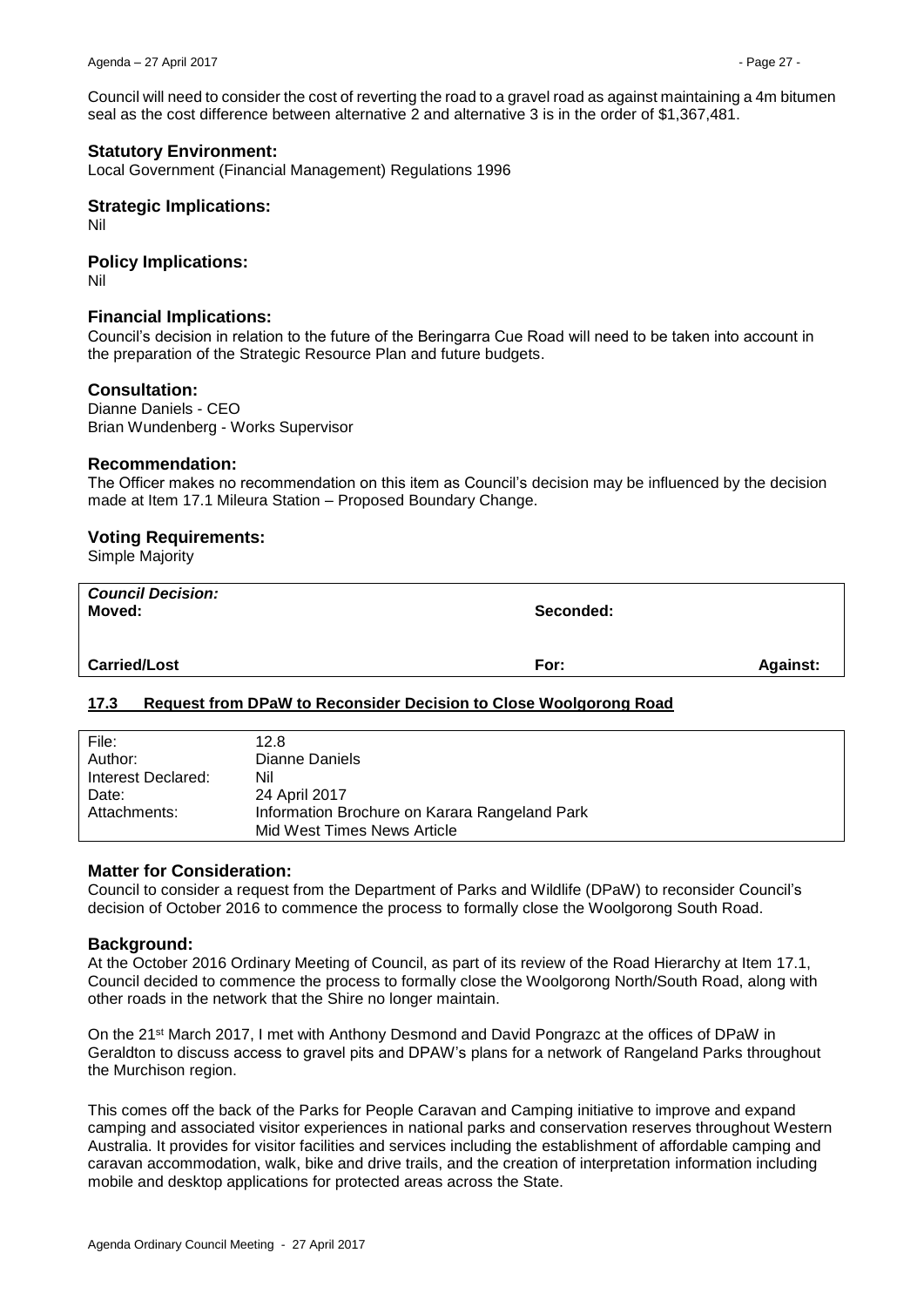Implemented by the Department of Parks and Wildlife, the initiative is part of the Government's Western Australian Caravan and Camping Action Plan 2013–18, which represents a total investment of \$40.72 million over four years to implement key tourism recommendations of the Caravan and Camping Inquiry. The \$21.05 million initiative consists of \$14.75 million from the Caravan and Camping Action Plan coordinated by Tourism WA and \$6.3 million for improvements to visitor facilities.

The first Rangeland Park in the Murchison greater region is Karara Rangeland Park, where a new park ranger recently took up residence at Thundelarra Homestead. Transforming old stations into conservation parks comes out of the need for more conservation reserves representing rangelands biodiversity, which has coincided with an increased demand from international and interstate visitors for outback tourism. At Karara, rangelands drive-trails and low-key camping opportunities are available, including upgraded accommodation at Thundelarra and Warriedar homesteads.

The plan is to continue this concept at Woolgorong and then Muggon.

## **Comment:**

The Shire of Murchison has recently undertaken a full review of its Community Strategic Plan, including extensive community consultation. The upgrade and maintenance of the road network and tourism development were both high priorities that sit under the Economic Objective in the plan – '*To develop the region's economic potential to encourage families and businesses to stay in the area'.*

Further, the Shire is involved on a regional level in a geo-tourism project, with the aim of establishing WA's first major geo-tourism development in the Murchison subregion. On the 12<sup>th</sup> March 2015, Gavin Treasure of the Mid West Development Commission contacted the various CEO's in the Murchison Region to discuss a Regional blueprint priority project for consideration – Murchison Geo-tourism Development.

The Mid West Tourism Development Strategy (2014) concluded that the region's iconic nature based tourist attractions were not developed to their potential and that its visitor appeal was not fully realised. The Strategy identified 'geo-tourism' in the Murchison subregion as a potential 'game changing' tourism initiative, with capacity to help the region realise its potential as a major tourism destination in its own right.

Geo-tourism was also identified as a priority "aspiration" in the State Planning Strategy 2050 to capitalise on the State's unique geo-heritage values.

Regional geo-tourism and DPaW's Parks for People, provide a good synergy and should increase visitor numbers to the Shire of Murchison and surrounds, providing opportunities for business to develop.

So, on the one hand, Council can consider the benefits that DPaWs' Rangeland Parks will bring to the Shire from the point of view of increasing visitor numbers, but on the other hand, there will be a Whole of Life Cost for maintenance if the Woolgorong South Road remains open.

The report prepared by the Deputy CEO at 17.2, indicates that the Whole of Life Cost to maintain an unsealed road is \$2,853 per km per annum. This cost is inclusive of two grades per annum, cleaning of drains, maintenance of road furniture and full re-sheeting every fifteen years. If the road was graded once per annum (winter, double cut) instead of twice, then this cost would be reduced to \$2,549 per km per annum.

The access road into Woolgorong from the Carnarvon Mullewa Road is 12 km long and so the average cost to maintain it to a reasonable standard, including re-sheeting every fifteen years would be \$34,236 for two grades per annum or \$30,588 for one grade per annum.

Since Woolgorong was purchased by DPaW (then called the Department of Environment and Conservation (DEC)), the Shire has received no rates contribution from the property as they are exempt from paying rates. Initially, there was a Memorandum of Understanding between DEC and the Shire, in which DEC agreed to pay an annual amount of money to the Shire (equivalent to lost pastoral rates) in exchange for the ongoing maintenance of the access road to a standard not less than expected for other similar roads within the Shire of Murchison. This was a three year agreement which was not renewed by DEC and so maintenance on the access road, by the Shire, ceased on termination of the Agreement.

If Council were to consider leaving the Woolgorong Road South Road open, then in all fairness to the contribution that other ratepayers make, it would not be unreasonable to make the decision subject to another Memorandum of Understanding, in which DPaW agree to make a contribution, equivalent to pastoral rates, to the maintenance of the road.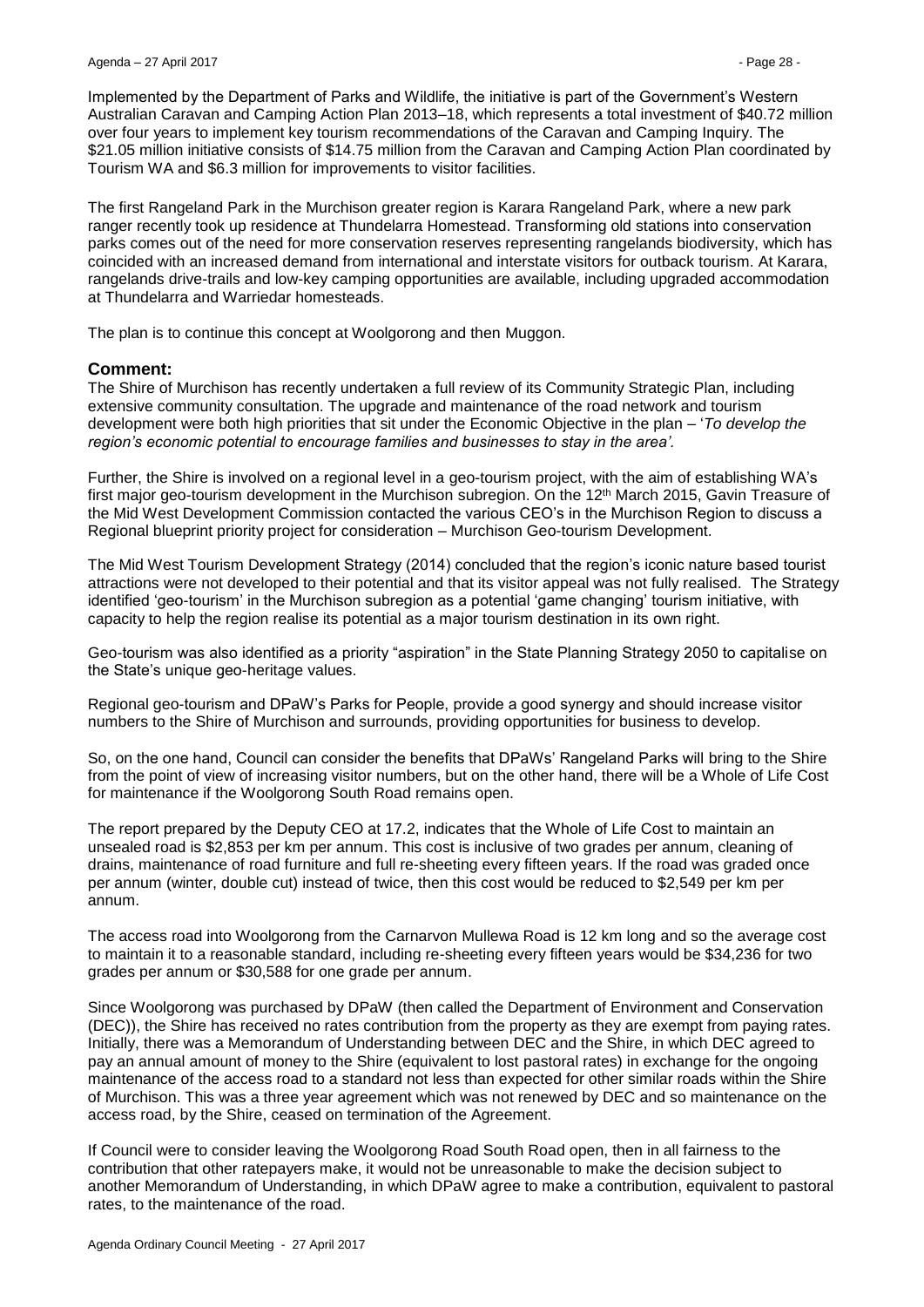The shortfall, which would be in the range of \$27,000 to \$31,000 (approximately) per annum, could be regarded as being a contribution from the Shire towards economic development (tourism) in the region.

## **Statutory Environment:**

The Shire, as the management body of Roads under the *Land Administration Act 1997* (WA)

## **Strategic Implications:**

Tourism is a high priority within the Strategic Community Plan

## **Policy Implications:**

Nil

# **Budget/ Financial Implications:**

The cost to keep the Woolgorong South Road open would be in the vicinity of \$27,000 to \$31,000, subject to a MOU being negotiated with DPaW to contribute to its upkeep at a rate equivalent to pastoral rates.

## **Sustainability Implications:**

- **Environmental**
- There are no known significant environmental implications associated with this decision **Economic**
	- There are no known significant economic implications associated with this decision
- **Social**

There are no known significant social considerations associated with this decision

# **Consultation:**

DPaW

## **Recommendation:**

That Council rescind its decision of the 28<sup>th</sup> October 2016, to commence the process to formally close the Woolgorong South Road, subject to agreement from the Department of Parks and Wildlife that they will be a party to a Memorandum of Understanding with the Shire of Murchison to contribute towards the maintenance of the road at a rate equal to that paid by pastoralists within the Shire of Murchison. Said maintenance will be undertaken by the Shire of Murchison to a standard not less than expected for Category E Roads.

## **Voting Requirements:**

Absolute majority

| <b>Council Decision:</b><br>Moved: | Seconded: |                 |
|------------------------------------|-----------|-----------------|
| <b>Carried/Lost</b>                | For:      | <b>Against:</b> |
|                                    |           |                 |

# <span id="page-28-0"></span>**18. ADMINISTRATION**

## <span id="page-28-1"></span>**18.1 WALGA AGM 2017 - Call for Motions and Nomination of Two Voting Delegates**

| File:              | 4.6                                                               |
|--------------------|-------------------------------------------------------------------|
| Author:            | Dianne Daniels - Chief Executive Officer                          |
| Interest Declared: | Nil                                                               |
| Date:              | 22 April 2017                                                     |
| Attachments:       | Correspondence from WALGA - Notice of Annual General Meeting 2017 |
|                    | Procedural information for Submission of Motions                  |
|                    |                                                                   |

# **Matter for Consideration:**

Council to:

- 1. note the correspondence from the WA Local Government Association regarding its Annual General Meeting 2017; and
- 2. consider submission of motions for inclusion in the Agenda; and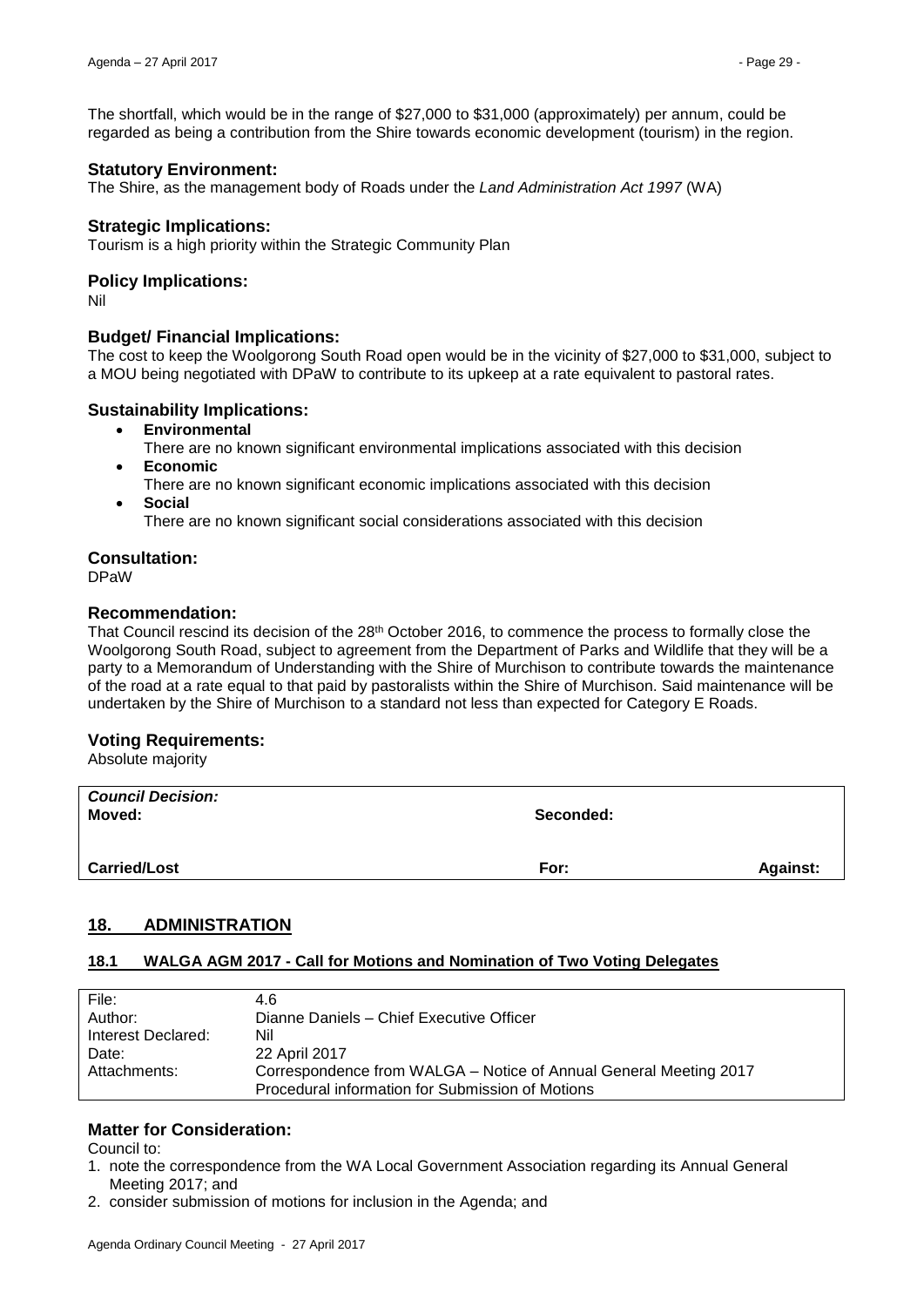3. nominate 2 Voting Delegates and 2 proxy Voting Delegates to represent the Shire of Murchison at the AGM.

# **Background:**

WALGAs' Annual General Meeting is held during the Local Government Convention. It is a critical forum for discussing the issues facing WA Councils and for developing directions forward.

All member Councils are entitled to be represented by two voting delegates.

## **Comment:**

This years' AGM will be held at the Perth Convention Centre on Wednesday 2 August 2017, from 1:30 pm to 5:30 pm. Members of WALGA are invited to submit motions for inclusion on the Agenda, by Monday 5 June 2017. Motions proposing alterations or amendments to the Constitution of WALGA must be received by COB Friday, 12 May 2017 in order to satisfy the 60 day constitutional notification requirements.

The attached procedural information gives Members guidance on the formulation of and acceptable criteria for motions.

# **Statutory Environment:**

## **LGA 1995 Division 5 – Associations of Local Government**

9.58. Constitution of associations of local government

(1) The Western Australian Local Government Association ("WALGA") is constituted as a body corporate with perpetual succession and a common seal.

(2) Proceedings may be taken by or against WALGA in its corporate name.

(3) WALGA has the objects and functions set out in its constitution.

(4) Subject to subsection (5), WALGA may, at any time, amend its constitution and, whenever it does, it is to forthwith —

(a) give to the Minister; and

(b) lodge with the Commissioner as defined in the Fair Trading Act 2010 section 6, a copy of the amendment to the constitution.

(5) WALGA is not to change the objects for which it is constituted without the approval of the Minister.

(6) Without limiting the generality of subsection (3), WALGA may —

(a) of its own motion, make representations and submissions to the Minister on any matter or thing relating to or affecting its members; and

(b) with the approval of the affected members, arrange contracts of insurance on behalf of all or any of its members for any purpose.

(7) WALGA may do all things necessary or convenient to be done to enable it to achieve its objects and perform its functions.

## **Strategic Implications:**

Involvement with local government associations sits under Civic leadership within the Strategic Community Plan – regional collaboration; enhanced consultation.

## **Policy Implications:**

Refer Policy 8.1 Councillor Expenses

## **Budget/ Financial Implications:**

The WALGA AGM is held during the WALGA Local Government Convention and attendance is free of charge for all member local governments. So, for Voting Delegates already attending the Convention, there will be no further travel or accommodation costs. Travel and accommodation costs may be incurred as per Policy 8.1 Councillor Expenses for Voting Delegates if they aren't already attending the Convention.

## **Sustainability Implications:**

- **Environmental**
- There are no known significant environmental implications associated with this decision **Economic**
- There are no known significant economic implications associated with this decision **Social**

There are no known significant social considerations associated with this decision

# **Consultation:**

Nil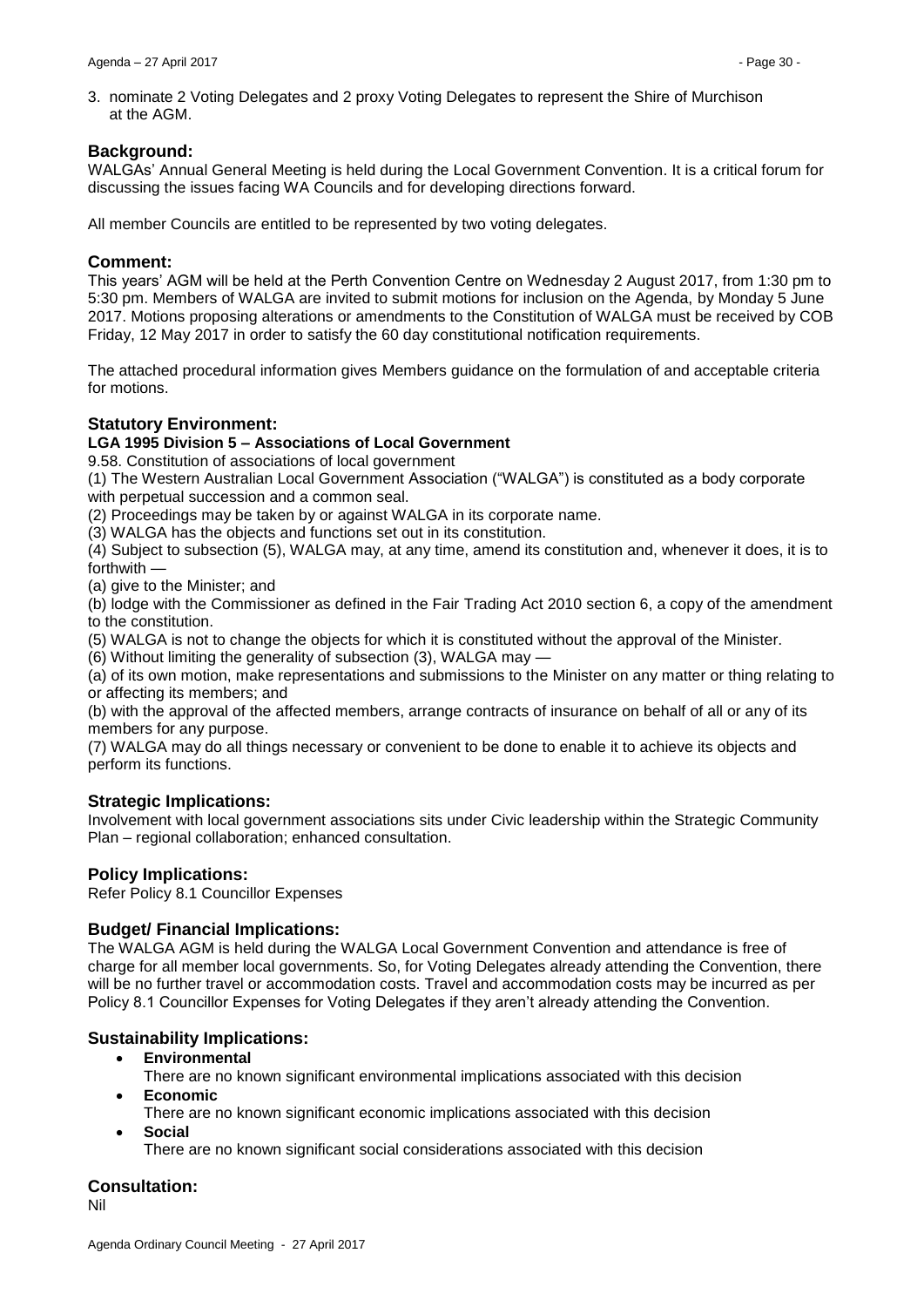# **Recommendation:**

That Council:

- 1. notes the correspondence from the WA Local Government Association regarding its Annual General Meeting 2017; and
- 2. a) resolves to submit the following motion for inclusion in the WALGA AGM 2017 Agenda: (insert motion); or
	- b) resolves that no motion will be submitted for inclusion in the WALGA AGM 2017 Agenda; and
- 3. nominates Cr (TBA) and CR (TBA) as Voting Delegates and Cr (TBA) and Cr (TBA) as proxy Voting Delegates to represent the Shire of Murchison at the AGM.

#### **Voting Requirements:**

Simple majority

| <b>Council Decision:</b><br>Moved: | Seconded: |                 |
|------------------------------------|-----------|-----------------|
| <b>Carried/Lost</b>                | For:      | <b>Against:</b> |

## <span id="page-30-0"></span>**18.2 Nominations to Attend ALGA 2017 National General Assembly**

| File:              | 4.31                                                                  |
|--------------------|-----------------------------------------------------------------------|
| Author:            | Dianne Daniels, Chief Executive Officer                               |
| Interest Declared: | Nil.                                                                  |
| Date:              | 22 April 2017                                                         |
| Attachments:       | Invitation from ALGA to National General Assembly of Local Government |
|                    | Program                                                               |
|                    | Policy 8.1 Councillors Expenses                                       |
|                    |                                                                       |

## **Matter for Consideration**:

Council to consider sending a representative to the Australian Local Government Association (ALGA) National General Assembly (NGA) in Canberra from 18-21 June 2017.

## **Background:**

ALGA is the national peak advocacy body for local government. Key activities include representation of local government on national bodies and ministerial councils, providing submissions to government and parliamentary inquiries, raising the profile and concerns of local government at the national level and providing forums for local government to guide the development of national local government policies.

Major events convened by ALGA each year include the [NGA](http://www.alga.asn.au/?ID=6515&Menu=36,303/) and th[e](http://www.alga.asn.au/?ID=6601&Menu=36,304) [National Local Roads and Transport](http://www.alga.asn.au/?ID=6601&Menu=36,304)  [Congress.](http://www.alga.asn.au/?ID=6601&Menu=36,304)

The NGA brings together several hundred delegates from councils across Australia to move and debate resolutions of concern to local government. Speakers generally include prominent local government leaders, national political leaders and leading Australian experts and academics from fields of interest and relevance to local government

## **Comment:**

The theme for the 2017 NGA is 'Building Tomorrow's Communities'. Government at all level needs to focus on creating an environment in which people and businesses can innovate and prosper. Local Government in particular is well placed to identify and respond to local needs which are often diverse, complex and changing rapidly in response to evolving domestic and global pressures.

This year, the Prime Minister, the Deputy Prime Minister, the Leader of the Opposition and the Leader of the Australian Greens have been invited to participate. The Minister for Local Government and Territories, Senator the Hon Fiona Nash and the Assistant for Cities and Digital Transformations, the Hon Angus Taylor MP will address the NGA, along with political commentator and journalist, Laura Tingle.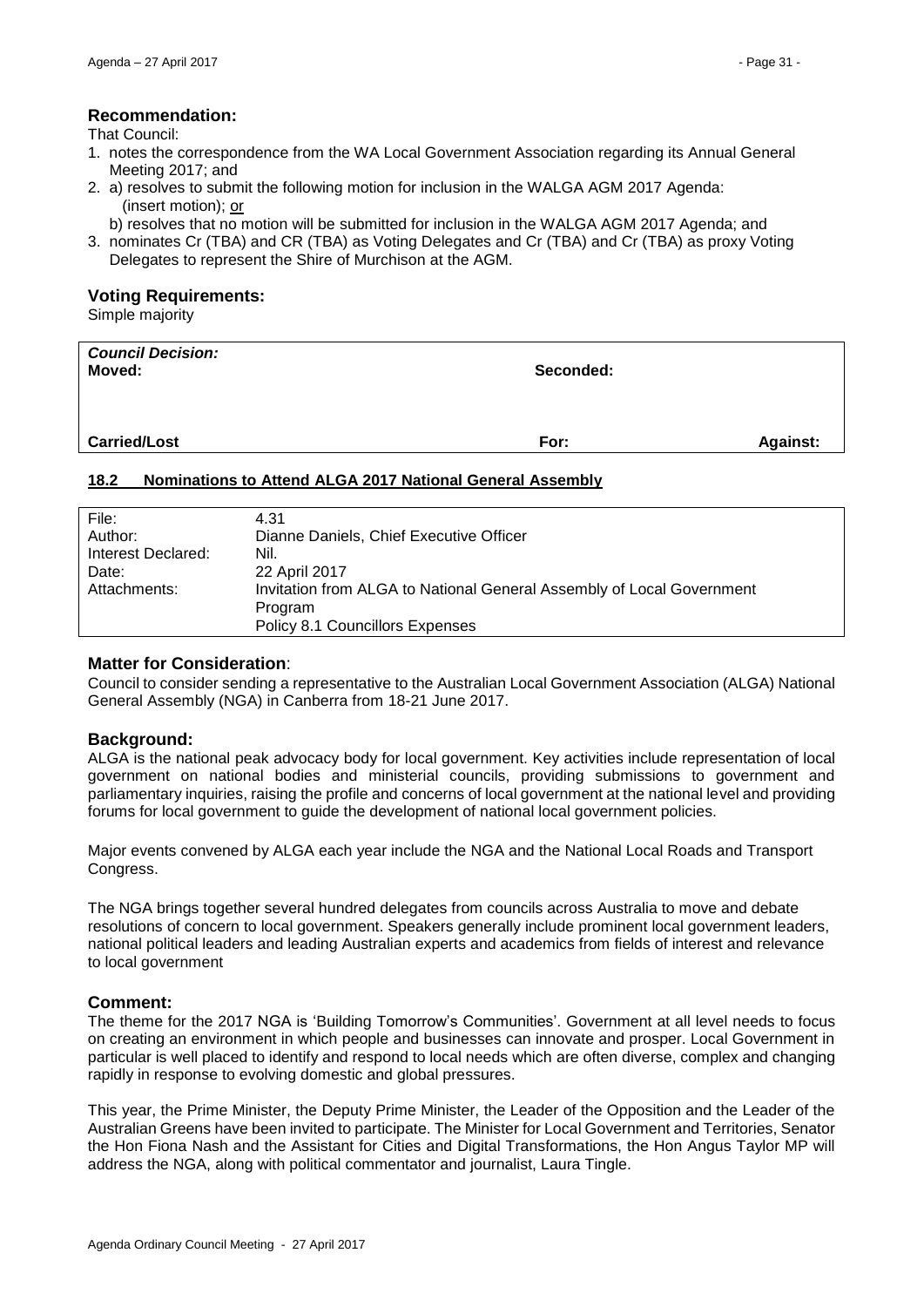A number of crucial policy motions will be debated at the NGA and as such it is important that all local governments are represented.

#### **Statutory Environment:**

s.2.7. Role of council

- (1) The council  $\cdot$ 
	- (a) governs the local government's affairs; and
	- (b) is responsible for the performance of the local government's functions.
- (2) Without limiting subsection (1), the council is to
	- (a) oversee the allocation of the local government's finances and resources; and
- (b) determine the local government's policies.

## **Strategic Implications:**

A number of crucial policies will be discussed at the NGA and it is important that all local governments are represented.

# **Sustainability Implications**

- **Environmental**
	- There are no known significant environmental implications
- **Economic**
	- There are no known significant economic implications
- **Social**

There are no known significant social considerations.

#### **Policy Implications:**

Council's Policy 8.1 on Councillor Expenses is relevant to this item.

#### **Financial Implications:**

There is \$4,345 left in account 04101 Members Conference Expenses.

#### **Consultation:**

N/A

## **Recommendation:**

That a councillor be nominated to attend the 2017 NGA in Canberra from 18-21 June 2017.

## **Voting Requirements:**

Simple majority

| <b>Council Decision:</b><br><b>Moved: Councillor</b> | Seconded: Councillor |                 |
|------------------------------------------------------|----------------------|-----------------|
| <b>Carried/lost:</b>                                 | For:                 | <b>Against:</b> |

#### <span id="page-31-0"></span>**18.3 Call for Motions - ALGA 2017 National General Assembly**

| File:              | 4.31                                    |
|--------------------|-----------------------------------------|
| Author:            | Dianne Daniels, Chief Executive Officer |
| Interest Declared: | Nil.                                    |
| Date:              | 22 April 2017                           |
| Attachments:       | ALGA Call for Motions Correspondence    |
|                    | Call for Motions Discussion Paper       |

#### **Matter for Consideration**:

Council to consider the invitation from the Australian Local Government Association (ALGA) to participate in the 2017 National General Assembly (NGA) by submitting a notice of motion addressing one or all of the issues identified in the attached Discussion Paper.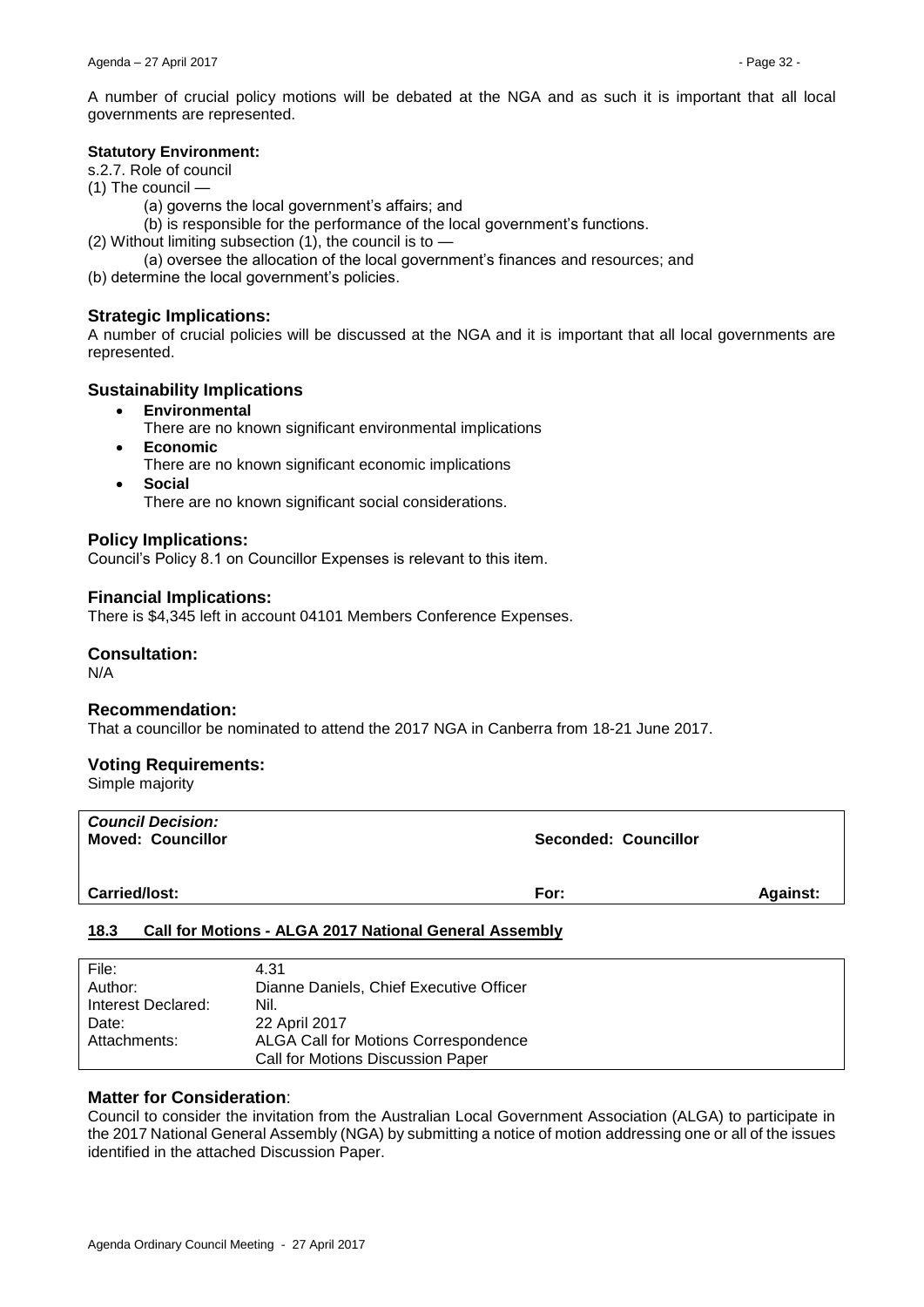# **Background:**

ALGA is the national peak advocacy body for local government. ALGA's work includes but is not limited to the establishment of national policy and extensive liaison and lobbying with departments, ministers and other parliamentarians at the Commonwealth level to achieve better outcomes for local councils.

## **Comment:**

ALGA is calling for motions under the theme 'Building Tomorrow's Communities'. This year, debate will be focussed on motions that address how councils can work in partnership with the Australian Government in particular to meet the current and future needs of local communities.

# **Statutory Environment:**

s.2.7. Role of council

(1) The council —

- (a) governs the local government's affairs; and
- (b) is responsible for the performance of the local government's functions.
- (2) Without limiting subsection (1), the council is to
	- (a) oversee the allocation of the local government's finances and resources; and
- (b) determine the local government's policies.

# **Strategic Implications:**

Strong debate on issues relevant to the theme 'Building Tomorrow's Communities' will give ALGA the guidance it needs to help strengthen local government so that it can respond in a meaningful way to build resilience and increase prosperity in the local community.

# **Sustainability Implications**

- **Environmental**
	- There are no known significant environmental implications
- **Economic**
	- There are no known significant economic implications
- **Social** There are no known significant social considerations.

## **Policy Implications:**

N/A

#### **Financial Implications:** N/A

# **Consultation:**

N/A

## **Recommendation:**

The CEO defers to Council's judgement on this item.

## **Voting Requirements:**

Simple majority

| <b>Council Decision:</b><br><b>Moved: Councillor</b> | Seconded: Councillor |                 |
|------------------------------------------------------|----------------------|-----------------|
| <b>Carried/lost:</b>                                 | For:                 | <b>Against:</b> |

## <span id="page-32-0"></span>**18.4 Request to leave Vacancy in Office Left by the Resignation of Mark Halleen Unfilled**

| File:              | 4.9                                          |
|--------------------|----------------------------------------------|
| Author:            | Dianne Daniels - Chief Executive Officer     |
| Interest Declared: | Nil                                          |
| Date:              | 24 April 2017                                |
| Attachments:       | Correspondence from the Electoral Commission |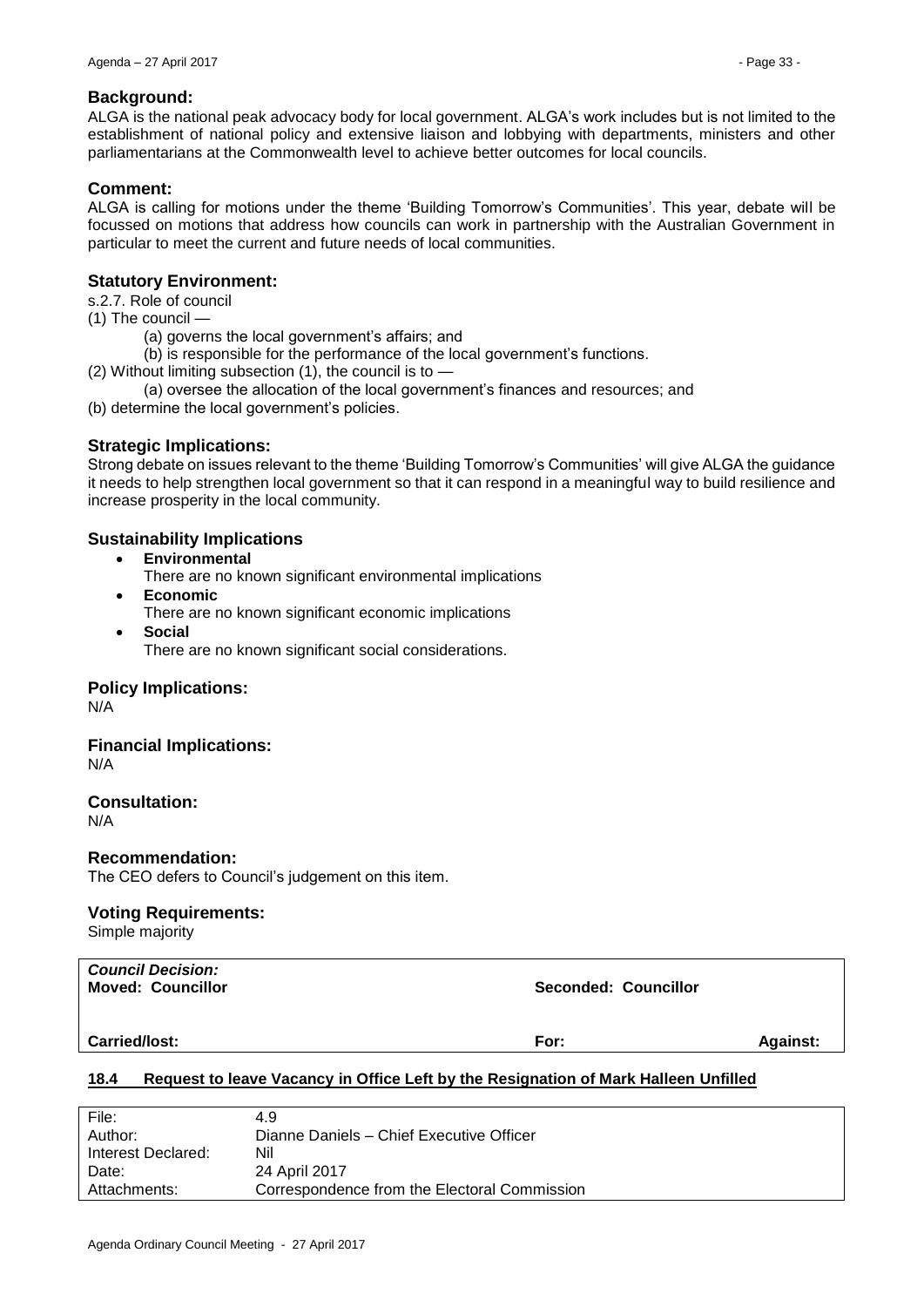#### **Matter for Consideration:**

Council to note the correspondence from the Electoral Commission approving Councils' request that the vacancy left by the resignation of Mark Halleen remain unfilled until the October 2017 ordinary elections.

#### **Background:**

At a Special Meeting of Council held on the 29<sup>th</sup> March 2017, Council resolved to make a request to the Electoral Commissioner to allow the vacancy, left by the resignation of Mark Halleen, to remain unfilled until the Ordinary Elections for Council to be held on the 21st October 2017.

#### **Comment:**

The request was sent to the electoral Commissioner on 6 April 2017.

#### **Statutory Environment:**

2.32. How extraordinary vacancies occur in offices elected by electors

The office of a member of a council as an elector mayor or president or as a councillor becomes vacant if the member —

- (a) dies; or
- (b) resigns from the office; or
- (c) does not make the declaration required by section 2.29(1) within 2 months after being declared elected to the office; or
- (d) advises or accepts under section 2.27 that he or she is disqualified, or is declared to be disqualified by the State Administrative Tribunal acting on an application under section 2.27; or
- (da) is disqualified by an order under section 5.113, 5.117 or 5.119 from holding office as a member of a council; or
- (e) becomes the holder of any office or position in the employment of the local government; or
- (f) having been elected to an office of councillor, is elected by the electors to the office of mayor or president of the council.
- 4.17. Cases in which vacant offices can remain unfilled
	- (1) If a member's office becomes vacant under section 2.32 on or after the third Saturday in July in the election year in which the term of the office would have ended under the Table to section 2.28, the vacancy is to remain unfilled and the term of the member who held the office is to be regarded in section 4.6 as ending on the day on which it would have ended if the vacancy had not occurred.
	- (2) If a member's office becomes vacant under section 2.32
		- (a) after the third Saturday in January in the election year in which the term of the office would have ended under the Table to section 2.28; but
		- (b) before the third Saturday in July in that election year,

the council may, with the approval of the Electoral Commissioner, allow the vacancy to remain unfilled and, in that case, the term of the member who held the office is to be regarded in section 4.6 as ending on the day on which it would have ended if the vacancy had not occurred.

- (3) If a councillor's office becomes vacant under section 2.32 and under subsection (4A) this subsection applies, the council may, with the approval of the Electoral Commissioner, allow\* the vacancy to remain unfilled and, subject to subsection (4), in that case, the term of the member who held the office is to be regarded in section 4.6 as ending on the day on which it would have ended if the vacancy had not occurred.
	- *\* Absolute majority required.*

(4A)Subsection (3) applies —

 $(a)$  if —

- (i) the office is for a district that has no wards; and
- (ii) at least 80% of the number of offices of member of the council in the district are still filled;

or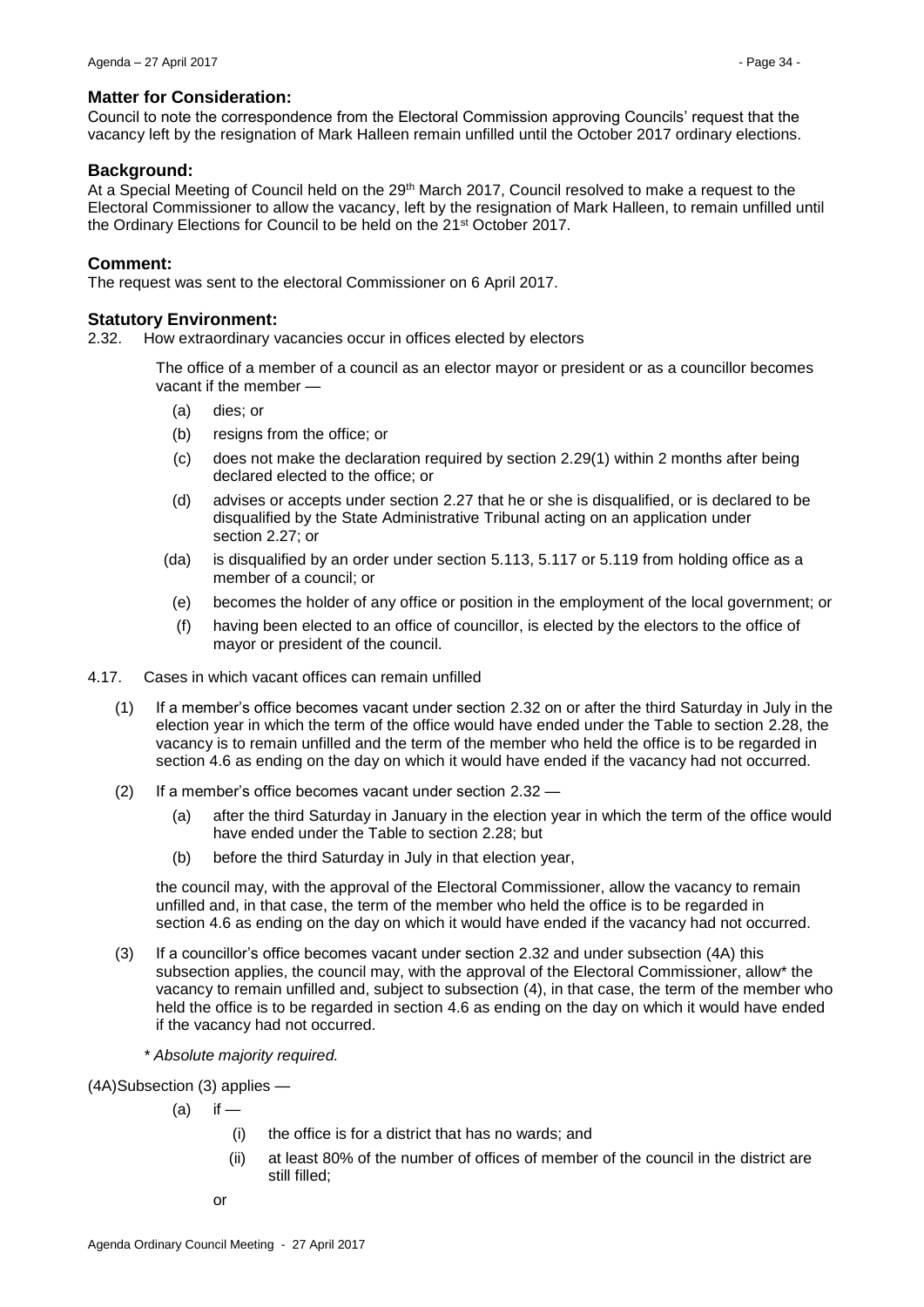$(b)$  if —

- (i) the office is for a ward for which there are 5 or more offices of councillor; and
- (ii) at least 80% of the number of offices of councillor for the ward are still filled.
- (4) If an ordinary or an extraordinary election is to be held in a district then an election to fill any vacancy in the office of councillor in that district that was allowed to remain unfilled under subsection (3) is to be held on the same election day and Division 9 applies to those elections as if they were one election to fill all the offices of councillor for the district or ward that need to be filled.

## **Strategic Implications:**

Nil

# **Policy Implications:**

Nil

# **Budget/ Financial Implications:**

There is a savings of approximately \$2,000 as no advertising will be required for an extra-ordinary election and there will be a small savings in that we will have only five councillors rather than six until October 2017.

# **Sustainability Implications:**

- **Environmental**
- There are no known significant environmental implications associated with this decision **Economic**
- There are no known significant economic implications associated with this decision
- **Social**
	- There are no known significant social considerations associated with this decision

## **Consultation:**

Nil

# **Recommendation:**

That Council note the correspondence from the Electoral Commission approving Councils' request that the vacancy left by the resignation of Mark Halleen remain unfilled until the October 2017 ordinary elections.

# **Voting Requirements:**

Simple majority

| <b>Council Decision:</b><br>Moved: | Seconded: |                 |
|------------------------------------|-----------|-----------------|
| <b>Carried/Lost</b>                | For:      | <b>Against:</b> |

# <span id="page-34-0"></span>**19. NOTICE OF MOTION**

# <span id="page-34-1"></span>**20. CEO ACTIVITY REPORT**

| <b>Date</b> | <b>Activity</b>                                                                                                                       |  |
|-------------|---------------------------------------------------------------------------------------------------------------------------------------|--|
| 16/03/2017  | Regular Meeting with DCEO                                                                                                             |  |
| 20/03/2017  | <b>Admin Meeting</b>                                                                                                                  |  |
| 20/03/2017  | Regular meeting with Works supervisor                                                                                                 |  |
| 21/03/2017  | Regional Road Group Meeting in Geraldton                                                                                              |  |
| 21/03/2017  | Meeting with Steve Petts of GHD and Department of Parks & Wildlife re access to gravel<br>and Rangeland Parks/Woolgorong access road. |  |
| 22/03/2017  | <b>SKA Contractors Meeting</b>                                                                                                        |  |
| 23/03/2017  | Tender Assessment RFT 7.2016/17 Construct & Seal Carnarvon Mullewa Road                                                               |  |
| 23/03/2017  | Audit Committee Meeting - Compliance Audit Return                                                                                     |  |
| 23/03/2017  | Ordinary Meeting of Council – CEO resigned for family reasons - 3 months' notice given                                                |  |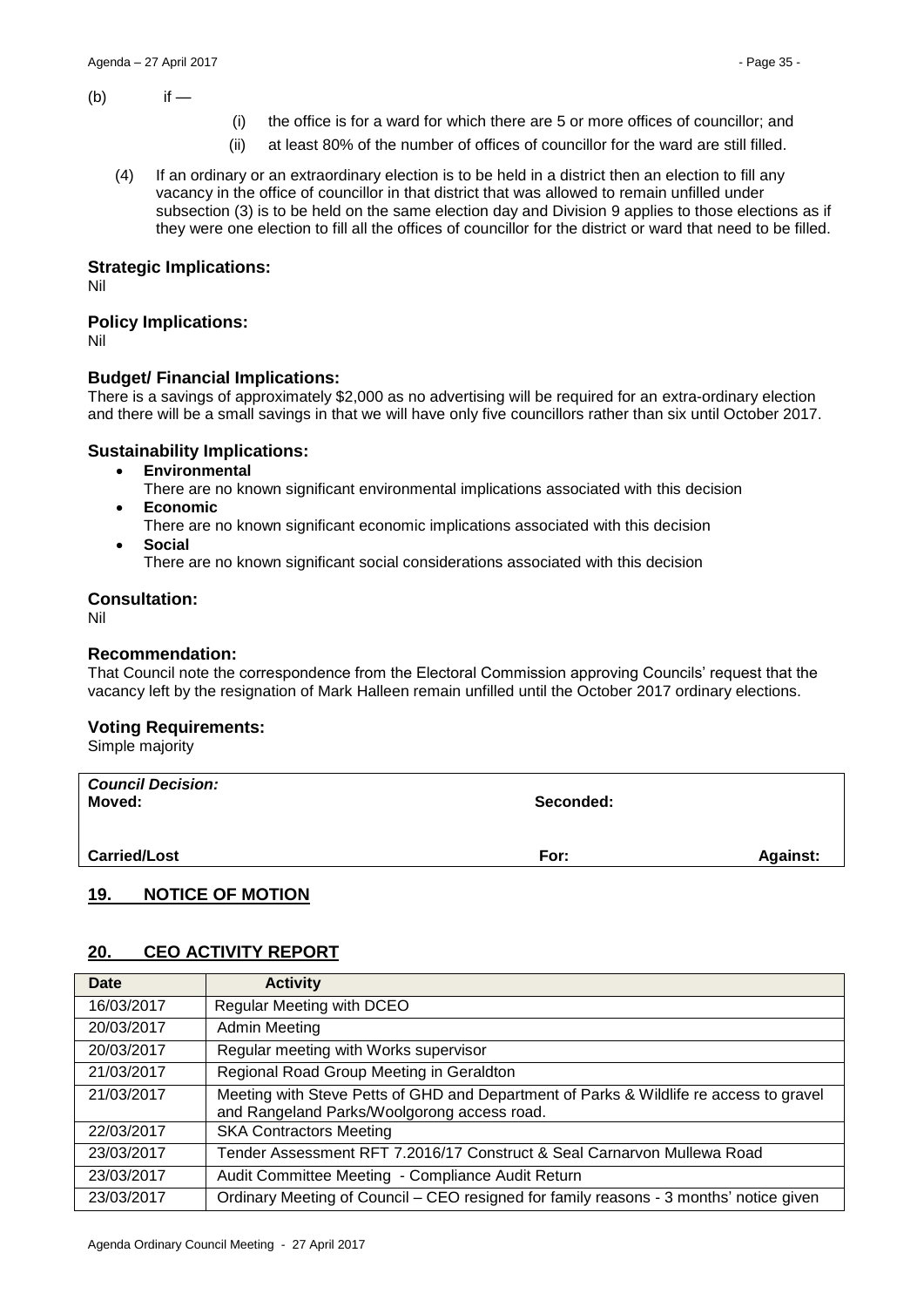| 24/03/2017 | Regular meeting DCEO                                                                                                                                                                         |
|------------|----------------------------------------------------------------------------------------------------------------------------------------------------------------------------------------------|
| 27/03/2017 | <b>MEG Meeting, Cue</b>                                                                                                                                                                      |
| 28/03/2017 | Special Meeting of Council - CEO Review; Annual Road Inspection                                                                                                                              |
| 29/03/2017 | Special Meeting of Council – election of Office Bearers; nominations to SKA Working<br>Group; Strategic Community Plan; discuss Road Inspection                                              |
| 29/03/2017 | Special Meeting of Council - consider Vacancy left by resignation of Mark Halleen;<br>consider process for recruitment of new CEO                                                            |
| 29/03/2017 | Seal repairs at Ballinyoo Bridge as part of defect liability repair works - contractor to return<br>to finish the works as the stripping is worse than first thought - ran out of aggregate. |
| 30/03/2017 | Regular meeting DCEO                                                                                                                                                                         |
| 4/04/2017  | Review Plant Replacement program for 2017/18 with DCEO and Works Supervisor                                                                                                                  |
| 4/04/2017  | Assess Heavy Maintenance Tenders with DCEO/WS - awarded to Squires Resources                                                                                                                 |
| 6/04/2017  | Phone conversation with Steve Douglas of the Mid West Development Commission. He is<br>working on our behalf to commence investigations into our Settlement Power<br>requirements.           |
| 6/04/2017  | <b>Regular Meeting DCEO</b>                                                                                                                                                                  |
| 10/04/2017 | <b>Admin Meeting</b>                                                                                                                                                                         |
| 10/04/2017 | Regular Meeting with Works Supervisor                                                                                                                                                        |
| 11/04/2017 | Meeting of Plant Replacement Working Group to review Plant Replacement Program for<br>2017/18                                                                                                |
| 12/04/2017 | Special Meeting of Council - re CEO Recruitment                                                                                                                                              |
| 13/04/2017 | <b>Regular Meeting DCEO</b>                                                                                                                                                                  |
| 13/04/2017 | Teleconference with Josh Kirk Greenfields re the Whole of Life Costing for the Beringarra<br>Cue Road                                                                                        |
| 13/04/2017 | Meeting with Works Supervisor prior to Crew Easter Break and Annual Leave - update on<br>status of projects                                                                                  |
| 20/04/2017 | Regular meeting DCEO                                                                                                                                                                         |

#### **Recommendation:**

That the CEO's Activity Report be accepted.

#### **Voting Requirements:**

Simple Majority

| <b>Council Decision:</b><br><b>Moved: Councillor</b> | <b>Seconded: Councillor</b> |                 |
|------------------------------------------------------|-----------------------------|-----------------|
| <b>Carried/Lost</b>                                  | For:                        | <b>Against:</b> |
|                                                      |                             |                 |

# <span id="page-35-0"></span>**21. URGENT BUSINESS**

# <span id="page-35-1"></span>**22. ITEMS TO BE DISCUSSED BEHIND CLOSED DOORS**

#### **Motion to close the meeting to the Public**

#### **Recommendation:**

That the meeting move behind closed doors to discuss one item:

1. Proposed contract scope for upgrade of SKA route pursuant to LGA 5.23 (2) (c).

## **Voting Requirements**:

Simple Majority

| <b>Council Decision:</b><br><b>Moved: Councillor</b> | <b>Seconded: Councillor</b> |                 |
|------------------------------------------------------|-----------------------------|-----------------|
| <b>Carried/Lost:</b>                                 | For:                        | <b>Against:</b> |